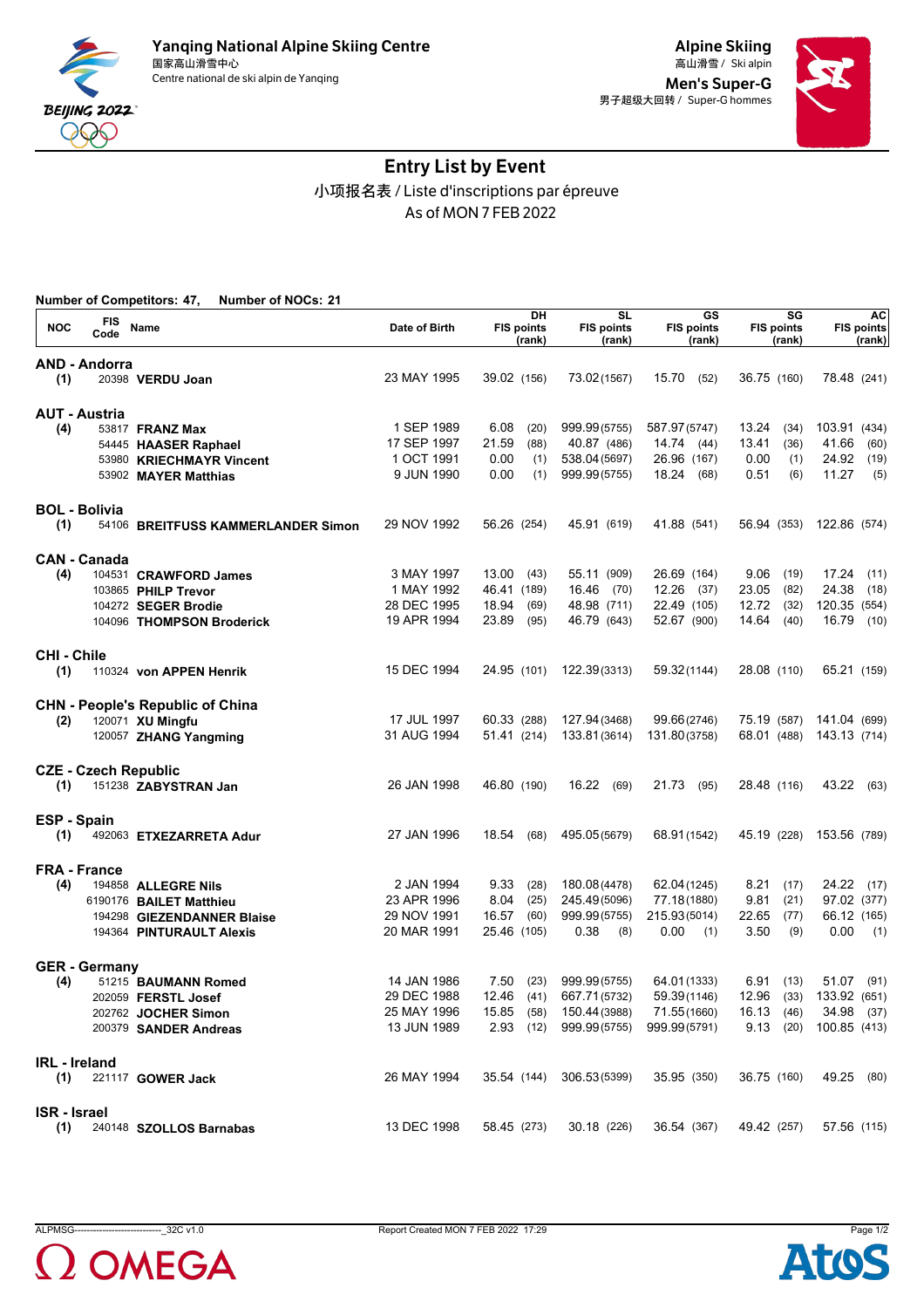



## Entry List by Event 小项报名表 / Liste d'inscriptions par épreuve As of MON 7 FEB 2022

| <b>NOC</b>          | FIS<br>Code              | Name                                  | Date of Birth |             | DH<br><b>FIS points</b><br>(rank) | $\overline{\text{SL}}$<br><b>FIS points</b><br>(rank) | $\overline{\text{GS}}$<br><b>FIS points</b><br>(rank) |             | $\overline{\textsf{s}}$ <b>G</b><br><b>FIS points</b><br>(rank) |                          | <b>AC</b><br><b>FIS points</b><br>(rank) |
|---------------------|--------------------------|---------------------------------------|---------------|-------------|-----------------------------------|-------------------------------------------------------|-------------------------------------------------------|-------------|-----------------------------------------------------------------|--------------------------|------------------------------------------|
| <b>ITA - Italy</b>  |                          |                                       |               |             |                                   |                                                       |                                                       |             |                                                                 |                          |                                          |
| (3)                 |                          | 293006 INNERHOFER Christof            | 17 DEC 1984   | 3.97        | (14)                              | 91.22(2296)                                           | 43.26 (580)                                           | 3.09        | (7)                                                             | 26.75                    | (21)                                     |
|                     |                          | 293550 MARSAGLIA Matteo               | 5 OCT 1985    | 10.97       | (34)                              | 999.99(5755)                                          | 79.44 (1969)                                          | 25.07       | (92)                                                            | 189.98(1040)             |                                          |
|                     |                          | 291459 PARIS Dominik                  | 14 APR 1989   | 0.00        | (1)                               | 999.99(5793)                                          | 106.07(2962)                                          | 3.16        | (8)                                                             | 40.12 (53)               |                                          |
|                     | LIE - Liechtenstein      |                                       |               |             |                                   |                                                       |                                                       |             |                                                                 |                          |                                          |
| (1)                 |                          | 350095 PFIFFNER Marco                 | 25 MAR 1994   | 18.51       | (67)                              | 43.67 (571)                                           | 93.99(2542)                                           | 29.71 (122) |                                                                 | 47.36                    | (76)                                     |
|                     | <b>MON - Monaco</b>      |                                       |               |             |                                   |                                                       |                                                       |             |                                                                 |                          |                                          |
| (1)                 |                          | 370031 ALESSANDRIA Arnaud             | 15 JUL 1993   | 34.97 (142) |                                   | 999.99(5755)                                          | 111.49(3137)                                          | 45.06 (227) |                                                                 | 94.16 (355)              |                                          |
|                     | <b>NOR - Norway</b>      |                                       |               |             |                                   |                                                       |                                                       |             |                                                                 |                          |                                          |
| (4)                 |                          | 421483 JANSRUD Kjetil                 | 28 AUG 1985   | 6.28        | (21)                              | 474.15(5662)                                          | 39.99 (466)                                           | 0.41        | (5)                                                             | 14.46                    | (9)                                      |
|                     |                          | 422139 KILDE Aleksander Aamodt        | 21 SEP 1992   | 0.00        | (1)                               | 344.85(5502)                                          | 4.20 (11)                                             | 0.00        | (1)                                                             | 9.08                     | (4)                                      |
|                     |                          | 422310 SEJERSTED Adrian Smiseth       | 16 JUL 1994   | 9.09        | (27)                              | 307.91(5402)                                          | 109.26(3065)                                          | 7.23        | (14)                                                            | 45.92                    | (71)                                     |
|                     |                          | 422278 WINDINGSTAD Rasmus             | 31 OCT 1993   | 40.10 (162) |                                   | 43.93 (579)                                           | $5.42$ (17)                                           | 16.82       | (48)                                                            | 21.84                    | (14)                                     |
|                     | SLO - Slovenia           |                                       |               |             |                                   |                                                       |                                                       |             |                                                                 |                          |                                          |
| (3)                 |                          | 561310 HROBAT Miha                    | 3 FEB 1995    | 19.88       | (73)                              | 83.94(2010)                                           | 47.93 (730)                                           | 23.34       | (86)                                                            | 34.97                    | (31)                                     |
|                     |                          | 561216 KLINE Bostjan                  | 9 MAR 1991    | 10.67       | (31)                              | 494.90(5678)                                          | 84.00(2147)                                           | 21.57       | (71)                                                            | 83.98 (282)              |                                          |
|                     |                          | 561397 NARALOCNIK Nejc                | 5 JAN 1999    | 24.41       | (96)                              | 64.98(1275)                                           | 59.11(1139)                                           | 32.67 (140) |                                                                 | 58.69 (123)              |                                          |
| <b>SRB - Serbia</b> |                          |                                       |               |             |                                   |                                                       |                                                       |             |                                                                 |                          |                                          |
| (1)                 |                          | 310426 VUKICEVIC Marko                | 27 OCT 1992   | 22.02       | (91)                              | 79.95(1847)                                           | 137.39(3886)                                          | 28.19 (112) |                                                                 | 61.26 (140)              |                                          |
|                     | <b>SUI - Switzerland</b> |                                       |               |             |                                   |                                                       |                                                       |             |                                                                 |                          |                                          |
| (4)                 |                          | 511852 CAVIEZEL Gino                  | 23 JUN 1992   | 44.19 (180) |                                   | 117.92(3180)                                          | $5.45$ (18)                                           | 10.42       | (26)                                                            | 36.85                    | (40)                                     |
|                     |                          | 511383 FEUZ Beat                      | 11 FEB 1987   | 0.00        | (1)                               | 999.99(5755)                                          | 263.69(5321)                                          | 10.38       | (25)                                                            | 191.30(1051)             |                                          |
|                     |                          | 512269 ODERMATT Marco                 | 8 OCT 1997    | 2.29        | (10)                              | 134.60(3636)                                          | 0.00<br>(1)                                           | 0.00        | (1)                                                             | 57.58 (116)              |                                          |
|                     |                          | 512038 ROGENTIN Stefan                | 16 MAY 1994   | 13.89       | (46)                              | 118.34(3192)                                          | 46.69 (693)                                           | 12.41       | (31)                                                            | 34.34 (29)               |                                          |
|                     | UKR - Ukraine            |                                       |               |             |                                   |                                                       |                                                       |             |                                                                 |                          |                                          |
| (1)                 |                          | 690694 KOVBASNYUK Ivan                | 18 MAY 1993   | 54.08 (233) |                                   | 74.49(1621)                                           | 72.00(1671)                                           |             |                                                                 | 61.30 (418) 105.47 (446) |                                          |
|                     |                          | <b>USA - United States of America</b> |               |             |                                   |                                                       |                                                       |             |                                                                 |                          |                                          |
| (4)                 |                          | 6530104 BENNETT Bryce                 | 14 JUL 1992   | 5.80        | (18)                              | 134.60(3636)                                          | 369.81 (5601)                                         | 19.24       | (62)                                                            | 36.92                    | (41)                                     |
|                     |                          | 6530319 COCHRAN-SIEGLE Ryan           | 27 MAR 1992   | 2.73        | (11)                              | 117.65(3174)                                          | 12.13(36)                                             | 6.00        | (12)                                                            | 25.29                    | (20)                                     |
|                     |                          | 530874 GANONG Travis                  | 14 JUL 1988   | 4.88        | (15)                              | 999.99(5755)                                          | 578.76(5745)                                          | 10.06       | (22)                                                            | 259.71 (1367)            |                                          |
|                     |                          | 6532084 RADAMUS River                 | 12 FEB 1998   | 54.18 (237) |                                   | 31.05 (240)                                           | 5.27<br>(16)                                          | 22.72       | (79)                                                            | 45.52 (69)               |                                          |

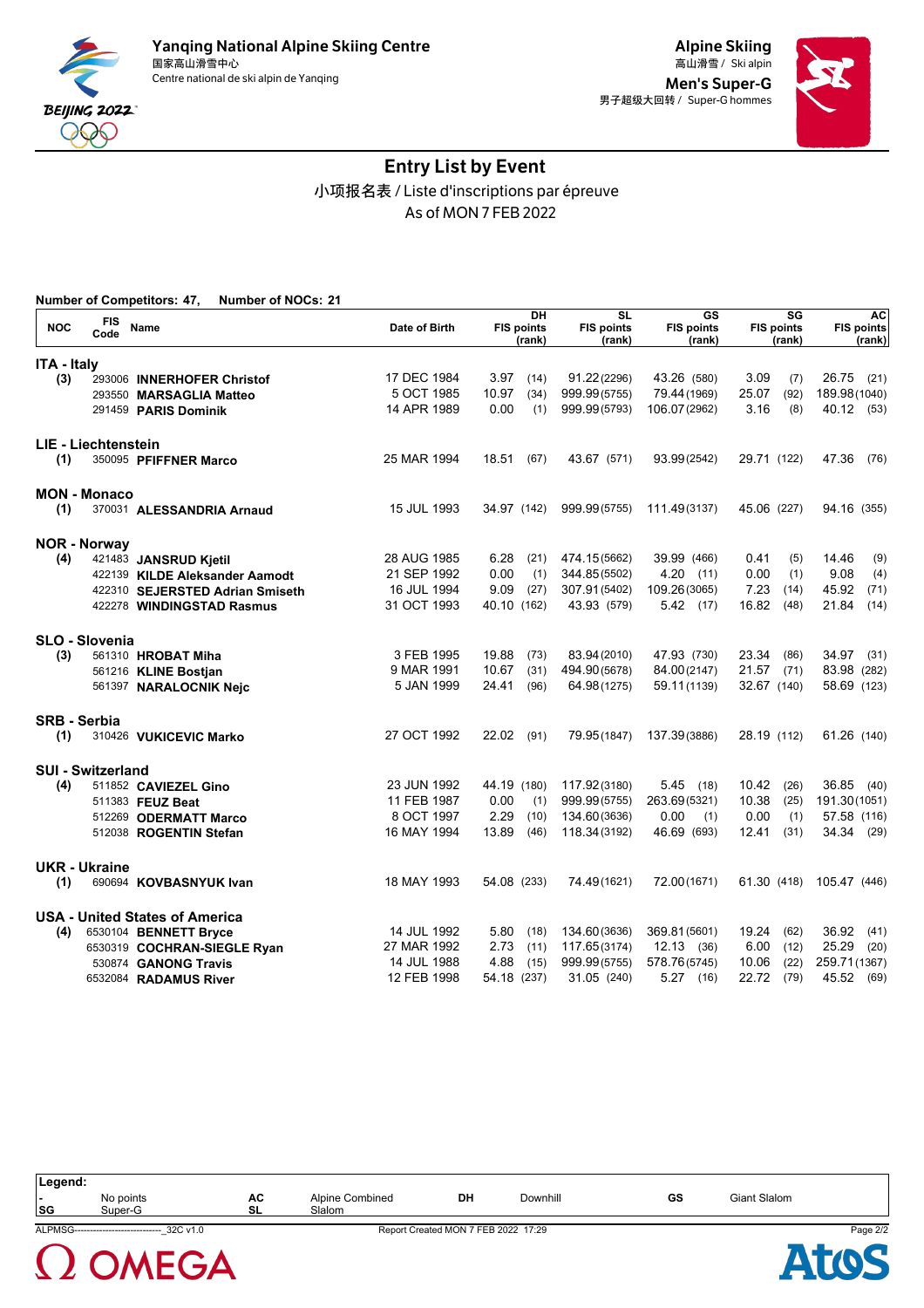

Yanqing National Alpine Skiing Centre<br><sub>国家高山滑雪中心</sub> 国家高山滑雪中心 Ski alpin 高山滑雪 /

Centre national de ski alpin de Yanqing

Start Time 11:00 TUE 8 FEB 2022

Alpine Skiing Men's Super-G 男子超级大回转 / Super-G hommes



## Draw List

抽签名单 / Liste de tirage au sort

| <b>Number of Competitors: 47,</b><br><b>Number of NOCs: 21</b> |                    |                                     |                    | Rank 80 in the FIS List: RADAMUS River |      |        |       |               | 22.72 FIS Points |
|----------------------------------------------------------------|--------------------|-------------------------------------|--------------------|----------------------------------------|------|--------|-------|---------------|------------------|
| No.                                                            | <b>FIS</b><br>Code | <b>Name</b>                         | <b>NOC</b><br>Code | <b>WCSL-SG</b>                         |      | WCSL-O |       | <b>FIS SG</b> |                  |
| 1                                                              | 512269             | <b>ODERMATT Marco</b>               | SUI                | 447                                    | (1)  | 1696   | (1)   | 0.00          | (1)              |
| 2                                                              | 422139             | <b>KILDE Aleksander Aamodt</b>      | <b>NOR</b>         | 444                                    | (2)  | 1061   | (2)   | 0.00          | (1)              |
| 3                                                              | 53980              | <b>KRIECHMAYR Vincent</b>           | AUT                | 427                                    | (3)  | 879    | (5)   | 0.00          | (1)              |
| 4                                                              | 53902              | <b>MAYER Matthias</b>               | AUT                | 408                                    | (4)  | 977    | (4)   | 0.51          | (6)              |
| 5                                                              | 511383             | <b>FEUZ Beat</b>                    | SUI                | 197                                    | (5)  | 870    | (6)   | 10.38         | (25)             |
| 6                                                              | 200379             | <b>SANDER Andreas</b>               | <b>GER</b>         | 175                                    | (6)  | 293    | (33)  | 9.13          | (20)             |
| 7                                                              | 530874             | <b>GANONG Travis</b>                | <b>USA</b>         | 170                                    | (7)  | 333    | (24)  | 10.06         | (22)             |
| 8                                                              | 54445              | <b>HAASER Raphael</b>               | AUT                | 169                                    | (8)  | 198    | (49)  | 13.41         | (36)             |
| 9                                                              | 194364             | <b>PINTURAULT Alexis</b>            | <b>FRA</b>         | 146                                    | (9)  | 1042   | (3)   | 3.50          | (9)              |
| 10                                                             | 512038             | <b>ROGENTIN Stefan</b>              | SUI                | 142                                    | (10) | 228    | (42)  | 12.41         | (31)             |
| 11                                                             | 291459             | <b>PARIS Dominik</b>                | <b>ITA</b>         | 140                                    | (11) | 633    | (11)  | 3.16          | (8)              |
| 12                                                             | 6530319            | <b>COCHRAN-SIEGLE Ryan</b>          | <b>USA</b>         | 140                                    | (11) | 342    | (22)  | 6.00          | (12)             |
| 13                                                             | 6190176            | <b>BAILET Matthieu</b>              | <b>FRA</b>         | 136                                    | (13) | 234    | (40)  | 9.81          | (21)             |
| 14                                                             | 51215              | <b>BAUMANN Romed</b>                | <b>GER</b>         | 135                                    | (14) | 316    | (26)  | 6.91          | (13)             |
| 15                                                             | 104531             | <b>CRAWFORD James</b>               | CAN                | 132                                    | (15) | 332    | (25)  | 9.06          | (19)             |
| 16                                                             | 293006             | <b>INNERHOFER Christof</b>          | <b>ITA</b>         | 117                                    | (17) | 303    | (30)  | 3.09          | (7)              |
| 17                                                             | 53817              | <b>FRANZ Max</b>                    | AUT                | 114                                    | (18) | 360    | (20)  | 13.24         | (34)             |
| 18                                                             | 422310             | <b>SEJERSTED Adrian Smiseth</b>     | <b>NOR</b>         | 112                                    | (19) | 171    | (55)  | 7.23          | (14)             |
| 19                                                             | 202059             | <b>FERSTL Josef</b>                 | <b>GER</b>         | 107                                    | (20) | 186    | (51)  | 12.96         | (33)             |
| 20                                                             | 511852             | <b>CAVIEZEL Gino</b>                | SUI                | 103                                    | (22) | 309    | (28)  | 10.42         | (26)             |
| 21                                                             | 194858             | <b>ALLEGRE Nils</b>                 | <b>FRA</b>         | 98                                     | (23) | 154    | (61)  | 8.21          | (17)             |
| 22                                                             | 421483             | <b>JANSRUD Kjetil</b>               | <b>NOR</b>         | 86                                     | (25) | 132    | (71)  | 0.41          | (5)              |
| 23                                                             | 194298             | <b>GIEZENDANNER Blaise</b>          | <b>FRA</b>         | 86                                     | (25) | 153    | (62)  | 22.65         | (77)             |
| 24                                                             | 104096             | <b>THOMPSON Broderick</b>           | CAN                | 74                                     | (29) | 102    | (86)  | 14.64         | (40)             |
| 25                                                             | 104272             | <b>SEGER Brodie</b>                 | CAN                | 65                                     | (30) | 66     | (98)  | 12.72         | (32)             |
| 26                                                             | 202762             | <b>JOCHER Simon</b>                 | <b>GER</b>         | 47                                     | (35) | 137    | (70)  | 16.13         | (46)             |
| 27                                                             | 293550             | <b>MARSAGLIA Matteo</b>             | <b>ITA</b>         | 28                                     | (39) | 181    | (52)  | >25.07        | (92)             |
| 28                                                             | 103865             | <b>PHILP Trevor</b>                 | CAN                | 13                                     | (49) | 141    | (68)  | >23.05        | (82)             |
| 29                                                             | 561310             | <b>HROBAT Miha</b>                  | <b>SLO</b>         | 12                                     | (52) | 54     | (105) | >23.34        | (86)             |
| 30                                                             | 6530104            | <b>BENNETT Bryce</b>                | <b>USA</b>         | 11                                     | (53) | 248    | (38)  | 19.24         | (62)             |
| 31                                                             | 422278             | <b>WINDINGSTAD Rasmus</b>           | NOR.               | $\overline{\phantom{a}}$               |      | 103    | (85)  | 16.82         | (48)             |
| 32                                                             | 561216             | <b>KLINE Bostjan</b>                | <b>SLO</b>         | 6                                      | (60) | 123    | (76)  | 21.57         | (71)             |
| 33                                                             | 6532084            | <b>RADAMUS River</b>                | <b>USA</b>         |                                        |      | 162    | (60)  | 22.72         | (79)             |
| 34                                                             | 110324             | von APPEN Henrik                    | CHI                |                                        |      |        |       | >28.08        | (110)            |
| 35                                                             | 310426             | <b>VUKICEVIC Marko</b>              | <b>SRB</b>         |                                        |      |        |       | >28.19        | (112)            |
| 36                                                             | 151238             | <b>ZABYSTRAN Jan</b>                | CZE                |                                        |      | 29     | (118) | >28.48        | (116)            |
| 37                                                             | 350095             | <b>PFIFFNER Marco</b>               | LIE                |                                        |      |        |       | >29.71        | (122)            |
| 38                                                             | 561397             | <b>NARALOCNIK Nejc</b>              | <b>SLO</b>         |                                        |      |        |       | >32.67        | (140)            |
| 39                                                             | 221117             | <b>GOWER Jack</b>                   | IRL                |                                        |      |        |       | >36.75        | (160)            |
| 40                                                             | 20398              | <b>VERDU Joan</b>                   | AND                |                                        |      |        |       | >36.75        | (160)            |
| 41                                                             | 370031             | <b>ALESSANDRIA Arnaud</b>           | <b>MON</b>         |                                        |      |        |       | >45.06        | (227)            |
| 42                                                             | 492063             | <b>ETXEZARRETA Adur</b>             | <b>ESP</b>         |                                        |      |        |       | >45.19        | (228)            |
| 43                                                             | 240148             | <b>SZOLLOS Barnabas</b>             | <b>ISR</b>         |                                        |      | 20     | (127) | >49.42        | (257)            |
| 44                                                             | 54106              | <b>BREITFUSS KAMMERLANDER Simon</b> | <b>BOL</b>         |                                        |      |        |       | >56.94        | (353)            |
| 45                                                             | 690694             | <b>KOVBASNYUK Ivan</b>              | <b>UKR</b>         |                                        |      |        |       | >61.30        | (418)            |
|                                                                |                    |                                     |                    |                                        |      |        |       |               | (488)            |
| 46                                                             | 120057             | <b>ZHANG Yangming</b>               | <b>CHN</b>         |                                        |      |        |       | >68.01        |                  |
| 47                                                             | 120071             | <b>XU Mingfu</b>                    | <b>CHN</b>         |                                        |      |        |       | >75.19        | (587)            |



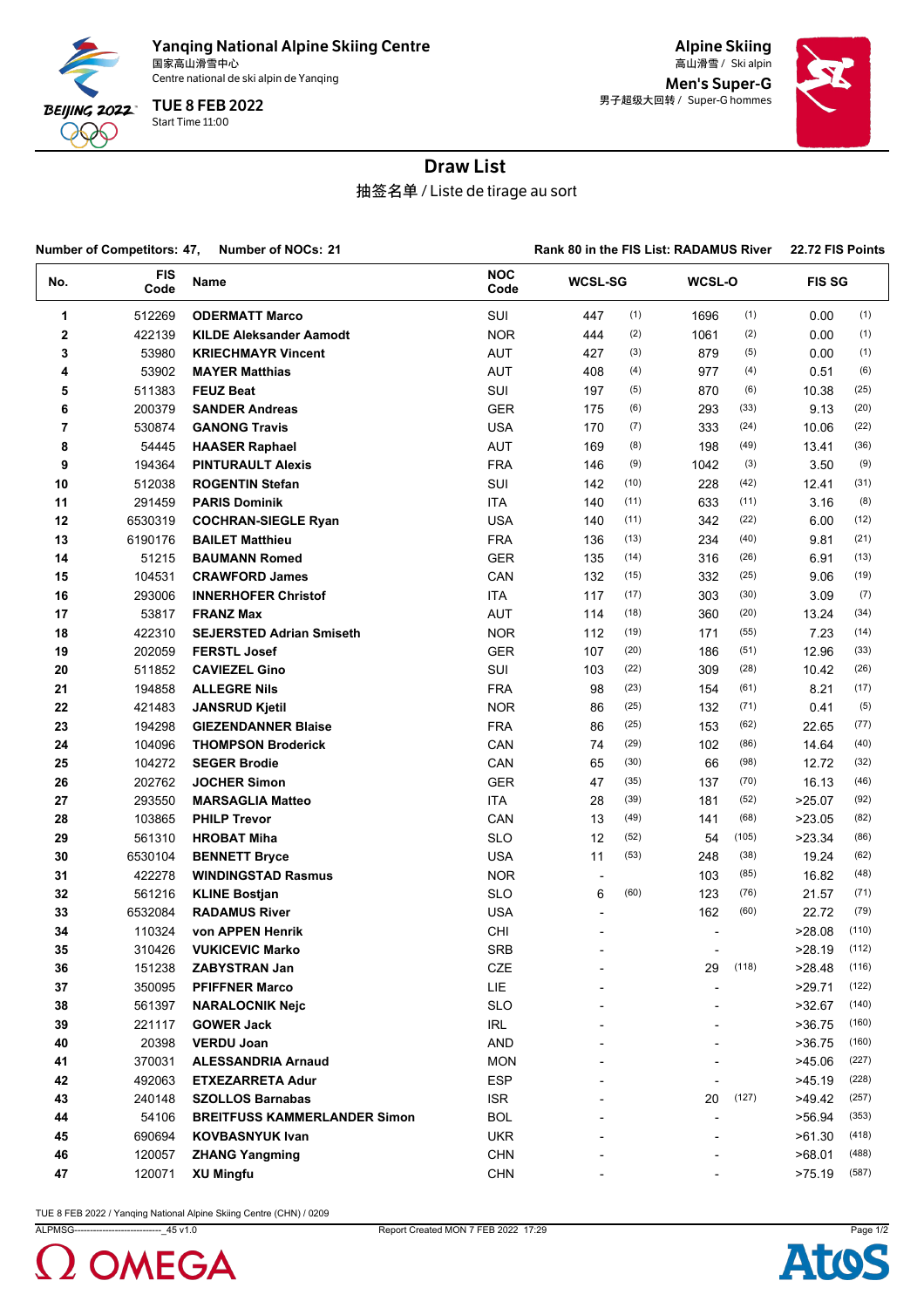

Start Time 11:00 TUE 8 FEB 2022

Alpine Skiing Men's Super-G 男子超级大回转 / Super-G hommes



## Draw List

抽签名单 / Liste de tirage au sort

| <b>Number of Competitors: 47.</b> | Number of NOCs: 21 |                    |                | Rank 80 in the FIS List: RADAMUS River | 22.72 FIS Points |
|-----------------------------------|--------------------|--------------------|----------------|----------------------------------------|------------------|
| FIS<br>No.<br>Code                | <b>Name</b>        | <b>NOC</b><br>Code | <b>WCSL-SG</b> | WCSL-O                                 | <b>FIS SG</b>    |

**Legend:**

**-** No points **being the Sect** of the Seater than 80th rank in the FIS points list<br>**FIS SG** FIS points for Super G (15th FIS points list 2021/2022)

**FIS SG** FIS points for Super G (15th FIS points list 2021/2022)<br>
WAREL-SC FIS World Cup Start List points for Super G<br> **WAREL-SC** FIS World Cup Start List points for Super G<br> **WAREL-SC** FIS World Cup Start List points for

TUE 8 FEB 2022 / Yanqing National Alpine Skiing Centre (CHN) / 0209

ALPMSG----------------------------\_45 v1.0 Report Created MON 7 FEB 2022 17:29 Page 2/2



WCSL-SG FIS World Cup Start List points for Super G

Ato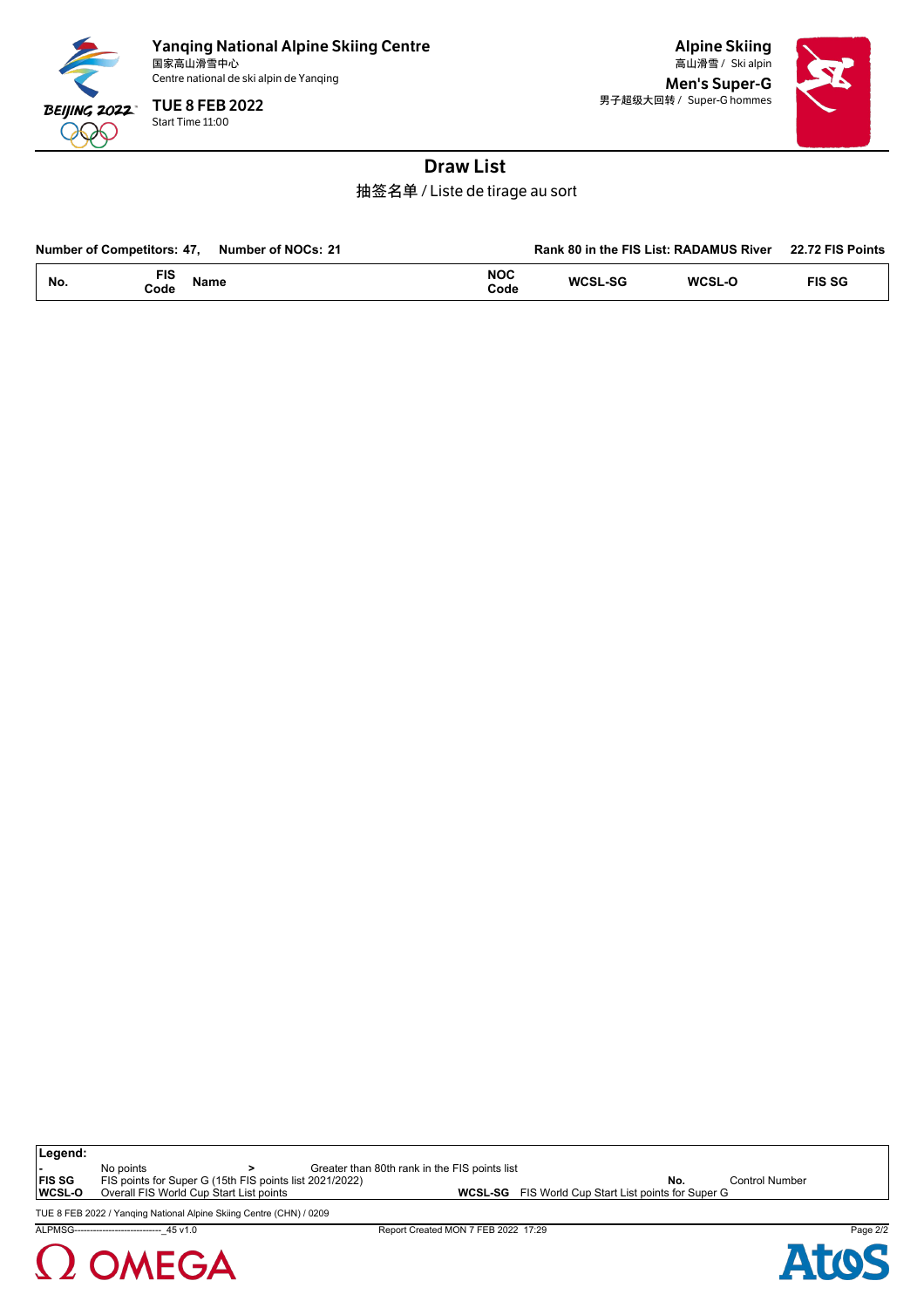

Start Time 11:00 TUE 8 FEB 2022

Alpine Skiing Men's Super-G 男子超级大回转 / Super-G hommes



# Start List

出发名单 / Liste de départ

|              |                    | Number of Competitors: 47, Number of NOCs:       | 21                                              |                    |      |
|--------------|--------------------|--------------------------------------------------|-------------------------------------------------|--------------------|------|
| <b>Bib</b>   | <b>FIS</b><br>Code | Name                                             | YB                                              | <b>NOC</b><br>Code | Time |
| 1            |                    | 512038 ROGENTIN Stefan                           | 1994 SUI                                        |                    |      |
| $\mathbf{2}$ |                    | 6190176 BAILET Matthieu                          | 1996 FRA                                        |                    |      |
| 3            |                    | 194364 PINTURAULT Alexis                         | 1991 FRA                                        |                    |      |
| 4            |                    | 511852 CAVIEZEL Gino                             | 1992 SUI                                        |                    |      |
| 5            |                    | 530874 GANONG Travis                             | 1988 USA                                        |                    |      |
| 6            |                    | 291459 PARIS Dominik                             | 1989 ITA                                        |                    |      |
| 7            |                    | 422139 KILDE Aleksander Aamodt                   | 1992 NOR                                        |                    |      |
| 8            |                    | 51215 BAUMANN Romed                              | 1986 GER                                        |                    |      |
| 9            |                    | 512269 ODERMATT Marco                            | 1997 SUI                                        |                    |      |
| 10           |                    | 422310 SEJERSTED Adrian Smiseth                  |                                                 | 1994 NOR           |      |
| 11           |                    | 53980 KRIECHMAYR Vincent                         | 1991 AUT                                        |                    |      |
| 12           |                    | 202059 FERSTL Josef                              | 1988 GER                                        |                    |      |
| 13           |                    | 53902 MAYER Matthias                             | 1990 AUT                                        |                    |      |
| 14           |                    | 6530319 COCHRAN-SIEGLE Ryan                      | 1992 USA                                        |                    |      |
| 15           |                    | 511383 FEUZ Beat                                 | 1987 SUI                                        |                    |      |
| 16           |                    | 104531 CRAWFORD James                            | 1997 CAN                                        |                    |      |
| 17           |                    | 200379 SANDER Andreas                            | 1989 GER                                        |                    |      |
| 18           |                    | 293006 INNERHOFER Christof                       | 1984 ITA                                        |                    |      |
| 19           |                    | 54445 HAASER Raphael                             | 1997 AUT                                        |                    |      |
| 20           |                    | 53817 <b>FRANZ Max</b>                           | 1989 AUT                                        |                    |      |
|              |                    |                                                  | --------------------<br>---- break <sup>.</sup> |                    |      |
| 21<br>22     |                    | 202762 JOCHER Simon                              | 1996 GER<br>1992 USA                            |                    |      |
| 23           |                    | 6530104 BENNETT Bryce                            |                                                 |                    |      |
| 24           |                    | 293550 MARSAGLIA Matteo<br>421483 JANSRUD Kjetil | 1985 ITA<br>1985 NOR                            |                    |      |
| 25           |                    | 103865 PHILP Trevor                              | 1992 CAN                                        |                    |      |
| 26           |                    | 104096 THOMPSON Broderick                        | 1994 CAN                                        |                    |      |
| 27           |                    | 194858 ALLEGRE Nils                              | 1994 FRA                                        |                    |      |
| 28           |                    | 194298 GIEZENDANNER Blaise                       | 1991 FRA                                        |                    |      |
| 29           |                    | 104272 SEGER Brodie                              | 1995 CAN                                        |                    |      |
| 30           |                    | 561310 HROBAT Miha                               | 1995 SLO                                        |                    |      |
|              |                    | break ---                                        |                                                 |                    |      |
| 31           |                    | 422278 WINDINGSTAD Rasmus                        | 1993 NOR                                        |                    |      |
| 32           |                    | 561216 KLINE Bostjan                             | 1991 SLO                                        |                    |      |
| 33           |                    | 6532084 RADAMUS River                            | 1998 USA                                        |                    |      |
| 34           |                    | 110324 von APPEN Henrik                          | 1994 CHI                                        |                    |      |
| 35           |                    | 310426 VUKICEVIC Marko                           | 1992 SRB                                        |                    |      |
| 36           |                    | 151238 ZABYSTRAN Jan                             | 1998 CZE                                        |                    |      |
| 37           |                    | 350095 PFIFFNER Marco                            | 1994 LIE                                        |                    |      |
| 38           |                    | 561397 NARALOCNIK Nejc                           | 1999 SLO                                        |                    |      |
| 39           |                    | 221117 <b>GOWER Jack</b>                         | 1994 IRL                                        |                    |      |
| 40           |                    | 20398 VERDU Joan                                 | 1995 AND                                        |                    |      |
| 41           |                    | 370031 ALESSANDRIA Arnaud                        |                                                 | 1993 MON           |      |
| 42           |                    | 492063 ETXEZARRETA Adur                          | 1996 ESP                                        |                    |      |



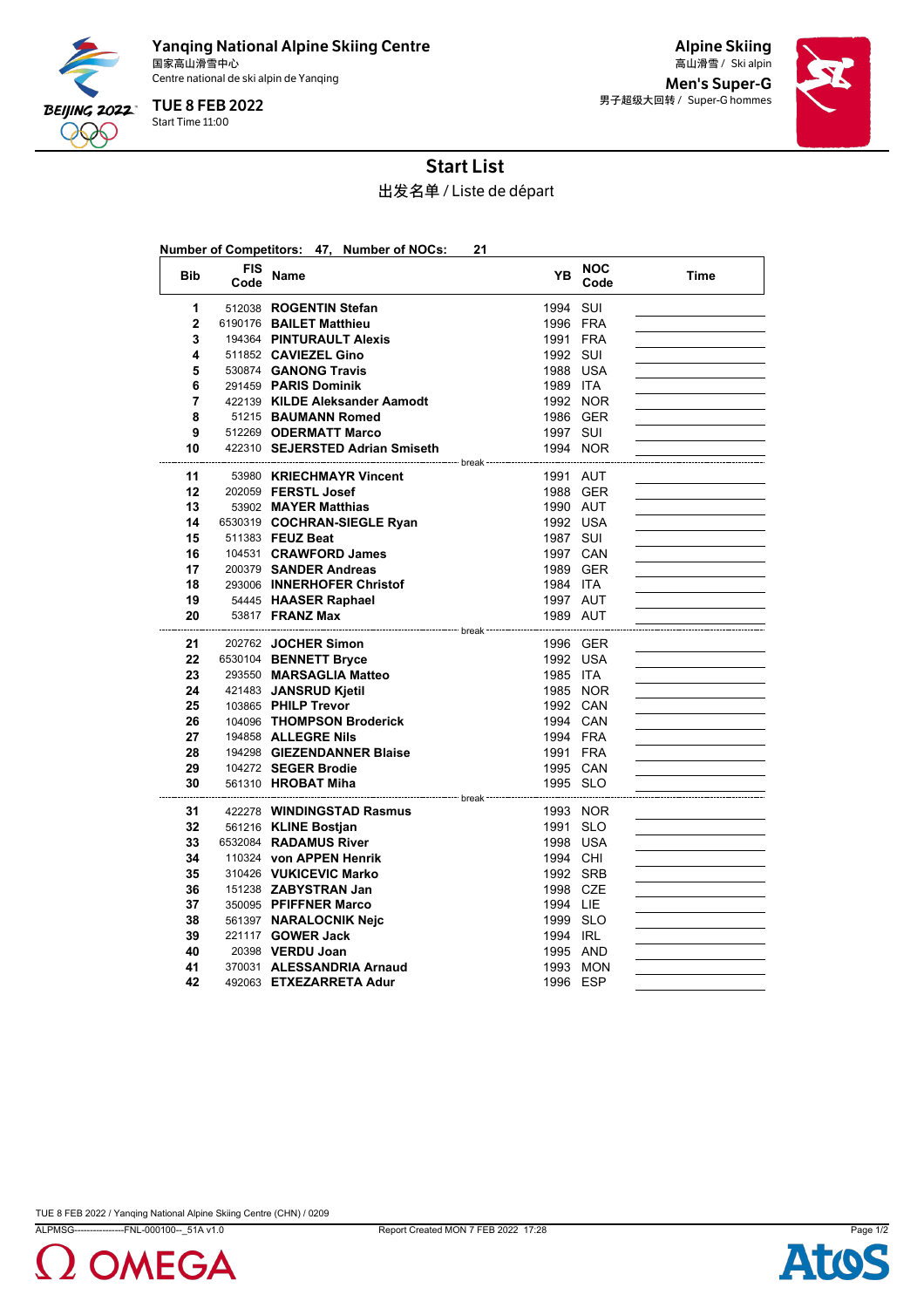

Start Time 11:00 TUE 8 FEB 2022

Alpine Skiing Men's Super-G 男子超级大回转 / Super-G hommes



# Start List

#### 出发名单 / Liste de départ

|                                                                                                                                                                                  |            |                                                                                                                                                               |                         | Number of Competitors: 47, Number of NOCs: |                                                                                  | 21 |                                                                                                                                                                              |                    |                |                                                        |
|----------------------------------------------------------------------------------------------------------------------------------------------------------------------------------|------------|---------------------------------------------------------------------------------------------------------------------------------------------------------------|-------------------------|--------------------------------------------|----------------------------------------------------------------------------------|----|------------------------------------------------------------------------------------------------------------------------------------------------------------------------------|--------------------|----------------|--------------------------------------------------------|
|                                                                                                                                                                                  | <b>Bib</b> | <b>FIS</b><br>Code                                                                                                                                            | <b>Name</b>             |                                            |                                                                                  |    | <b>YB</b>                                                                                                                                                                    | <b>NOC</b><br>Code | <b>Time</b>    |                                                        |
|                                                                                                                                                                                  | 43         |                                                                                                                                                               | 240148 SZOLLOS Barnabas |                                            |                                                                                  |    | 1998                                                                                                                                                                         | <b>ISR</b>         |                |                                                        |
|                                                                                                                                                                                  | 44         | 54106                                                                                                                                                         |                         | <b>BREITFUSS KAMMERLANDER Simon</b>        |                                                                                  |    | 1992                                                                                                                                                                         | <b>BOL</b>         |                |                                                        |
|                                                                                                                                                                                  | 45         |                                                                                                                                                               | 690694 KOVBASNYUK Ivan  |                                            |                                                                                  |    | 1993                                                                                                                                                                         | <b>UKR</b>         |                |                                                        |
|                                                                                                                                                                                  | 46         | 120057                                                                                                                                                        | <b>ZHANG Yangming</b>   |                                            |                                                                                  |    | 1994                                                                                                                                                                         | <b>CHN</b>         |                |                                                        |
|                                                                                                                                                                                  | 47         | 120071                                                                                                                                                        | <b>XU Mingfu</b>        |                                            |                                                                                  |    | 1997                                                                                                                                                                         | <b>CHN</b>         |                |                                                        |
| Jury<br><b>FIS Technical Delegate</b><br>Referee<br><b>Assistant Referee</b><br><b>Chief of Race</b><br><b>Start Referee</b><br><b>Finish Referee</b><br><b>Video Controller</b> |            | CAMPBELL Doug<br><b>WALDNER Markus</b><br><b>TRINKL Johannes</b><br><b>AN Linbo</b><br><b>LYNAM Brian</b><br><b>CINGOLANI Ernesto</b><br><b>DEFAGO Daniel</b> |                         |                                            | CAN<br><b>FIS</b><br><b>FIS</b><br><b>CHN</b><br>CAN<br><b>ARG</b><br><b>FIS</b> |    | <b>Technical Data</b><br><b>Course Name</b><br><b>Start Altitude</b><br><b>Finish Altitude</b><br><b>Vertical Drop</b><br><b>Course Length</b><br><b>Homologation Number</b> |                    |                | Rock<br>1930m<br>1285m<br>645m<br>2267m<br>13377/11/19 |
|                                                                                                                                                                                  |            |                                                                                                                                                               |                         |                                            |                                                                                  |    |                                                                                                                                                                              |                    |                |                                                        |
| <b>Race Information</b><br><b>Course Setter</b><br><b>Gates/Turning Gates</b><br><b>Start Time</b>                                                                               | 11:00      | <b>NYDEGGER Reto</b><br>45/42                                                                                                                                 |                         |                                            | <b>SUI</b>                                                                       |    |                                                                                                                                                                              |                    |                |                                                        |
| <b>Forerunners:</b>                                                                                                                                                              |            |                                                                                                                                                               | A - BLEULER Quirin      | SUI                                        |                                                                                  |    | <b>B - HOFER Nicolas Leo</b>                                                                                                                                                 | <b>AUT</b>         | C - KIEN Lukas | <b>AUT</b>                                             |



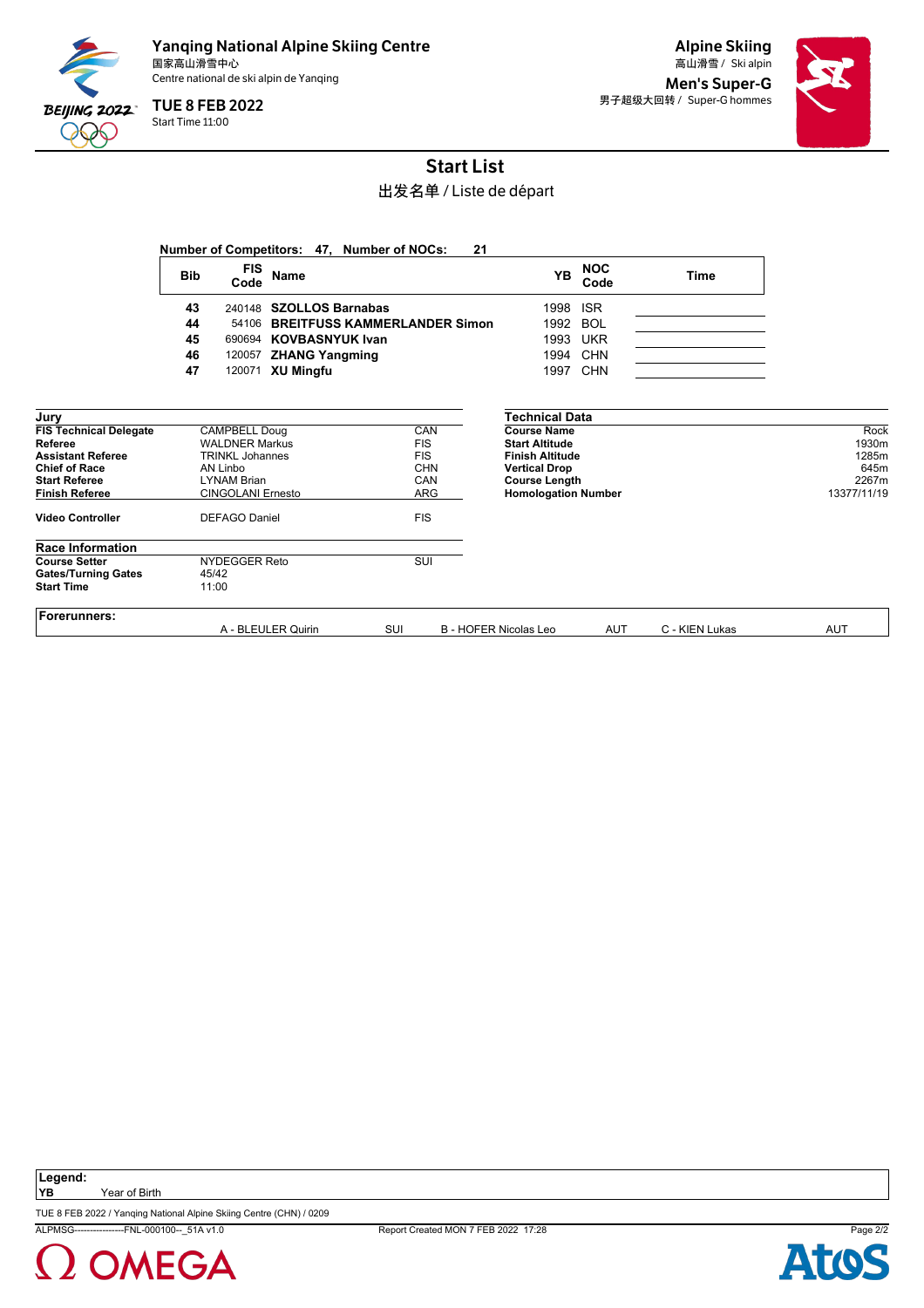

Yanqing National Alpine Skiing Centre<br><sub>国家高山滑雪中心</sub>

Centre national de ski alpin de Yanqing

Start Time 11:00 TUE 8 FEB 2022

Alpine Skiing 国家高山滑雪中心 Ski alpin 高山滑雪 / Men's Super-G 男子超级大回转 / Super-G hommes



## Results

成绩 / Résultats

#### **Number of Competitors: 47, Number of NOCs: <sup>21</sup> Penalty applied: 0.00**

|                |                | <b>FIS</b>                            |                                                 |              | <b>NOC</b>               |                    |                   | <b>Distance</b>  | Race           |
|----------------|----------------|---------------------------------------|-------------------------------------------------|--------------|--------------------------|--------------------|-------------------|------------------|----------------|
| Rank           | Bib            | Code                                  | Name                                            | YB           | Code                     | <b>Time</b>        | <b>Difference</b> | (m)              | <b>Points</b>  |
| 1              | 13             | 53902                                 | <b>MAYER Matthias</b>                           | 1990         | AUT                      | 1:19.94            |                   |                  | 0.00           |
| $\mathbf 2$    | 14             | 6530319                               | <b>COCHRAN-SIEGLE Ryan</b>                      | 1992         | <b>USA</b>               | 1:19.98            | 0.04              | 1.13             | 0.60           |
| 3              | $\overline{7}$ | 422139                                | <b>KILDE Aleksander Aamodt</b>                  | 1992         | <b>NOR</b>               | 1:20.36            | 0.42              | 11.85            | 6.25           |
| 4              | 10             | 422310                                | <b>SEJERSTED Adrian Smiseth</b>                 | 1994         | <b>NOR</b>               | 1:20.68            | 0.74              | 20.79            | 11.02          |
| 5              | 11             | 53980                                 | <b>KRIECHMAYR Vincent</b>                       | 1991         | AUT                      | 1:20.70            | 0.76              | 21.35            | 11.31          |
| 6              | 16             | 104531                                | <b>CRAWFORD James</b>                           | 1997         | CAN                      | 1:20.79            | 0.85              | 23.85            | 12.65          |
| $\overline{7}$ | 8              | 51215                                 | <b>BAUMANN Romed</b>                            | 1986         | <b>GER</b>               | 1:21.10            | 1.16              | 32.43            | 17.27          |
| 8              | 17             | 200379                                | <b>SANDER Andreas</b>                           | 1989         | <b>GER</b>               | 1:21.21            | 1.27              | 35.45            | 18.91          |
| 9              | 28             | 194298                                | <b>GIEZENDANNER Blaise</b>                      | 1991         | <b>FRA</b>               | 1:21.26            | 1.32              | 36.83            | 19.65          |
| 10             | 25             | 103865                                | <b>PHILP Trevor</b>                             | 1992         | CAN                      | 1:21.34            | 1.40              | 39.02            | 20.84          |
| 11             | 3              | 194364                                | <b>PINTURAULT Alexis</b>                        | 1991         | <b>FRA</b>               | 1.21.36            | 1.42              | 39.57            | 21.14          |
| 12             | 5              | 530874                                | <b>GANONG Travis</b>                            | 1988         | <b>USA</b>               | 1:21.37            | 1.43              | 39.84            | 21.29          |
| 13             | 21             | 202762                                | <b>JOCHER Simon</b>                             | 1996         | <b>GER</b>               | 1.21.52            | 1.58              | 43.94            | 23.52          |
| 14             | $\mathbf{1}$   | 512038                                | <b>ROGENTIN Stefan</b>                          | 1994         | SUI                      | 1:21.57            | 1.63              | 45.30            | 24.26          |
| 15             | 33             | 6532084                               | <b>RADAMUS River</b>                            | 1998         | <b>USA</b>               | 1.21.63            | 1.69              | 46.93            | 25.16          |
| 16             | $\overline{4}$ | 511852                                | <b>CAVIEZEL Gino</b>                            | 1992         | SUI                      | 1:21.76            | 1.82              | 50.46            | 27.09          |
| 17             | 22             | 6530104                               | <b>BENNETT Bryce</b>                            | 1992         | <b>USA</b>               | 1:21.80            | 1.86              | 51.55            | 27.69          |
| 18             | 23             | 293550                                | <b>MARSAGLIA Matteo</b>                         | 1985         | <b>ITA</b>               | 1:22.16            | 2.22              | 61.26            | 33.05          |
| 18             | 12             | 202059                                | <b>FERSTL Josef</b>                             | 1988         | <b>GER</b>               | 1:22.16            | 2.22              | 61.26            | 33.05          |
| 20             | 32             | 561216                                | <b>KLINE Bostjan</b>                            | 1991         | <b>SLO</b>               | 1:22.55            | 2.61              | 71.68            | 38.85          |
| 21             | 6              | 291459                                | <b>PARIS Dominik</b>                            | 1989         | ITA                      | 1:22.62            | 2.68              | 73.54            | 39.89          |
| 22             | 40             | 20398                                 | <b>VERDU Joan</b>                               | 1995         | AND                      | 1:22.92            | 2.98              | 81.47            | 44.36          |
| 23             | 24             | 421483                                | <b>JANSRUD Kjetil</b>                           | 1985         | <b>NOR</b>               | 1:23.00            | 3.06              | 83.58            | 45.55          |
| 24             | 38             | 561397                                | <b>NARALOCNIK Nejc</b>                          | 1999         | <b>SLO</b>               | 1:23.08            | 3.14              | 85.68            | 46.74          |
| 25             | 36             | 151238                                | <b>ZABYSTRAN Jan</b>                            | 1998         | CZE                      | 1:23.09            | 3.15              | 85.94            | 46.89          |
| 26             | 27             | 194858                                | <b>ALLEGRE Nils</b>                             | 1994         | <b>FRA</b>               | 1:23.24            | 3.30              | 89.87            | 49.12          |
| 27             | 34             | 110324                                | von APPEN Henrik                                | 1994         | CHI                      | 1:23.55            | 3.61              | 97.95            | 53.74          |
| 28             | 37             | 350095                                | <b>PFIFFNER Marco</b>                           | 1994         | LIE                      | 1:23.66            | 3.72              | 100.80           | 55.38          |
| 29             | 31             | 422278                                | <b>WINDINGSTAD Rasmus</b>                       | 1993         | <b>NOR</b>               | 1:24.15            | 4.21              | 113.42           | 62.67          |
| 30<br>31       | 43<br>41       | 240148                                | <b>SZOLLOS Barnabas</b>                         | 1998<br>1993 | <b>ISR</b>               | 1:24.28<br>1:24.68 | 4.34<br>4.74      | 116.74<br>126.90 | 64.61          |
| 32             | 45             | 370031<br>690694                      | <b>ALESSANDRIA Arnaud</b>                       | 1993         | <b>MON</b><br><b>UKR</b> | 1:25.56            | 5.62              | 148.91           | 70.56<br>83.66 |
| 33             | 46             | 120057                                | <b>KOVBASNYUK Ivan</b><br><b>ZHANG Yangming</b> | 1994         | <b>CHN</b>               | 1:29.39            | 9.45              | 239.66           | 140.67         |
| 34             | 35             | 310426                                | <b>VUKICEVIC Marko</b>                          | 1992         | SRB                      | 1:29.45            | 9.51              | 241.02           | 141.57         |
|                |                |                                       |                                                 |              |                          |                    |                   |                  |                |
|                |                | <b>DID NOT FINISH: 13 competitors</b> |                                                 |              |                          |                    |                   |                  |                |
|                | 2              | 6190176                               | <b>BAILET Matthieu</b>                          | 1996         | <b>FRA</b>               |                    |                   |                  |                |
|                | 9              | 512269                                | <b>ODERMATT Marco</b>                           | 1997         | SUI                      |                    |                   |                  |                |
|                | 15             | 511383                                | <b>FEUZ Beat</b>                                | 1987         | SUI                      |                    |                   |                  |                |
|                | 18             | 293006                                | <b>INNERHOFER Christof</b>                      | 1984         | ITA                      |                    |                   |                  |                |
|                | 19             | 54445                                 | <b>HAASER Raphael</b>                           | 1997         | <b>AUT</b>               |                    |                   |                  |                |
|                | 20             | 53817                                 | <b>FRANZ Max</b>                                | 1989         | <b>AUT</b>               |                    |                   |                  |                |
|                | 26             | 104096                                | <b>THOMPSON Broderick</b>                       | 1994         | CAN                      |                    |                   |                  |                |
|                | 29             | 104272                                | <b>SEGER Brodie</b>                             | 1995         | CAN                      |                    |                   |                  |                |
|                | 30             | 561310                                | <b>HROBAT Miha</b>                              | 1995         | <b>SLO</b>               |                    |                   |                  |                |
|                | 39             | 221117                                | <b>GOWER Jack</b>                               | 1994         | IRL                      |                    |                   |                  |                |
|                | 42             | 492063                                | <b>ETXEZARRETA Adur</b>                         | 1996         | <b>ESP</b>               |                    |                   |                  |                |
|                | 44             | 54106                                 | <b>BREITFUSS KAMMERLANDER Simon</b>             | 1992         | <b>BOL</b>               |                    |                   |                  |                |
|                | 47             | 120071                                | <b>XU Mingfu</b>                                | 1997         | <b>CHN</b>               |                    |                   |                  |                |



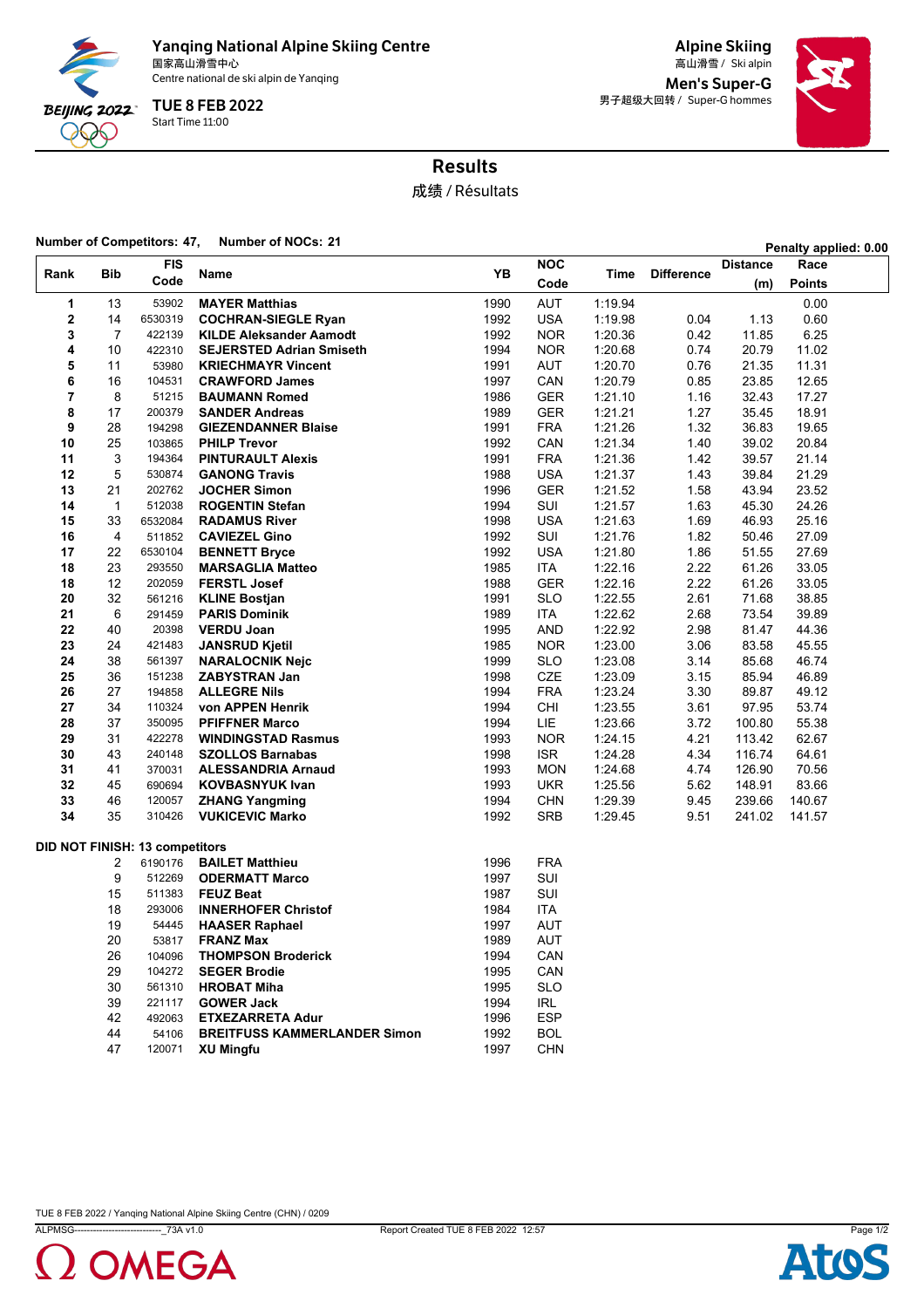

Start Time 11:00 TUE 8 FEB 2022

Alpine Skiing Men's Super-G 男子超级大回转 / Super-G hommes



## Results

成绩 / Résultats

#### **Number of Competitors: 47, Number of NOCs: 21 <b>Penalty applied: 0.00 Penalty applied: 0.00**

|      |            |                  |      |     |            |      |              |                 | <b>CHAILY ADDITCH. 0.00</b> |  |
|------|------------|------------------|------|-----|------------|------|--------------|-----------------|-----------------------------|--|
| Rank | <b>Bib</b> | <b>TIC</b><br>13 |      | VE  | <b>NOC</b> |      | ንif<br>----- | <b>Distance</b> | Race                        |  |
|      |            | Code             | Name | . . | Code       | Tim⊾ | тегепсе      | (m              | Points                      |  |

| Jury                                                                                                                                          |                                                                                                                                |                                                                    | Technical Data                                                                                                                                      |                       |                                                        |
|-----------------------------------------------------------------------------------------------------------------------------------------------|--------------------------------------------------------------------------------------------------------------------------------|--------------------------------------------------------------------|-----------------------------------------------------------------------------------------------------------------------------------------------------|-----------------------|--------------------------------------------------------|
| <b>FIS Technical Delegate</b><br>Referee<br><b>Assistant Referee</b><br><b>Chief of Race</b><br><b>Start Referee</b><br><b>Finish Referee</b> | <b>CAMPBELL Doug</b><br><b>WALDNER Markus</b><br>TRINKL Johannes<br>AN Linbo<br><b>LYNAM Brian</b><br><b>CINGOLANI Ernesto</b> | CAN<br><b>FIS</b><br><b>FIS</b><br><b>CHN</b><br><b>CAN</b><br>ARG | <b>Course Name</b><br><b>Start Altitude</b><br><b>Finish Altitude</b><br><b>Vertical Drop</b><br><b>Course Length</b><br><b>Homologation Number</b> |                       | Rock<br>1930m<br>1285m<br>645m<br>2267m<br>13377/11/19 |
| <b>Video Controller</b>                                                                                                                       | <b>DEFAGO Daniel</b>                                                                                                           | <b>FIS</b>                                                         |                                                                                                                                                     |                       |                                                        |
| <b>Race Information</b>                                                                                                                       |                                                                                                                                |                                                                    |                                                                                                                                                     |                       |                                                        |
| <b>Course Setter</b><br><b>Gates/Turning Gates</b>                                                                                            | <b>NYDEGGER Reto</b><br>45/42                                                                                                  | SUI                                                                |                                                                                                                                                     |                       |                                                        |
| <b>Start Time</b>                                                                                                                             | 11:00                                                                                                                          |                                                                    |                                                                                                                                                     |                       |                                                        |
| Forerunners:                                                                                                                                  | A - BLEULER Quirin                                                                                                             | SUI                                                                | <b>B - HOFER Nicolas Leo</b><br>AUT                                                                                                                 | C - KIEN Lukas        | AUT                                                    |
| <b>Conditions on course:</b><br><b>SUNNY</b>                                                                                                  | <b>HARD PACKED</b><br>Snow:                                                                                                    |                                                                    | Temperature - Start:<br>$-12.4^{\circ}$ C / 10 $^{\circ}$ F                                                                                         | Temperature - Finish: | -4.2°C / 24°F                                          |
| Legend:<br>YB<br>Year of Birth                                                                                                                |                                                                                                                                |                                                                    |                                                                                                                                                     |                       |                                                        |

TUE 8 FEB 2022 / Yanqing National Alpine Skiing Centre (CHN) / 0209



ALPMSG----------------------------\_73A v1.0 Report Created TUE 8 FEB 2022 12:57 Page 2/2

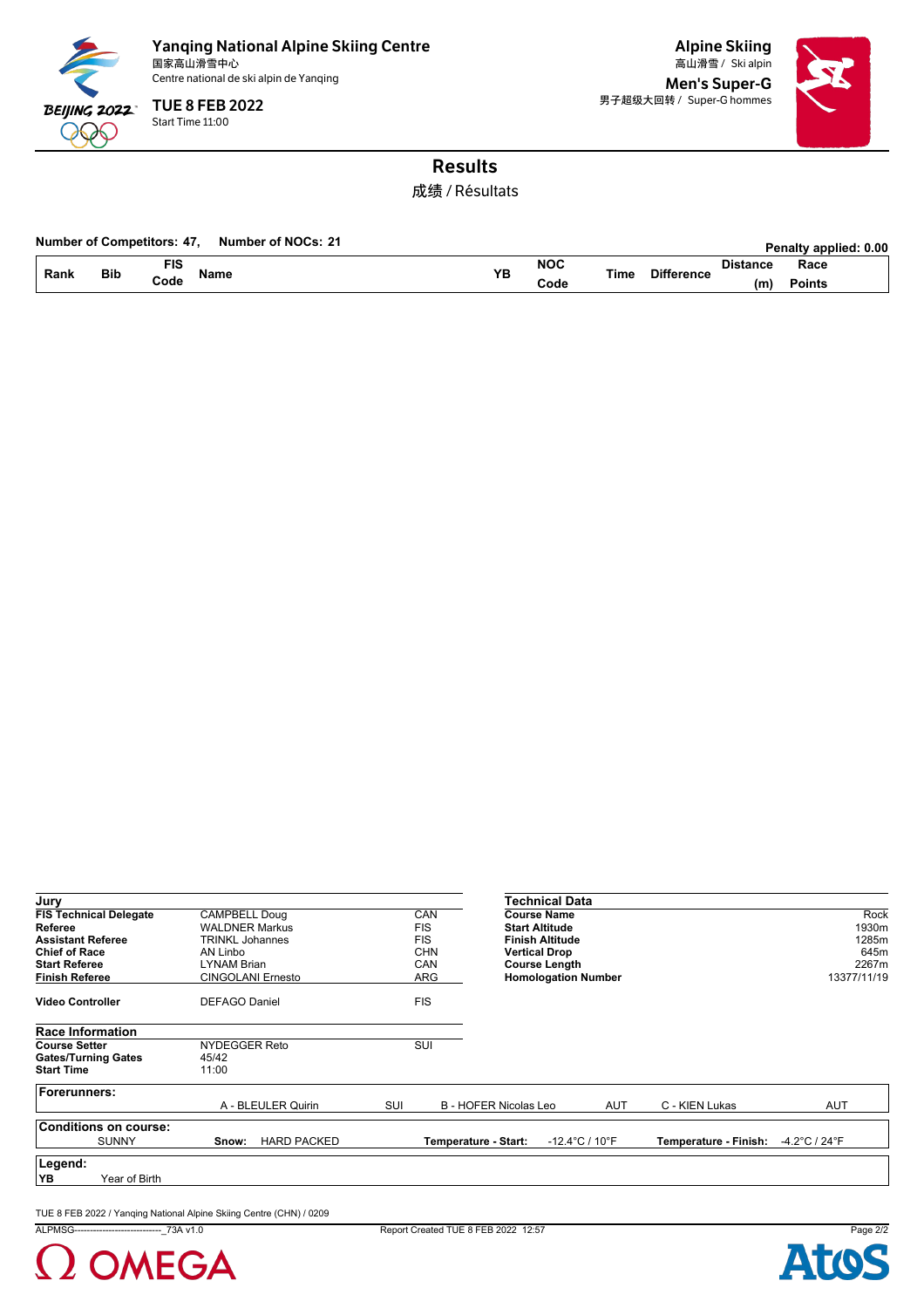

Alpine Skiing Men's Super-G 男子超级大回转 / Super-G hommes



## Penalty Calculation

判罚分计算 / Calcul de la pénalité

#### **Best 10 at Finish F-factor:** 1190

|                |            | <b>FIS</b> |                                 | <b>NOC</b> | <b>FIS</b>    |               | Race          |
|----------------|------------|------------|---------------------------------|------------|---------------|---------------|---------------|
| Rank           | <b>Bib</b> | Code       | Name                            | Code       | <b>Points</b> | <b>Best 5</b> | <b>Points</b> |
|                | 13         |            | 53902 MAYER Matthias            | <b>AUT</b> | 0.51          | 0.51          | 0.00          |
| $\overline{2}$ | 14         |            | 6530319 COCHRAN-SIEGLE Ryan     | USA        | 6.00          | 6.00          | 0.60          |
| 3              |            |            | 422139 KILDE Aleksander Aamodt  | <b>NOR</b> | 0.00          | 0.00          | 6.25          |
| 4              | 10         |            | 422310 SEJERSTED Adrian Smiseth | <b>NOR</b> | 7.23          |               |               |
| 5              | 11         |            | 53980 KRIECHMAYR Vincent        | <b>AUT</b> | 0.00          | 0.00          | 11.31         |
| 6              | 16         |            | 104531 CRAWFORD James           | CAN        | 9.06          |               |               |
| 7              | 8          |            | 51215 BAUMANN Romed             | <b>GER</b> | 6.91          | 6.91          | 17.27         |
| 8              | 17         |            | 200379 SANDER Andreas           | <b>GER</b> | 9.13          |               |               |
| 9              | 28         |            | 194298 GIEZENDANNER Blaise      | <b>FRA</b> | 22.65         |               |               |
| 10             | 25         |            | 103865 PHILP Trevor             | CAN        | 23.05         |               |               |

#### **Best 5 FIS Points Started**

|            | <b>Bib</b> | <b>FIS</b> | Name                           | <b>NOC</b> | <b>FIS</b>    |
|------------|------------|------------|--------------------------------|------------|---------------|
| Rank       |            | Code       |                                | Code       | <b>Points</b> |
|            |            |            | 422139 KILDE Aleksander Aamodt | <b>NOR</b> | 0.00          |
| 5          | 11         |            | 53980 KRIECHMAYR Vincent       | <b>AUT</b> | 0.00          |
| <b>DNF</b> | 9          |            | 512269 ODERMATT Marco          | SUI        | 0.00          |
| 23         | 24         |            | 421483 JANSRUD Kjetil          | <b>NOR</b> | 0.41          |
| 1          | 13         |            | 53902 MAYER Matthias           | AUT        | 0.51          |

#### **TOTALS:**

| 0.92     |       |
|----------|-------|
|          |       |
|          | 35.43 |
| $-2.109$ |       |
| $-2.11$  |       |
| 0.00     |       |
| 0.00     |       |
| $-2.11$  |       |
| 0.00     |       |
|          | 13.42 |



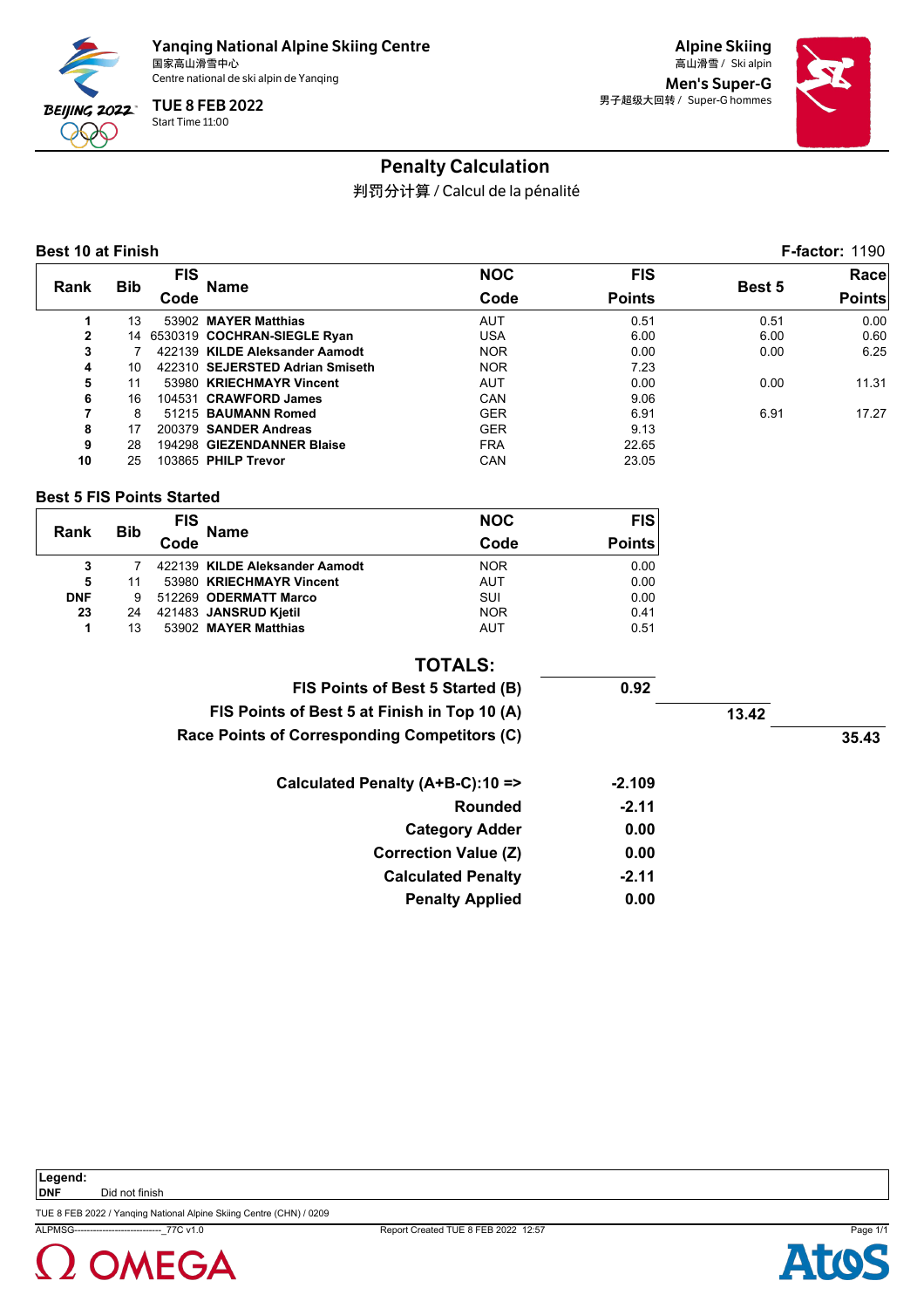

Alpine Skiing Men's Super-G 男子超级大回转 / Super-G hommes



# Performance Analysis by Rank

成绩分析(按排名) / Analyses par rang

**Number of Competitors: 34 Number of NOCs: 18**

|                |                             | <b>NOC</b> |          | <b>Positions</b> |               |                  | <b>Partials</b> |      |      | <b>Difference</b>                        |                 | Speed             |      |
|----------------|-----------------------------|------------|----------|------------------|---------------|------------------|-----------------|------|------|------------------------------------------|-----------------|-------------------|------|
|                | Rank Bib Name               | Code       | Pos      |                  | Time Rank Pos |                  |                 |      |      | Time Rank Time Dist.(m) Pos. (km/h) Rank |                 |                   |      |
| 1              | 13 MAYER Matthias           | <b>AUT</b> | Int1:    | 21.02            |               | $(6)$ 11-12:     | 22.04           | (4)  | 0.11 |                                          | Sp1             | 115.73            | (5)  |
|                |                             |            | Int2:    | 43.06            |               | $(5)$ 12-13:     | 17.12           | (3)  | 0.28 |                                          |                 | Sp2 108.65        | (13) |
|                |                             |            | Int3:    | 1:00.18          |               | $(4)$ 13-Fin:    | 19.76           | (2)  | 0.23 |                                          | Sp3             | 102.63            | (14) |
|                |                             |            | Fin:     | 1:19.94          | (1)           |                  |                 |      | 0.00 | 0.00                                     |                 | Avg: 102.09       |      |
| $\mathbf{2}$   | 14 COCHRAN-SIEGLE Ryan      | <b>USA</b> | Int1:    | 20.93            |               | $(2)$ 11-12:     | 22.14           | (7)  | 0.02 |                                          |                 | Sp1 116.04        | (4)  |
|                |                             |            | Int2:    | 43.07            |               | $(6)$ 12-13:     | 16.93           | (1)  | 0.29 |                                          | Sp2             | 108.03            | (16) |
|                |                             |            | Int3:    | 1:00.00          |               | $(2)$ 13-Fin:    | 19.98           | (6)  | 0.05 |                                          | Sp3             | 109.23            | (1)  |
|                |                             |            | Fin:     | 1:19.98          | (2)           |                  |                 |      | 0.04 | 1.13                                     |                 | Avg: 102.04       |      |
| 3              | 7 KILDE Aleksander Aamodt   | <b>NOR</b> | Int1:    | 20.91            |               | $(1)$ 11-12:     | 21.91           | (2)  | 0.00 |                                          |                 | Sp1 116.13        | (3)  |
|                |                             |            | Int2:    | 42.82            |               | $(2)$ 12-13:     | 17.13           | (4)  | 0.04 |                                          | Sp <sub>2</sub> | 109.21            | (8)  |
|                |                             |            | Int3:    | 59.95            |               | $(1)$ 13-Fin:    | 20.41           | (15) | 0.00 |                                          | Sp3             | 101.73            | (20) |
|                |                             |            | Fin:     | 1:20.36          | (3)           |                  |                 |      | 0.42 | 11.85                                    |                 | Avg: 101.56       |      |
| 4              | 10 SEJERSTED Adrian Smiseth | <b>NOR</b> | Int1:    | 20.97            |               | $(5)$ 11-12:     | 21.81           | (1)  | 0.06 |                                          |                 | Sp1 115.05        | (7)  |
|                |                             |            | Int2:    | 42.78            |               | $(1)$ 12-13:     | 17.37           | (9)  | 0.00 |                                          |                 | Sp2 111.15        | (3)  |
|                |                             |            | Int3:    | 1:00.15          |               | $(3)$ 13-Fin:    | 20.53           | (17) | 0.20 |                                          | Sp3             | 98.31             | (31) |
|                |                             |            | Fin:     | 1:20.68          | (4)           |                  |                 |      | 0.74 | 20.79                                    |                 | Avg: 101.16       |      |
| 5              | 11 KRIECHMAYR Vincent       | <b>AUT</b> | Int1:    | 20.94            |               | $(3)$ 11-12:     | 21.99           | (3)  | 0.03 |                                          | Sp1             | 114.81            | (8)  |
|                |                             |            | Int2:    | 42.93            |               | $(3)$ 12-13:     | 17.39           | (11) | 0.15 |                                          | Sp <sub>2</sub> | 109.14            | (9)  |
|                |                             |            | Int3:    | 1:00.32          |               | $(6)$ 13-Fin:    | 20.38           | (12) | 0.37 |                                          | Sp3             | 103.77            | (8)  |
|                |                             |            | Fin:     | 1:20.70          | (5)           |                  |                 |      | 0.76 | 21.35                                    |                 | Avg: 101.13       |      |
| 6              | 16 CRAWFORD James           | CAN        | Int1:    | 21.16            |               | $(7)$ 11-12:     | 22.12           | (6)  | 0.25 |                                          |                 | Sp1 112.18        | (14) |
|                |                             |            | Int2:    | 43.28            |               | $(7)$ 12-13:     | 17.80           | (19) | 0.50 |                                          |                 | Sp2 110.28        | (5)  |
|                |                             |            | Int3:    | 1:01.08          |               | $(10)$ 13-Fin:   | 19.71           | (1)  | 1.13 |                                          | Sp3             | 104.02            | (7)  |
|                |                             |            | Fin:     | 1:20.79          | (6)           |                  |                 |      | 0.85 | 23.85                                    |                 | Avg: 101.02       |      |
| $\overline{7}$ | 8 BAUMANN Romed             | <b>GER</b> | Int1:    | 20.95            |               | $(4)$ 11-12:     | 22.05           | (5)  | 0.04 |                                          | Sp1             | 116.35            | (2)  |
|                |                             |            | Int2:    | 43.00            |               | $(4)$ 12-13:     | 17.22           | (5)  | 0.22 |                                          | Sp <sub>2</sub> | 109.53            | (7)  |
|                |                             |            | Int3:    | 1:00.22          |               | $(5)$ 13-Fin:    | 20.88           | (24) | 0.27 |                                          | Sp3             | 99.33             | (29) |
|                |                             |            | Fin:     | 1:21.10          | (7)           |                  |                 |      | 1.16 | 32.43                                    |                 | Avg: 100.63       |      |
| 8              | 17 SANDER Andreas           | <b>GER</b> | Int1:    | 21.23            |               | $(11)$ $11-12$ : | 22.23           | (9)  | 0.32 |                                          |                 | Sp1 114.10        | (9)  |
|                |                             |            | Int2:    | 43.46            |               | $(8)$ 12-13:     | 17.86           | (21) | 0.68 |                                          |                 | Sp2 110.51        | (4)  |
|                |                             |            | Int3:    | 1:01.32          |               | $(14)$ 13-Fin:   | 19.89           | (4)  | 1.37 |                                          | Sp3             | 104.64            | (4)  |
|                |                             |            | Fin:     | 1:21.21          | (8)           |                  |                 |      | 1.27 | 35.45                                    |                 | Avg: 100.50       |      |
| 9              | 28 GIEZENDANNER Blaise      | <b>FRA</b> | Int1:    | 21.19            |               | $(10)$ 11-12:    | 22.32           | (11) | 0.28 |                                          | Sp1             | 113.49            | (11) |
|                |                             |            | Int2:    | 43.51            |               | $(9)$ 12-13:     | 17.37           | (9)  | 0.73 |                                          | Sp <sub>2</sub> | 108.26            | (15) |
|                |                             |            | Int3:    | 1:00.88          |               | $(7)$ 13-Fin:    | 20.38           | (12) | 0.93 |                                          | Sp3             | 103.62            | (10) |
|                |                             |            | Fin:     | 1:21.26          | (9)           |                  |                 |      | 1.32 | 36.83                                    |                 | Avg: 100.43       |      |
| 10             | 25 PHILP Trevor             | CAN        | Int1:    | 21.16            |               | $(7)$ 11-12:     | 22.56           | (17) | 0.25 |                                          |                 | Sp1 110.88        | (20) |
|                |                             |            | $Int2$ : | 43.72            |               | $(13)$ 12-13:    | 17.26           | (7)  | 0.94 |                                          |                 | Sp2 108.63        | (14) |
|                |                             |            | Int3:    | 1:00.98          |               | $(8)$ 13-Fin:    | 20.36           | (11) | 1.03 |                                          |                 | Sp3 102.88        | (12) |
|                |                             |            | Fin:     | 1:21.34          | (10)          |                  |                 |      | 1.40 |                                          |                 | 39.02 Avg: 100.33 |      |
| 11             | <b>3 PINTURAULT Alexis</b>  | <b>FRA</b> | Int1:    | 21.27            |               | $(12)$ $11-12$ : | 22.55           | (17) | 0.36 |                                          |                 | Sp1 111.86        | (16) |
|                |                             |            | Int2:    | 43.82            |               | $(15)$ 12-13:    | 17.22           | (5)  | 1.04 |                                          |                 | Sp2 108.81        | (12) |
|                |                             |            | Int3:    | 1:01.04          |               | $(9)$ 13-Fin:    | 20.32           | (8)  | 1.09 |                                          |                 | Sp3 103.77        | (8)  |
|                |                             |            | Fin:     | 1:21.36          | (11)          |                  |                 |      | 1.42 | 39.57                                    |                 | Avg: 100.31       |      |
| 12             | 5 GANONG Travis             | <b>USA</b> | Int1:    | 21.31            |               | $(15)$ 11-12:    | 22.24           | (10) | 0.40 |                                          |                 | Sp1 115.62        | (6)  |
|                |                             |            | Int2:    | 43.55            |               | $(10)$ 12-13:    | 17.70           | (18) | 0.77 |                                          |                 | Sp2 100.80        | (32) |
|                |                             |            | Int3:    | 1:01.25          |               | $(12)$ 13-Fin:   | 20.12           | (7)  | 1.30 |                                          |                 | Sp3 101.03        | (22) |
|                |                             |            | Fin:     | 1:21.37          | (12)          |                  |                 |      | 1.43 | 39.84                                    |                 | Avg: 100.30       |      |



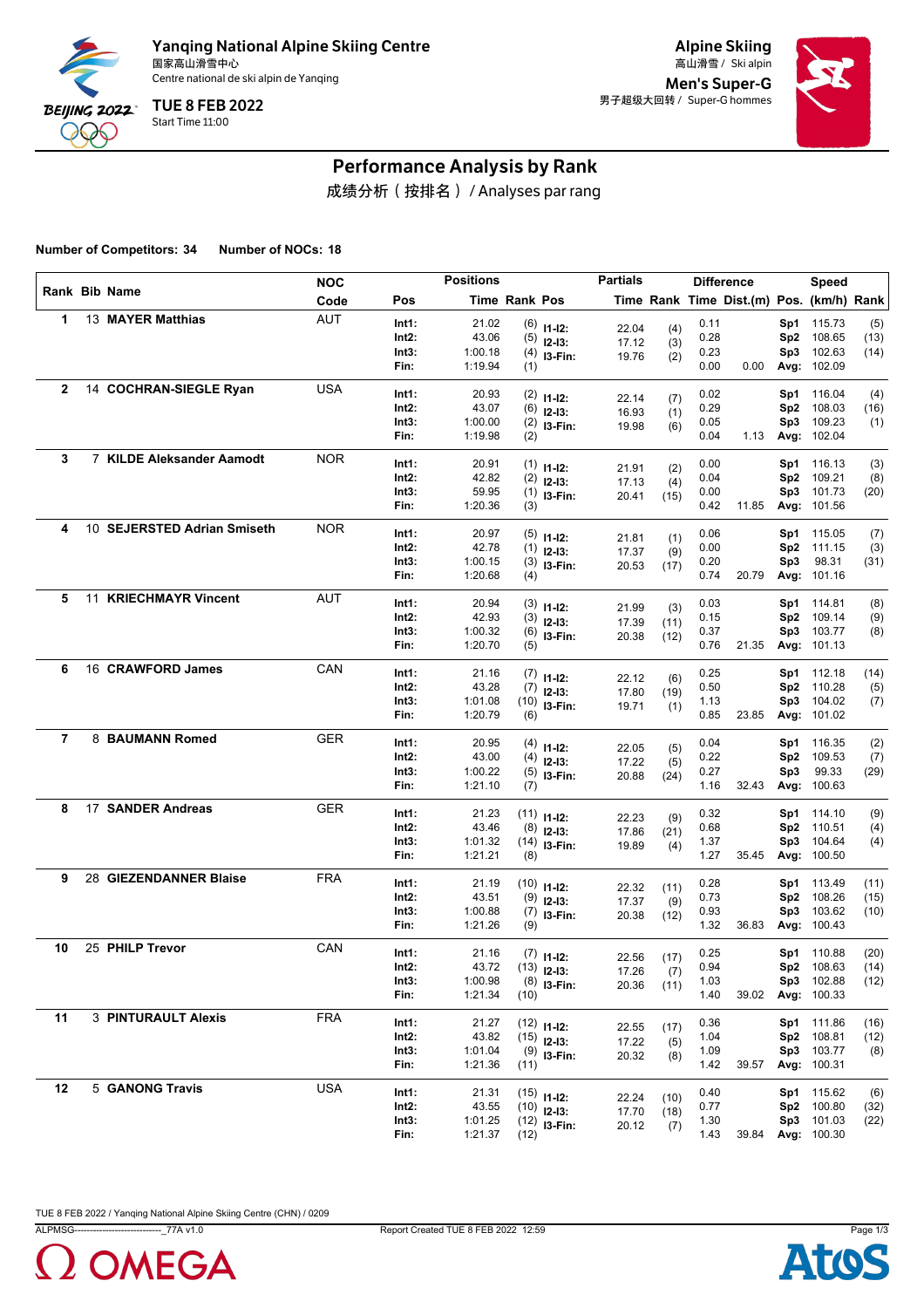

Alpine Skiing Men's Super-G 男子超级大回转 / Super-G hommes



# Performance Analysis by Rank

成绩分析(按排名) / Analyses par rang

**Number of Competitors: 34 Number of NOCs: 18**

|    |                     | <b>NOC</b> |          | <b>Positions</b> |               |                  | <b>Partials</b> |              |      | <b>Difference</b>                        |                 | Speed       |      |
|----|---------------------|------------|----------|------------------|---------------|------------------|-----------------|--------------|------|------------------------------------------|-----------------|-------------|------|
|    | Rank Bib Name       | Code       | Pos      |                  | Time Rank Pos |                  |                 |              |      | Time Rank Time Dist.(m) Pos. (km/h) Rank |                 |             |      |
| 13 | 21 JOCHER Simon     | <b>GER</b> | Int1:    | 21.48            |               | $(20)$ 11-12:    | 22.73           | (23)         | 0.57 |                                          | Sp1             | 111.09      | (19) |
|    |                     |            | Int2:    | 44.21            |               | $(22)$ 12-13:    | 17.43           | (12)         | 1.43 |                                          |                 | Sp2 107.00  | (20) |
|    |                     |            | Int3:    | 1:01.64          |               | $(18)$ 13-Fin:   | 19.88           | (3)          | 1.69 |                                          | Sp3             | 104.71      | (3)  |
|    |                     |            | Fin:     | 1:21.52          | (13)          |                  |                 |              | 1.58 | 43.94                                    |                 | Avg: 100.11 |      |
| 14 | 1 ROGENTIN Stefan   | SUI        | Int1:    | 21.29            |               | $(13)$ 11-12:    |                 |              | 0.38 |                                          |                 |             |      |
|    |                     |            | Int2:    | 43.65            |               | $(11)$ 12-13:    | 22.36<br>18.00  | (12)<br>(28) | 0.87 |                                          | Sp2             | 108.85      | (11) |
|    |                     |            | Int3:    | 1:01.65          |               | $(19)$ 13-Fin:   | 19.92           | (5)          | 1.70 |                                          |                 |             |      |
|    |                     |            | Fin:     | 1:21.57          | (14)          |                  |                 |              | 1.63 | 45.30                                    |                 | Avg: 100.05 |      |
| 15 | 33 RADAMUS River    | <b>USA</b> | Int1:    | 21.42            |               | $(17)$ 11-12:    |                 |              | 0.51 |                                          | Sp1             | 111.80      | (17) |
|    |                     |            | Int2:    | 44.18            |               | $(21)$ 12-13:    | 22.76<br>17.11  | (25)         | 1.40 |                                          | Sp <sub>2</sub> | 106.09      | (24) |
|    |                     |            | Int3:    | 1:01.29          |               | $(13)$ 13-Fin:   | 20.34           | (2)<br>(10)  | 1.34 |                                          | Sp3             | 104.52      | (5)  |
|    |                     |            | Fin:     | 1:21.63          | (15)          |                  |                 |              | 1.69 | 46.93                                    | Avg:            | 99.98       |      |
| 16 | 4 CAVIEZEL Gino     | SUI        | Int1:    | 21.17            |               | $(9)$ 11-12:     |                 |              | 0.26 |                                          | Sp1             | 113.24      | (12) |
|    |                     |            | Int2:    | 43.83            |               | $(16)$ 12-13:    | 22.66           | (20)         | 1.05 |                                          | Sp <sub>2</sub> | 106.75      | (22) |
|    |                     |            | Int3:    | 1:01.14          |               | $(11)$ 13-Fin:   | 17.31<br>20.62  | (8)<br>(18)  | 1.19 |                                          | Sp3             | 106.53      | (2)  |
|    |                     |            | Fin:     | 1:21.76          | (16)          |                  |                 |              | 1.82 | 50.46                                    | Avg:            | 99.82       |      |
| 17 | 22 BENNETT Bryce    | <b>USA</b> | Int1:    | 21.47            |               | $(19)$ $11-12$ : |                 |              | 0.56 |                                          | Sp1             | 109.96      | (24) |
|    |                     |            | Int2:    | 43.86            |               | $(17)$ 12-13:    | 22.39           | (13)         | 1.08 |                                          | Sp <sub>2</sub> | 109.01      | (10) |
|    |                     |            | Int3:    | 1:01.41          |               | $(16)$ 13-Fin:   | 17.55<br>20.39  | (16)<br>(14) | 1.46 |                                          | Sp3             | 100.44      | (26) |
|    |                     |            | Fin:     | 1:21.80          | (17)          |                  |                 |              | 1.86 | 51.55                                    | Avg:            | 99.77       |      |
| 18 | 23 MARSAGLIA Matteo | ITA        | Int1:    | 21.44            |               | $(18)$ 11-12:    |                 |              | 0.53 |                                          |                 | Sp1 113.87  | (10) |
|    |                     |            | Int2:    | 43.89            |               | $(18)$ 12-13:    | 22.45           | (15)         | 1.11 |                                          | Sp <sub>2</sub> | 112.10      | (2)  |
|    |                     |            | Int3:    | 1:01.34          |               | $(15)$ 13-Fin:   | 17.45<br>20.82  | (13)<br>(21) | 1.39 |                                          | Sp3             | 102.04      | (18) |
|    |                     |            | Fin:     | 1:22.16          | (18)          |                  |                 |              | 2.22 | 61.26                                    | Avg:            | 99.33       |      |
| 18 | 12 FERSTL Josef     | <b>GER</b> | Int1:    | 21.29            |               | $(13)$ 11-12:    |                 |              | 0.38 |                                          | Sp1             | 111.37      | (18) |
|    |                     |            | Int2:    | 43.69            |               | $(12)$ 12-13:    | 22.40<br>17.99  | (14)<br>(27) | 0.91 |                                          | Sp <sub>2</sub> | 109.61      | (6)  |
|    |                     |            | Int3:    | 1:01.68          |               | $(21)$ 13-Fin:   | 20.48           | (16)         | 1.73 |                                          | Sp3             | 100.89      | (25) |
|    |                     |            | Fin:     | 1:22.16          | (18)          |                  |                 |              | 2.22 | 61.26                                    | Avg:            | 99.33       |      |
| 20 | 32 KLINE Bostjan    | <b>SLO</b> | Int1:    | 21.51            |               | $(22)$ 11-12:    | 22.73           | (23)         | 0.60 |                                          |                 | Sp1 110.86  | (21) |
|    |                     |            | Int2:    | 44.24            |               | $(23)$ 12-13:    | 17.98           | (25)         | 1.46 |                                          | Sp <sub>2</sub> | 107.44      | (19) |
|    |                     |            | Int3:    | 1:02.22          |               | $(24)$ 13-Fin:   | 20.33           | (9)          | 2.27 |                                          | Sp3             | 102.76      | (13) |
|    |                     |            | Fin:     | 1:22.55          | (20)          |                  |                 |              | 2.61 | 71.68                                    | Avg:            | 98.86       |      |
| 21 | 6 PARIS Dominik     | ITA        | Int1:    | 21.51            |               | $(22)$ 11-12:    | 22.21           | (8)          | 0.60 |                                          | Sp1             | 117.28      | (1)  |
|    |                     |            | Int2:    | 43.72            |               | $(13)$ 12-13:    | 17.94           | (24)         | 0.94 |                                          | Sp <sub>2</sub> | 105.48      | (26) |
|    |                     |            | Int3:    | 1:01.66          |               | $(20)$ 13-Fin:   | 20.96           | (26)         | 1.71 |                                          | Sp3             | 100.90      | (24) |
|    |                     |            | Fin:     | 1:22.62          | (21)          |                  |                 |              | 2.68 | 73.54                                    | Avg:            | 98.78       |      |
| 22 | 40 VERDU Joan       | AND        | Int1:    | 21.49            |               | $(21)$ 11-12:    | 22.48           | (16)         | 0.58 |                                          |                 | Sp1 112.04  | (15) |
|    |                     |            | $Int2$ : | 43.97            |               | $(19)$ 12-13:    | 17.53           | (15)         | 1.19 |                                          |                 | Sp2 113.69  | (1)  |
|    |                     |            | Int3:    | 1:01.50          |               | $(17)$ 13-Fin:   | 21.42           | (31)         | 1.55 |                                          |                 | Sp3 100.92  | (23) |
|    |                     |            | Fin:     | 1:22.92          | (22)          |                  |                 |              | 2.98 | 81.47                                    |                 | Avg: 98.42  |      |
| 23 | 24 JANSRUD Kjetil   | <b>NOR</b> | Int1:    | 21.32            |               | $(16)$ 11-12:    | 22.69           | (22)         | 0.41 |                                          |                 | Sp1 110.33  | (22) |
|    |                     |            | Int2:    | 44.01            |               | $(20)$ 12-13:    | 18.10           | (29)         | 1.23 |                                          |                 | Sp2 102.84  | (30) |
|    |                     |            | Int3:    | 1:02.11          |               | $(22)$ 13-Fin:   | 20.89           | (25)         | 2.16 |                                          | Sp3             | 99.97       | (28) |
|    |                     |            | Fin:     | 1:23.00          | (23)          |                  |                 |              | 3.06 | 83.58                                    |                 | Avg: 98.33  |      |
| 24 | 38 NARALOCNIK Nejc  | <b>SLO</b> | Int1:    | 21.93            |               | $(30)$ 11-12:    | 22.67           | (21)         | 1.02 |                                          |                 | Sp1 112.58  | (13) |
|    |                     |            | Int2:    | 44.60            |               | $(25)$ 12-13:    | 17.81           | (20)         | 1.82 |                                          |                 | Sp2 106.80  | (21) |
|    |                     |            | Int3:    | 1:02.41          |               | $(26)$ 13-Fin:   | 20.67           | (20)         | 2.46 |                                          |                 | Sp3 101.16  | (21) |
|    |                     |            | Fin:     | 1:23.08          | (24)          |                  |                 |              | 3.14 | 85.68                                    |                 | Avg: 98.23  |      |



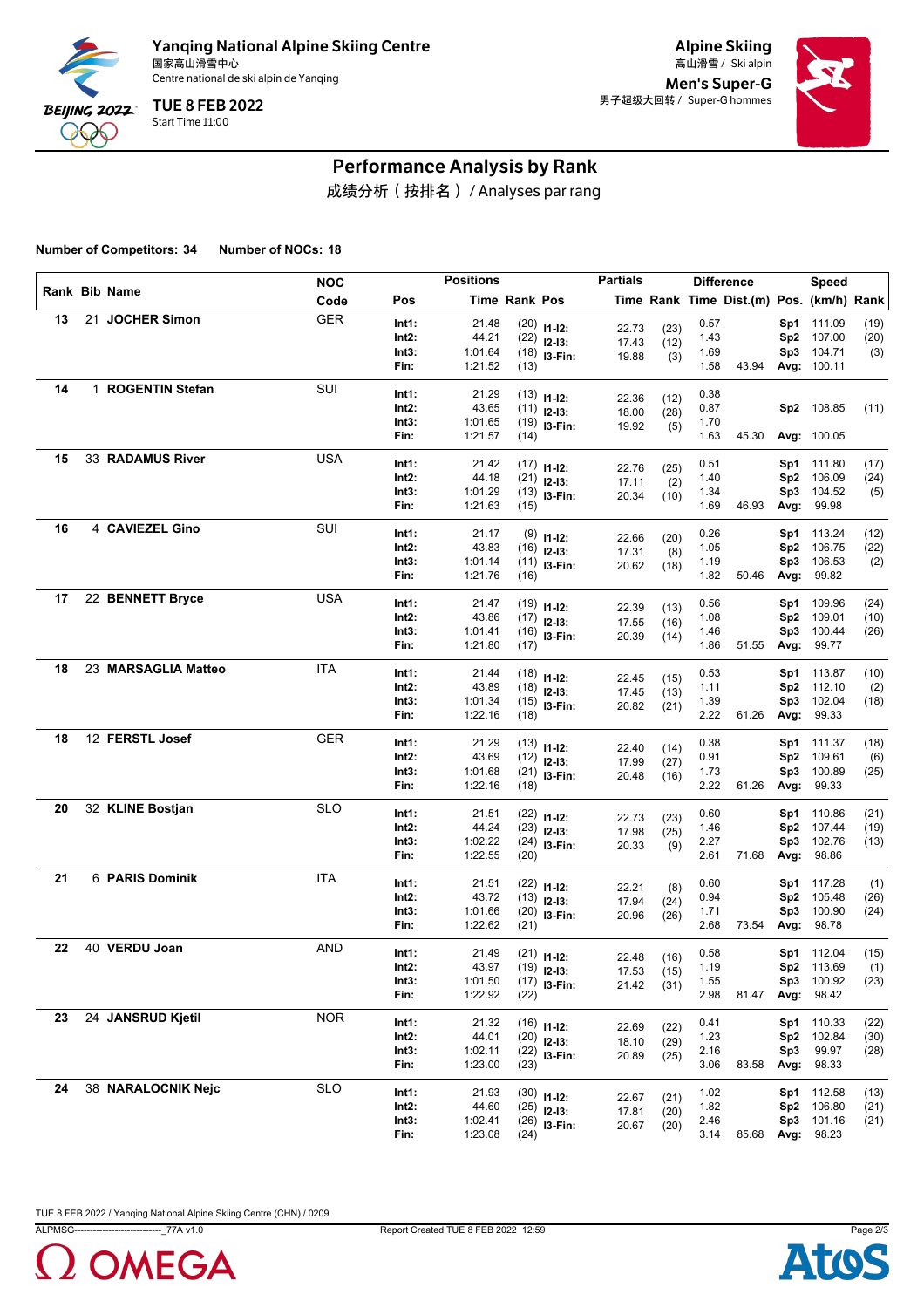

Alpine Skiing Men's Super-G 男子超级大回转 / Super-G hommes



## Performance Analysis by Rank

成绩分析(按排名) / Analyses par rang

**Number of Competitors: 34 Number of NOCs: 18**

|    |                       | <b>NOC</b> |       | <b>Positions</b> |               |                                 | <b>Partials</b> |              |              | <b>Difference</b>                        |                 | Speed      |      |
|----|-----------------------|------------|-------|------------------|---------------|---------------------------------|-----------------|--------------|--------------|------------------------------------------|-----------------|------------|------|
|    | Rank Bib Name         | Code       | Pos   |                  | Time Rank Pos |                                 |                 |              |              | Time Rank Time Dist.(m) Pos. (km/h) Rank |                 |            |      |
| 25 | 36 ZABYSTRAN Jan      | CZE        | Int1: | 21.64            |               | $(25)$ 11-12:                   | 22.97           | (26)         | 0.73         |                                          | Sp1             | 109.30     | (27) |
|    |                       |            | Int2: | 44.61            |               | $(26)$ 12-13:                   | 17.51           | (14)         | 1.83         |                                          | Sp2             | 106.41     | (23) |
|    |                       |            | Int3: | 1:02.12          |               | $(23)$ 13-Fin:                  | 20.97           | (28)         | 2.17         |                                          | Sp3             | 102.22     | (17) |
|    |                       |            | Fin:  | 1:23.09          | (25)          |                                 |                 |              | 3.15         | 85.94                                    | Avg:            | 98.22      |      |
| 26 | 27 ALLEGRE Nils       | <b>FRA</b> | Int1: | 21.67            |               |                                 |                 |              | 0.76         |                                          | Sp1             | 109.48     | (25) |
|    |                       |            | Int2: | 44.30            |               | $(26)$ 11-12:<br>$(24)$ 12-13:  | 22.63           | (19)         | 1.52         |                                          | Sp2             | 104.61     | (27) |
|    |                       |            | Int3: | 1:02.28          |               | $(25)$ 13-Fin:                  | 17.98           | (25)         | 2.33         |                                          | Sp3             | 97.18      | (32) |
|    |                       |            | Fin:  | 1:23.24          | (26)          |                                 | 20.96           | (26)         | 3.30         | 89.87                                    | Avg:            | 98.04      |      |
| 27 | 34 von APPEN Henrik   | <b>CHI</b> | Int1: | 21.79            |               |                                 |                 |              | 0.88         |                                          | Sp1             | 110.24     | (23) |
|    |                       |            | Int2: | 44.83            |               | $(27)$ 11-12:                   | 23.04           | (28)         | 2.05         |                                          | Sp2             | 103.56     | (29) |
|    |                       |            | Int3: | 1:02.69          |               | $(28)$ 12-13:<br>$(27)$ 13-Fin: | 17.86           | (21)         | 2.74         |                                          | Sp3             | 100.20     | (27) |
|    |                       |            | Fin:  | 1:23.55          | (27)          |                                 | 20.86           | (23)         | 3.61         | 97.95                                    | Avg:            | 97.68      |      |
|    |                       |            |       |                  |               |                                 |                 |              |              |                                          |                 |            |      |
| 28 | 37 PFIFFNER Marco     | LIE        | Int1: | 21.81            |               | $(28)$ 11-12:                   | 23.35           | (29)         | 0.90         |                                          | Sp1             | 102.14     | (31) |
|    |                       |            | Int2: | 45.16            |               | $(29)$ 12-13:                   | 17.87           | (23)         | 2.38         |                                          | Sp2             | 105.88     | (25) |
|    |                       |            | Int3: | 1:03.03          |               | $(29)$ 13-Fin:                  | 20.63           | (19)         | 3.08         |                                          | Sp3             | 103.33     | (11) |
|    |                       |            | Fin:  | 1:23.66          | (28)          |                                 |                 |              |              | 3.72 100.80                              |                 | Avg: 97.55 |      |
| 29 | 31 WINDINGSTAD Rasmus | <b>NOR</b> | Int1: | 21.62            |               | $(24)$ 11-12:                   | 23.02           | (27)         | 0.71         |                                          | Sp1             | 109.42     | (26) |
|    |                       |            | Int2: | 44.64            |               | $(27)$ 12-13:                   | 18.48           | (31)         | 1.86         |                                          | Sp2             | 107.58     | (17) |
|    |                       |            | Int3: | 1:03.12          |               | $(30)$ 13-Fin:                  | 21.03           | (29)         | 3.17         |                                          | Sp3             | 102.51     | (15) |
|    |                       |            | Fin:  | 1:24.15          | (29)          |                                 |                 |              |              | 4.21 113.42                              | Avg:            | 96.98      |      |
| 30 | 43 SZOLLOS Barnabas   | <b>ISR</b> | Int1: | 21.82            |               | $(29)$ 11-12:                   | 23.40           | (30)         | 0.91         |                                          | Sp1             | 107.22     | (29) |
|    |                       |            | Int2: | 45.22            |               | $(30)$ 12-13:                   | 17.67           | (17)         | 2.44         |                                          | Sp2             | 107.49     | (18) |
|    |                       |            | Int3: | 1:02.89          |               | $(28)$ 13-Fin:                  | 21.39           | (30)         | 2.94         |                                          | Sp3             | 104.27     | (6)  |
|    |                       |            | Fin:  | 1:24.28          | (30)          |                                 |                 |              |              | 4.34 116.74                              | Avg:            | 96.83      |      |
| 31 | 41 ALESSANDRIA Arnaud | <b>MON</b> | Int1: | 21.95            |               | $(31)$ 11-12:                   |                 |              | 1.04         |                                          | Sp1             | 105.97     | (30) |
|    |                       |            | Int2: | 45.35            |               | $(31)$ 12-13:                   | 23.40<br>18.51  | (30)<br>(32) | 2.57         |                                          | Sp2             | 101.33     | (31) |
|    |                       |            | Int3: | 1:03.86          |               | $(31)$ 13-Fin:                  | 20.82           | (21)         | 3.91         |                                          | Sp3             | 102.46     | (16) |
|    |                       |            | Fin:  | 1:24.68          | (31)          |                                 |                 |              |              | 4.74 126.90                              | Avg:            | 96.38      |      |
| 32 | 45 KOVBASNYUK Ivan    | <b>UKR</b> | Int1: | 21.96            |               | $(32)$ 11-12:                   |                 |              | 1.05         |                                          | Sp1             | 107.65     | (28) |
|    |                       |            | Int2: | 45.65            |               | $(32)$ 12-13:                   | 23.69           | (32)         | 2.87         |                                          | Sp2             | 104.26     | (28) |
|    |                       |            | Int3: | 1:04.06          |               | $(32)$ 13-Fin:                  | 18.41           | (30)         | 4.11         |                                          | Sp3             | 102.02     | (19) |
|    |                       |            | Fin:  | 1:25.56          | (32)          |                                 | 21.50           | (33)         |              | 5.62 148.91                              | Avg:            | 95.39      |      |
| 33 | 46 ZHANG Yangming     | <b>CHN</b> | Int1: | 23.14            |               |                                 |                 |              | 2.23         |                                          |                 |            |      |
|    |                       |            | Int2: | 47.93            |               | $(33)$ 11-12:                   | 24.79           | (33)         | 5.15         |                                          | Sp2             | 96.22      | (33) |
|    |                       |            | Int3: | 1:07.12          |               | $(33)$ 12-13:                   | 19.19           | (33)         | 7.17         |                                          | Sp3             | 99.26      | (30) |
|    |                       |            | Fin:  | 1:29.39          | (33)          | $(33)$ 13-Fin:                  | 22.27           | (34)         |              | 9.45 239.66                              | Avg:            | 91.30      |      |
| 34 | 35 VUKICEVIC Marko    | <b>SRB</b> | Int1: |                  |               |                                 |                 |              |              |                                          |                 |            |      |
|    |                       |            | Int2: | 23.67<br>48.52   |               | $(34)$ 11-12:                   | 24.85           | (34)         | 2.76<br>5.74 |                                          | Sp <sub>2</sub> | 94.56      | (34) |
|    |                       |            | Int3: | 1:07.98          |               | $(34)$ 12-13:                   | 19.46           | (34)         | 8.03         |                                          | Sp3             | 95.59      | (33) |
|    |                       |            | Fin:  | 1:29.45          | (34)          | $(34)$ 13-Fin:                  | 21.47           | (32)         |              | 9.51 241.02 Avg: 91.24                   |                 |            |      |
|    |                       |            |       |                  |               |                                 |                 |              |              |                                          |                 |            |      |

| lntermediate Time Positions : | Int. 1 = Inter1 | Int. $2 =$ Inter2           | Int. $3 =$ Inter3 |
|-------------------------------|-----------------|-----------------------------|-------------------|
| Speed Measurement Positions:  | Sp 1 = Speed 1  | $Sp 2 = Speed 2$            | $Sp 3 = Speed 3$  |
| Legend:                       |                 | --<br>$- \cdot \cdot \cdot$ |                   |

| .          |             |          |                                     |     |                                |     |              |  |
|------------|-------------|----------|-------------------------------------|-----|--------------------------------|-----|--------------|--|
| <b>Avc</b> | Average     | Dist.(m) | າ metres<br>⊃istance in             | Fin | Finish<br>$\sim$ $\sim$ $\sim$ | Int | Intermediate |  |
| lıx        | termediate. | Pos.     | l position<br>Intermediate or speed |     |                                | Sn  | Speed trar   |  |
|            |             |          |                                     |     |                                |     |              |  |

TUE 8 FEB 2022 / Yanqing National Alpine Skiing Centre (CHN) / 0209

ALPMSG----------------------------\_77A v1.0 Report Created TUE 8 FEB 2022 12:59 Page 3/3



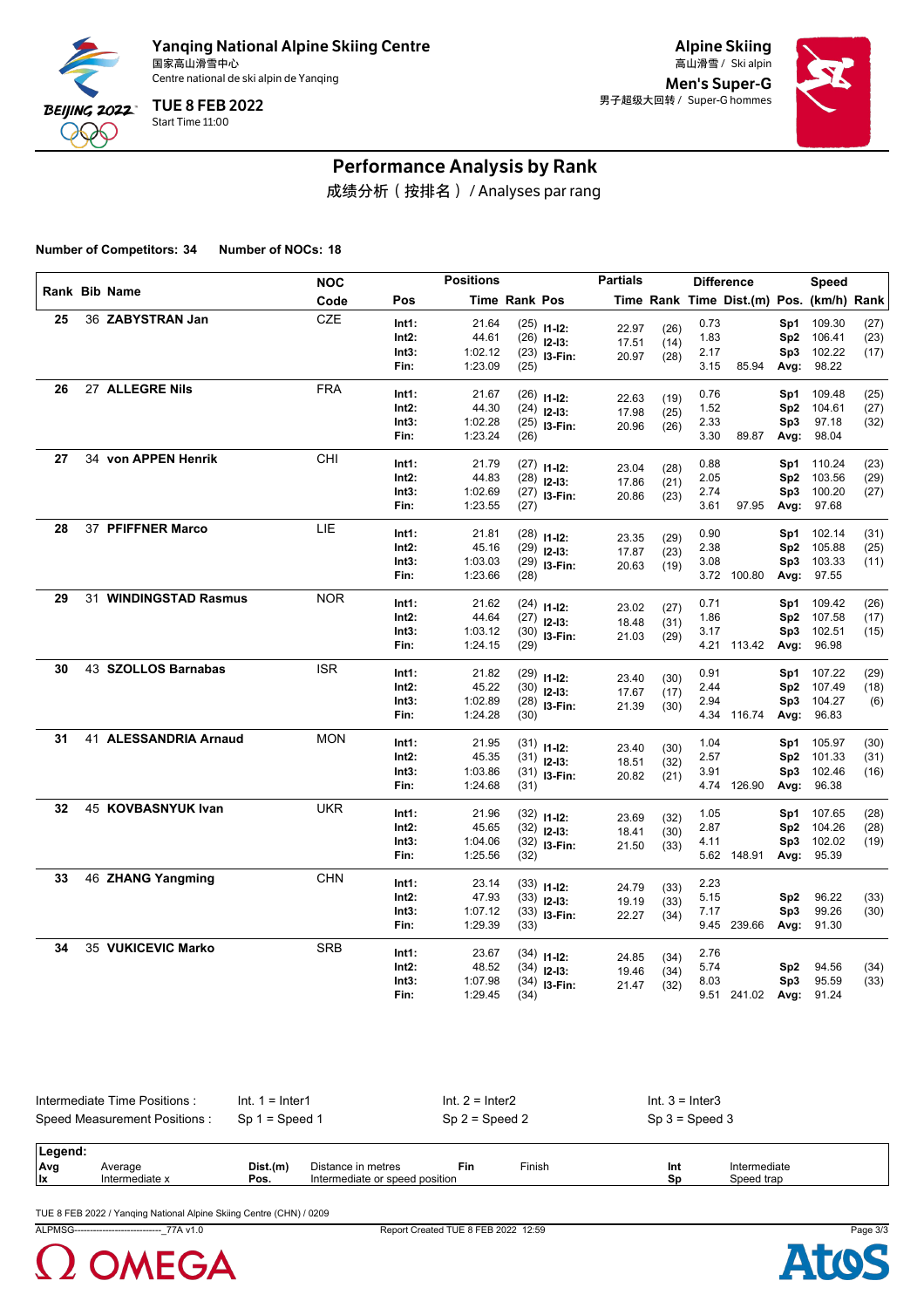

Alpine Skiing Men's Super-G 男子超级大回转 / Super-G hommes



## Performance Analysis by Bib

成绩分析(按号码布) / Analyses par dossard

**Number of Competitors: 47 Number of NOCs: 21**

|                |                                 | <b>NOC</b> |               | <b>Positions</b>   |               |                  | <b>Partials</b> |             | <b>Difference</b> |                                          |      | <b>Speed</b>          |      |
|----------------|---------------------------------|------------|---------------|--------------------|---------------|------------------|-----------------|-------------|-------------------|------------------------------------------|------|-----------------------|------|
| <b>Bib</b>     | Name                            | Code       | Pos           |                    | Time Rank Pos |                  |                 |             |                   | Time Rank Time Dist.(m) Pos. (km/h) Rank |      |                       |      |
| $\mathbf{1}$   | <b>ROGENTIN Stefan</b>          | SUI        | Int1:         | 21.29              |               | $(15)$ 11-12:    | 22.36           | (13)        | 0.38              |                                          |      |                       |      |
|                |                                 |            | Int2:         | 43.65              |               | $(12)$ 12-13:    | 18.00           | (29)        | 0.87              |                                          |      | Sp2 108.85            | (13) |
|                |                                 |            | Int3:         | 1:01.65            |               | $(20)$ 13-Fin:   | 19.92           | (5)         | 1.70              |                                          |      |                       |      |
|                |                                 |            | Fin:          | 1:21.57            | (14)          |                  |                 |             | 1.63              | 45.30                                    |      | Avg: 100.05           |      |
| $\overline{2}$ | <b>BAILET Matthieu</b>          | <b>FRA</b> | Int1:         | 21.18              |               | $(11)$ $11-12$ : | 22.88           | (29)        | 0.27              |                                          |      | Sp1 116.36            | (2)  |
|                |                                 |            | Int2:         | 44.06              |               | $(24)$ 12-13:    |                 |             | 1.28              |                                          | Sp2  | 65.86                 | (39) |
|                |                                 |            | Int3:         | <b>DNF</b>         |               | I3-Fin:          |                 |             |                   |                                          |      |                       |      |
|                |                                 |            | Fin:          |                    |               |                  |                 |             |                   |                                          | Avg: |                       |      |
| 3              | <b>PINTURAULT Alexis</b>        | <b>FRA</b> | Int1:         | 21.27              |               | $(14)$ 11-12:    | 22.55           | (18)        | 0.36              |                                          |      | Sp1 111.86            | (19) |
|                |                                 |            | Int2:         | 43.82              |               | $(16)$ 12-13:    | 17.22           | (6)         | 1.04              |                                          | Sp2  | 108.81                | (14) |
|                |                                 |            | Int3:<br>Fin: | 1:01.04<br>1:21.36 | (11)          | $(10)$ 13-Fin:   | 20.32           | (8)         | 1.09<br>1.42      | 39.57                                    | Sp3  | 103.77<br>Avg: 100.31 | (8)  |
|                |                                 |            |               |                    |               |                  |                 |             |                   |                                          |      |                       |      |
| 4              | <b>CAVIEZEL Gino</b>            | SUI        | Int1:         | 21.17              |               | $(10)$ 11-12:    | 22.66           | (23)        | 0.26              |                                          |      | Sp1 113.24            | (15) |
|                |                                 |            | Int2:         | 43.83              |               | $(17)$ 12-13:    | 17.31           | (9)         | 1.05              |                                          | Sp2  | 106.75                | (24) |
|                |                                 |            | Int3:         | 1:01.14            |               | $(12)$ 13-Fin:   | 20.62           | (18)        | 1.19              |                                          | Sp3  | 106.53                | (2)  |
|                |                                 |            | Fin:          | 1:21.76            | (16)          |                  |                 |             | 1.82              | 50.46                                    | Avg: | 99.82                 |      |
| 5              | <b>GANONG Travis</b>            | <b>USA</b> | Int1:         | 21.31              |               | $(17)$ 11-12:    | 22.24           | (11)        | 0.40              |                                          |      | Sp1 115.62            | (8)  |
|                |                                 |            | Int2:         | 43.55              |               | $(11)$ 12-13:    | 17.70           | (19)        | 0.77              |                                          | Sp2  | 100.80                | (36) |
|                |                                 |            | Int3:         | 1:01.25            |               | $(13)$ 13-Fin:   | 20.12           | (7)         | 1.30              |                                          | Sp3  | 101.03                | (23) |
|                |                                 |            | Fin:          | 1:21.37            | (12)          |                  |                 |             | 1.43              | 39.84                                    |      | Avg: 100.30           |      |
| 6              | <b>PARIS Dominik</b>            | <b>ITA</b> | Int1:         | 21.51              |               | $(27)$ 11-12:    |                 |             | 0.60              |                                          |      | Sp1 117.28            | (1)  |
|                |                                 |            | Int2:         | 43.72              |               | $(14)$ 12-13:    | 22.21<br>17.94  | (9)<br>(25) | 0.94              |                                          | Sp2  | 105.48                | (29) |
|                |                                 |            | Int3:         | 1:01.66            |               | $(21)$ 13-Fin:   | 20.96           | (26)        | 1.71              |                                          | Sp3  | 100.90                | (25) |
|                |                                 |            | Fin:          | 1:22.62            | (21)          |                  |                 |             | 2.68              | 73.54                                    | Avg: | 98.78                 |      |
| $\overline{7}$ | <b>KILDE Aleksander Aamodt</b>  | <b>NOR</b> | Int1:         | 20.91              |               | $(1)$ 11-12:     |                 |             | 0.00              |                                          | Sp1  | 116.13                | (5)  |
|                |                                 |            | Int2:         | 42.82              |               | $(2)$ 12-13:     | 21.91<br>17.13  | (2)<br>(5)  | 0.04              |                                          | Sp2  | 109.21                | (9)  |
|                |                                 |            | Int3:         | 59.95              |               | $(1)$ 13-Fin:    | 20.41           | (15)        | 0.00              |                                          | Sp3  | 101.73                | (21) |
|                |                                 |            | Fin:          | 1:20.36            | (3)           |                  |                 |             | 0.42              | 11.85                                    |      | Avg: 101.56           |      |
| 8              | <b>BAUMANN Romed</b>            | <b>GER</b> | Int1:         | 20.95              |               | $(4)$ 11-12:     |                 |             | 0.04              |                                          |      | Sp1 116.35            | (3)  |
|                |                                 |            | Int2:         | 43.00              |               | $(5)$ 12-13:     | 22.05<br>17.22  | (6)<br>(6)  | 0.22              |                                          |      | Sp2 109.53            | (8)  |
|                |                                 |            | Int3:         | 1:00.22            |               | $(6)$ 13-Fin:    | 20.88           | (24)        | 0.27              |                                          | Sp3  | 99.33                 | (30) |
|                |                                 |            | Fin:          | 1:21.10            | (7)           |                  |                 |             | 1.16              | 32.43                                    |      | Avg: 100.63           |      |
| 9              | <b>ODERMATT Marco</b>           | SUI        | Int1:         | 20.98              |               | $(6)$ 11-12:     |                 |             | 0.07              |                                          |      | Sp1 116.15            | (4)  |
|                |                                 |            | Int2:         | 42.95              |               | $(4)$ 12-13:     | 21.97<br>17.07  | (3)<br>(2)  | 0.17              |                                          |      | Sp2 111.94            | (3)  |
|                |                                 |            | Int3:         | 1:00.02            |               | $(3)$ 13-Fin:    |                 |             | 0.07              |                                          |      | Sp3 102.63            | (14) |
|                |                                 |            | Fin:          | <b>DNF</b>         |               |                  |                 |             |                   |                                          | Avg: |                       |      |
| 10             | <b>SEJERSTED Adrian Smiseth</b> | <b>NOR</b> | Int1:         | 20.97              |               | $(5)$ 11-12:     |                 |             | 0.06              |                                          |      | Sp1 115.05            | (9)  |
|                |                                 |            | $Int2$ :      | 42.78              |               | $(1)$ 12-13:     | 21.81<br>17.37  | (1)<br>(10) | 0.00              |                                          |      | Sp2 111.15            | (4)  |
|                |                                 |            | Int3:         | 1:00.15            |               | $(4)$ 13-Fin:    | 20.53           | (17)        | 0.20              |                                          |      | Sp3 98.31             | (32) |
|                |                                 |            | Fin:          | 1:20.68            | (4)           |                  |                 |             | 0.74              | 20.79                                    |      | Avg: 101.16           |      |
| 11             | <b>KRIECHMAYR Vincent</b>       | AUT        | Int1:         | 20.94              |               | $(3)$ 11-12:     | 21.99           | (4)         | 0.03              |                                          |      | Sp1 114.81            | (10) |
|                |                                 |            | Int2:         | 42.93              |               | $(3)$ 12-13:     | 17.39           | (12)        | 0.15              |                                          |      | Sp2 109.14            | (10) |
|                |                                 |            | Int3:         | 1:00.32            |               | $(7)$ 13-Fin:    | 20.38           | (12)        | 0.37              |                                          |      | Sp3 103.77            | (8)  |
|                |                                 |            | Fin:          | 1:20.70            | (5)           |                  |                 |             | 0.76              | 21.35                                    |      | Avg: 101.13           |      |
| 12             | <b>FERSTL Josef</b>             | <b>GER</b> | Int1:         | 21.29              |               | $(15)$ 11-12:    | 22.40           | (15)        | 0.38              |                                          |      | Sp1 111.37            | (22) |
|                |                                 |            | $Int2$ :      | 43.69              |               | $(13)$ 12-13:    | 17.99           | (28)        | 0.91              |                                          |      | Sp2 109.61            | (7)  |
|                |                                 |            | Int3:         | 1:01.68            |               | $(22)$ 13-Fin:   | 20.48           | (16)        | 1.73              |                                          |      | Sp3 100.89            | (26) |
|                |                                 |            | Fin:          | 1:22.16            | (18)          |                  |                 |             |                   | 2.22 61.26                               |      | Avg: 99.33            |      |

TUE 8 FEB 2022 / Yanqing National Alpine Skiing Centre (CHN) / 0209

ALPMSG----------------------------\_77B v1.0 Report Created TUE 8 FEB 2022 12:59 Page 1/4



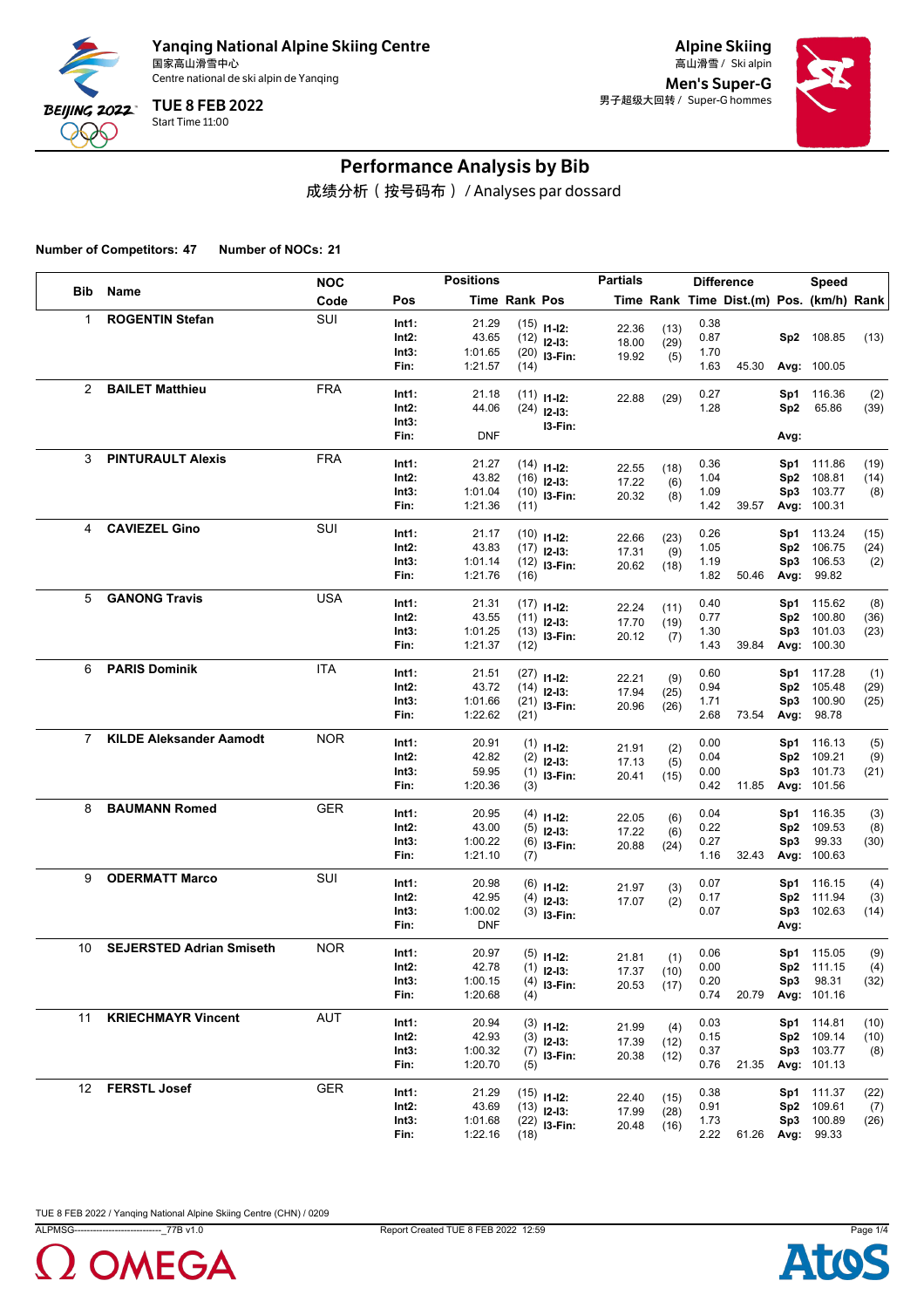

Alpine Skiing Men's Super-G 男子超级大回转 / Super-G hommes



## Performance Analysis by Bib

成绩分析(按号码布) / Analyses par dossard

**Number of Competitors: 47 Number of NOCs: 21**

|     |                            | <b>NOC</b> |          | <b>Positions</b> |               |                  | <b>Partials</b> |      | <b>Difference</b> |                                          |      | Speed       |      |
|-----|----------------------------|------------|----------|------------------|---------------|------------------|-----------------|------|-------------------|------------------------------------------|------|-------------|------|
| Bib | Name                       | Code       | Pos      |                  | Time Rank Pos |                  |                 |      |                   | Time Rank Time Dist.(m) Pos. (km/h) Rank |      |             |      |
| 13  | <b>MAYER Matthias</b>      | <b>AUT</b> | Int1:    | 21.02            |               | $(7)$ 11-12:     | 22.04           | (5)  | 0.11              |                                          |      | Sp1 115.73  | (7)  |
|     |                            |            | Int2:    | 43.06            |               | $(6)$ 12-13:     | 17.12           | (4)  | 0.28              |                                          |      | Sp2 108.65  | (15) |
|     |                            |            | Int3:    | 1:00.18          |               | $(5)$ 13-Fin:    | 19.76           | (2)  | 0.23              |                                          | Sp3  | 102.63      | (14) |
|     |                            |            | Fin:     | 1:19.94          | (1)           |                  |                 |      | 0.00              | 0.00                                     |      | Avg: 102.09 |      |
| 14  | <b>COCHRAN-SIEGLE Ryan</b> | <b>USA</b> | Int1:    | 20.93            |               | $(2)$ 11-12:     | 22.14           | (8)  | 0.02              |                                          |      | Sp1 116.04  | (6)  |
|     |                            |            | Int2:    | 43.07            |               | $(7)$ 12-13:     | 16.93           | (1)  | 0.29              |                                          | Sp2  | 108.03      | (18) |
|     |                            |            | Int3:    | 1:00.00          |               | $(2)$ 13-Fin:    | 19.98           | (6)  | 0.05              |                                          |      | Sp3 109.23  | (1)  |
|     |                            |            | Fin:     | 1:19.98          | (2)           |                  |                 |      | 0.04              | 1.13                                     |      | Avg: 102.04 |      |
| 15  | <b>FEUZ Beat</b>           | SUI        | Int1:    |                  |               | $11 - 12$ :      |                 |      |                   |                                          |      |             |      |
|     |                            |            | Int2:    |                  |               | $12 - 13:$       |                 |      |                   |                                          |      |             |      |
|     |                            |            | Int3:    |                  |               | I3-Fin:          |                 |      |                   |                                          |      |             |      |
|     |                            |            | Fin:     | <b>DNF</b>       |               |                  |                 |      |                   |                                          | Avg: |             |      |
| 16  | <b>CRAWFORD James</b>      | CAN        | Int1:    | 21.16            |               | $(8)$ 11-12:     | 22.12           | (7)  | 0.25              |                                          |      | Sp1 112.18  | (17) |
|     |                            |            | Int2:    | 43.28            |               | $(8)$ 12-13:     | 17.80           | (20) | 0.50              |                                          |      | Sp2 110.28  | (6)  |
|     |                            |            | Int3:    | 1:01.08          |               | $(11)$ 13-Fin:   | 19.71           | (1)  | 1.13              |                                          |      | Sp3 104.02  | (7)  |
|     |                            |            | Fin:     | 1:20.79          | (6)           |                  |                 |      | 0.85              | 23.85                                    |      | Avg: 101.02 |      |
| 17  | <b>SANDER Andreas</b>      | <b>GER</b> | Int1:    | 21.23            |               | $(13)$ $11-12$ : | 22.23           | (10) | 0.32              |                                          |      | Sp1 114.10  | (12) |
|     |                            |            | Int2:    | 43.46            |               | $(9)$ 12-13:     | 17.86           | (22) | 0.68              |                                          |      | Sp2 110.51  | (5)  |
|     |                            |            | Int3:    | 1:01.32          |               | $(15)$ 13-Fin:   | 19.89           | (4)  | 1.37              |                                          |      | Sp3 104.64  | (4)  |
|     |                            |            | Fin:     | 1:21.21          | (8)           |                  |                 |      | 1.27              | 35.45                                    |      | Avg: 100.50 |      |
| 18  | <b>INNERHOFER Christof</b> | ITA        | Int1:    | 21.43            |               | $(21)$ 11-12:    | 22.56           | (19) | 0.52              |                                          |      | Sp1 107.49  | (34) |
|     |                            |            | Int2:    | 43.99            |               | $(22)$ 12-13:    |                 |      | 1.21              |                                          |      | Sp2 109.12  | (11) |
|     |                            |            | Int3:    |                  |               | I3-Fin:          |                 |      |                   |                                          |      |             |      |
|     |                            |            | Fin:     | <b>DNF</b>       |               |                  |                 |      |                   |                                          | Avg: |             |      |
| 19  | <b>HAASER Raphael</b>      | <b>AUT</b> | Int1:    |                  |               | $11 - 12$ :      |                 |      |                   |                                          |      |             |      |
|     |                            |            | Int2:    |                  |               | $12 - 13:$       |                 |      |                   |                                          |      |             |      |
|     |                            |            | Int3:    |                  |               | I3-Fin:          |                 |      |                   |                                          |      |             |      |
|     |                            |            | Fin:     | <b>DNF</b>       |               |                  |                 |      |                   |                                          | Avg: |             |      |
| 20  | <b>FRANZ Max</b>           | AUT        | Int1:    |                  |               | $11 - 12$ :      |                 |      |                   |                                          |      |             |      |
|     |                            |            | Int2:    |                  |               | $12-13:$         |                 |      |                   |                                          |      |             |      |
|     |                            |            | Int3:    |                  |               | I3-Fin:          |                 |      |                   |                                          |      |             |      |
|     |                            |            | Fin:     | <b>DNF</b>       |               |                  |                 |      |                   |                                          | Avg: |             |      |
| 21  | <b>JOCHER Simon</b>        | <b>GER</b> | Int1:    | 21.48            |               | $(25)$ 11-12:    | 22.73           | (26) | 0.57              |                                          |      | Sp1 111.09  | (23) |
|     |                            |            | Int2:    | 44.21            |               | $(26)$ 12-13:    | 17.43           | (13) | 1.43              |                                          |      | Sp2 107.00  | (22) |
|     |                            |            | Int3:    | 1:01.64          |               | $(19)$ 13-Fin:   | 19.88           | (3)  | 1.69              |                                          | Sp3  | 104.71      | (3)  |
|     |                            |            | Fin:     | 1:21.52          | (13)          |                  |                 |      | 1.58              | 43.94                                    |      | Avg: 100.11 |      |
| 22  | <b>BENNETT Bryce</b>       | <b>USA</b> | Int1:    | 21.47            |               | $(24)$ 11-12:    | 22.39           | (14) | 0.56              |                                          |      | Sp1 109.96  | (28) |
|     |                            |            | $Int2$ : | 43.86            |               | $(18)$ 12-13:    | 17.55           | (17) | 1.08              |                                          |      | Sp2 109.01  | (12) |
|     |                            |            | Int3:    | 1:01.41          |               | $(17)$ 13-Fin:   | 20.39           | (14) | 1.46              |                                          |      | Sp3 100.44  | (27) |
|     |                            |            | Fin:     | 1:21.80          | (17)          |                  |                 |      | 1.86              | 51.55 Avg: 99.77                         |      |             |      |
| 23  | <b>MARSAGLIA Matteo</b>    | ITA        | Int1:    | 21.44            |               | $(22)$ 11-12:    | 22.45           | (16) | 0.53              |                                          |      | Sp1 113.87  | (13) |
|     |                            |            | Int2:    | 43.89            |               | $(19)$ 12-13:    | 17.45           | (14) | 1.11              |                                          |      | Sp2 112.10  | (2)  |
|     |                            |            | Int3:    | 1:01.34          |               | $(16)$ 13-Fin:   | 20.82           | (21) | 1.39              |                                          |      | Sp3 102.04  | (19) |
|     |                            |            | Fin:     | 1:22.16          | (18)          |                  |                 |      | 2.22              | 61.26                                    |      | Avg: 99.33  |      |
| 24  | <b>JANSRUD Kjetil</b>      | <b>NOR</b> | Int1:    | 21.32            |               | $(18)$ 11-12:    | 22.69           | (25) | 0.41              |                                          |      | Sp1 110.33  | (26) |
|     |                            |            | $Int2$ : | 44.01            |               | $(23)$ 12-13:    | 18.10           | (30) | 1.23              |                                          |      | Sp2 102.84  | (34) |
|     |                            |            | Int3:    | 1:02.11          |               | $(23)$ 13-Fin:   | 20.89           | (25) | 2.16              |                                          | Sp3  | 99.97       | (29) |
|     |                            |            | Fin:     | 1:23.00          | (23)          |                  |                 |      | 3.06              | 83.58                                    |      | Avg: 98.33  |      |

TUE 8 FEB 2022 / Yanqing National Alpine Skiing Centre (CHN) / 0209

ALPMSG----------------------------\_77B v1.0 Report Created TUE 8 FEB 2022 12:59 Page 2/4



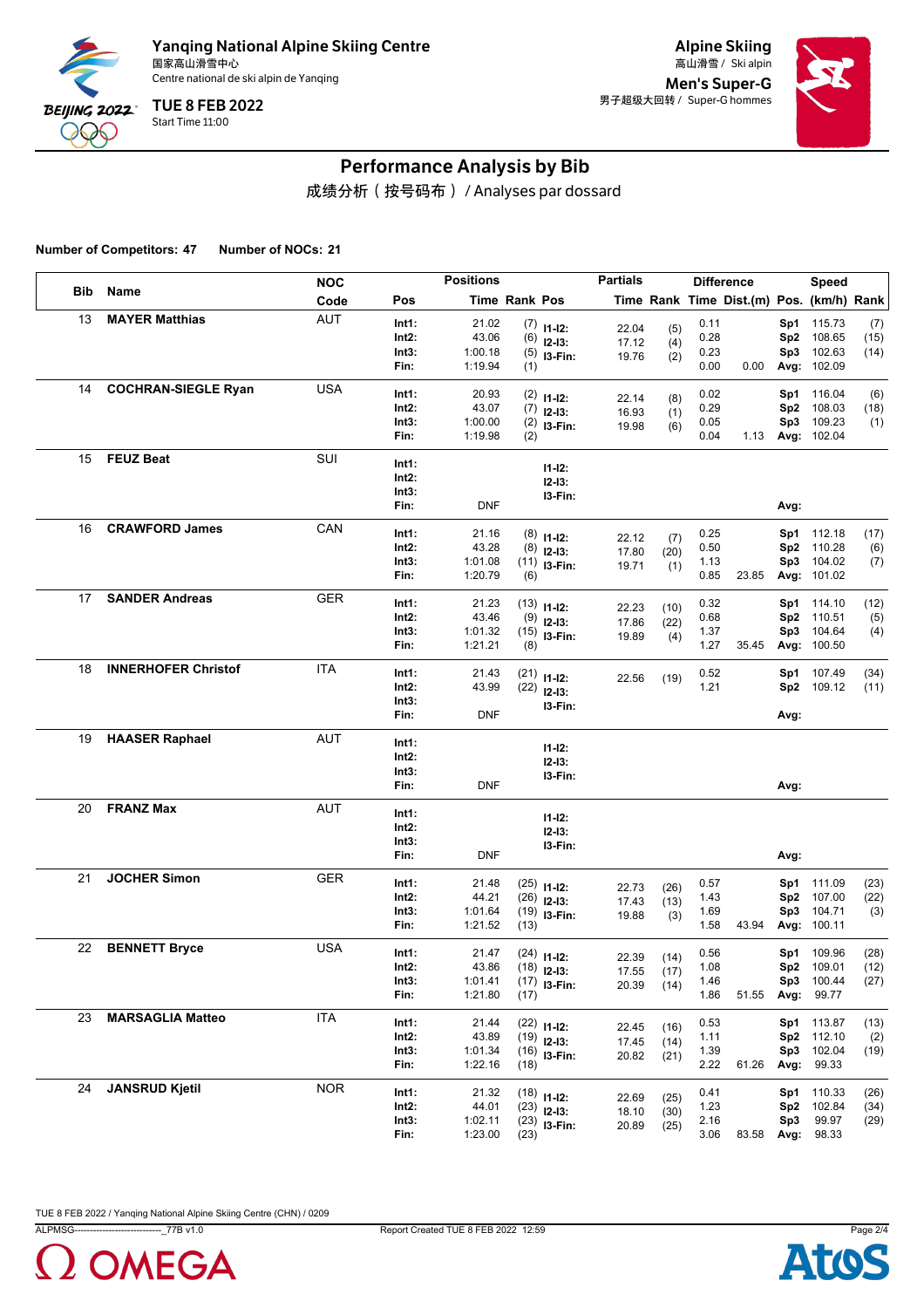

Alpine Skiing Men's Super-G 男子超级大回转 / Super-G hommes



## Performance Analysis by Bib

成绩分析(按号码布) / Analyses par dossard

**Number of Competitors: 47 Number of NOCs: 21**

|     |                            | <b>NOC</b> |       | <b>Positions</b> |               |                | <b>Partials</b> |      | <b>Difference</b> |                                          |                 | Speed       |      |
|-----|----------------------------|------------|-------|------------------|---------------|----------------|-----------------|------|-------------------|------------------------------------------|-----------------|-------------|------|
| Bib | Name                       | Code       | Pos   |                  | Time Rank Pos |                |                 |      |                   | Time Rank Time Dist.(m) Pos. (km/h) Rank |                 |             |      |
| 25  | <b>PHILP Trevor</b>        | CAN        | Int1: | 21.16            |               | $(8)$ 11-12:   | 22.56           | (19) | 0.25              |                                          |                 | Sp1 110.88  | (24) |
|     |                            |            | Int2: | 43.72            |               | $(14)$ 12-13:  | 17.26           | (8)  | 0.94              |                                          |                 | Sp2 108.63  | (16) |
|     |                            |            | Int3: | 1:00.98          |               | $(9)$ 13-Fin:  | 20.36           | (11) | 1.03              |                                          | Sp3             | 102.88      | (12) |
|     |                            |            | Fin:  | 1:21.34          | (10)          |                |                 |      | 1.40              | 39.02                                    |                 | Avg: 100.33 |      |
| 26  | <b>THOMPSON Broderick</b>  | CAN        | Int1: |                  |               | $11 - 12$ :    |                 |      |                   |                                          |                 |             |      |
|     |                            |            | Int2: |                  |               | $12-13:$       |                 |      |                   |                                          |                 |             |      |
|     |                            |            | Int3: |                  |               | I3-Fin:        |                 |      |                   |                                          |                 |             |      |
|     |                            |            | Fin:  | <b>DNF</b>       |               |                |                 |      |                   |                                          | Avg:            |             |      |
| 27  | <b>ALLEGRE Nils</b>        | <b>FRA</b> | Int1: | 21.67            |               | $(31)$ 11-12:  | 22.63           | (22) | 0.76              |                                          | Sp1             | 109.48      | (30) |
|     |                            |            | Int2: | 44.30            |               | $(28)$ 12-13:  | 17.98           | (26) | 1.52              |                                          | Sp <sub>2</sub> | 104.61      | (30) |
|     |                            |            | Int3: | 1:02.28          |               | $(26)$ 13-Fin: | 20.96           | (26) | 2.33              |                                          | Sp3             | 97.18       | (33) |
|     |                            |            | Fin:  | 1:23.24          | (26)          |                |                 |      | 3.30              | 89.87                                    | Avg:            | 98.04       |      |
| 28  | <b>GIEZENDANNER Blaise</b> | <b>FRA</b> | Int1: | 21.19            |               | $(12)$ 11-12:  | 22.32           | (12) | 0.28              |                                          | Sp1             | 113.49      | (14) |
|     |                            |            | Int2: | 43.51            |               | $(10)$ 12-13:  | 17.37           | (10) | 0.73              |                                          |                 | Sp2 108.26  | (17) |
|     |                            |            | Int3: | 1:00.88          |               | $(8)$ 13-Fin:  | 20.38           | (12) | 0.93              |                                          | Sp3             | 103.62      | (10) |
|     |                            |            | Fin:  | 1:21.26          | (9)           |                |                 |      | 1.32              | 36.83                                    |                 | Avg: 100.43 |      |
| 29  | <b>SEGER Brodie</b>        | CAN        | Int1: |                  |               | $11 - 12$ :    |                 |      |                   |                                          |                 |             |      |
|     |                            |            | Int2: |                  |               | $12-13:$       |                 |      |                   |                                          |                 |             |      |
|     |                            |            | Int3: |                  |               | I3-Fin:        |                 |      |                   |                                          |                 |             |      |
|     |                            |            | Fin:  | <b>DNF</b>       |               |                |                 |      |                   |                                          | Avg:            |             |      |
| 30  | <b>HROBAT Miha</b>         | <b>SLO</b> | Int1: | 21.33            |               | $(19)$ 11-12:  | 22.62           | (21) | 0.42              |                                          |                 | Sp1 114.36  | (11) |
|     |                            |            | Int2: | 43.95            |               | $(20)$ 12-13:  |                 |      | 1.17              |                                          |                 | Sp2 106.54  | (25) |
|     |                            |            | Int3: |                  |               | I3-Fin:        |                 |      |                   |                                          |                 |             |      |
|     |                            |            | Fin:  | <b>DNF</b>       |               |                |                 |      |                   |                                          | Avg:            |             |      |
| 31  | <b>WINDINGSTAD Rasmus</b>  | <b>NOR</b> | Int1: | 21.62            |               | $(29)$ 11-12:  | 23.02           | (32) | 0.71              |                                          | Sp1             | 109.42      | (31) |
|     |                            |            | Int2: | 44.64            |               | $(31)$ 12-13:  | 18.48           | (32) | 1.86              |                                          | Sp <sub>2</sub> | 107.58      | (19) |
|     |                            |            | Int3: | 1:03.12          |               | $(31)$ 13-Fin: | 21.03           | (29) | 3.17              |                                          | Sp3             | 102.51      | (16) |
|     |                            |            | Fin:  | 1:24.15          | (29)          |                |                 |      |                   | 4.21 113.42                              | Avg:            | 96.98       |      |
| 32  | <b>KLINE Bostjan</b>       | <b>SLO</b> | Int1: | 21.51            |               | $(27)$ 11-12:  | 22.73           | (26) | 0.60              |                                          | Sp1             | 110.86      | (25) |
|     |                            |            | Int2: | 44.24            |               | $(27)$ 12-13:  | 17.98           | (26) | 1.46              |                                          |                 | Sp2 107.44  | (21) |
|     |                            |            | Int3: | 1:02.22          |               | $(25)$ 13-Fin: | 20.33           | (9)  | 2.27              |                                          | Sp3             | 102.76      | (13) |
|     |                            |            | Fin:  | 1:22.55          | (20)          |                |                 |      | 2.61              | 71.68                                    |                 | Avg: 98.86  |      |
| 33  | <b>RADAMUS River</b>       | <b>USA</b> | Int1: | 21.42            |               | $(20)$ 11-12:  | 22.76           | (28) | 0.51              |                                          |                 | Sp1 111.80  | (20) |
|     |                            |            | Int2: | 44.18            |               | $(25)$ 12-13:  | 17.11           | (3)  | 1.40              |                                          | Sp <sub>2</sub> | 106.09      | (27) |
|     |                            |            | Int3: | 1:01.29          |               | $(14)$ 13-Fin: | 20.34           | (10) | 1.34              |                                          | Sp3             | 104.52      | (5)  |
|     |                            |            | Fin:  | 1:21.63          | (15)          |                |                 |      | 1.69              | 46.93                                    | Avg:            | 99.98       |      |
| 34  | von APPEN Henrik           | CHI        | Int1: | 21.79            |               | $(32)$ 11-12:  | 23.04           | (33) | 0.88              |                                          |                 | Sp1 110.24  | (27) |
|     |                            |            | Int2: | 44.83            |               | $(33)$ 12-13:  | 17.86           | (22) | 2.05              |                                          |                 | Sp2 103.56  | (32) |
|     |                            |            | Int3: | 1:02.69          |               | $(28)$ 13-Fin: | 20.86           | (23) | 2.74              |                                          |                 | Sp3 100.20  | (28) |
|     |                            |            | Fin:  | 1:23.55          | (27)          |                |                 |      | 3.61              | 97.95                                    |                 | Avg: 97.68  |      |
| 35  | <b>VUKICEVIC Marko</b>     | <b>SRB</b> | Int1: | 23.67            |               | $(41)$ 11-12:  | 24.85           | (39) | 2.76              |                                          |                 |             |      |
|     |                            |            | Int2: | 48.52            |               | $(39)$ 12-13:  | 19.46           | (35) | 5.74              |                                          | Sp2             | 94.56       | (38) |
|     |                            |            | Int3: | 1:07.98          |               | $(35)$ 13-Fin: | 21.47           | (32) | 8.03              |                                          | Sp3             | 95.59       | (34) |
|     |                            |            | Fin:  | 1:29.45          | (34)          |                |                 |      |                   | 9.51 241.02                              |                 | Avg: 91.24  |      |
| 36  | <b>ZABYSTRAN Jan</b>       | CZE        | Int1: | 21.64            |               | $(30)$ 11-12:  | 22.97           | (31) | 0.73              |                                          |                 | Sp1 109.30  | (32) |
|     |                            |            | Int2: | 44.61            |               | $(30)$ 12-13:  | 17.51           | (15) | 1.83              |                                          |                 | Sp2 106.41  | (26) |
|     |                            |            | Int3: | 1:02.12          |               | $(24)$ 13-Fin: | 20.97           | (28) | 2.17              |                                          |                 | Sp3 102.22  | (18) |
|     |                            |            | Fin:  | 1:23.09          | (25)          |                |                 |      | 3.15              | 85.94                                    |                 | Avg: 98.22  |      |

TUE 8 FEB 2022 / Yanqing National Alpine Skiing Centre (CHN) / 0209

ALPMSG----------------------------\_77B v1.0 Report Created TUE 8 FEB 2022 12:59 Page 3/4



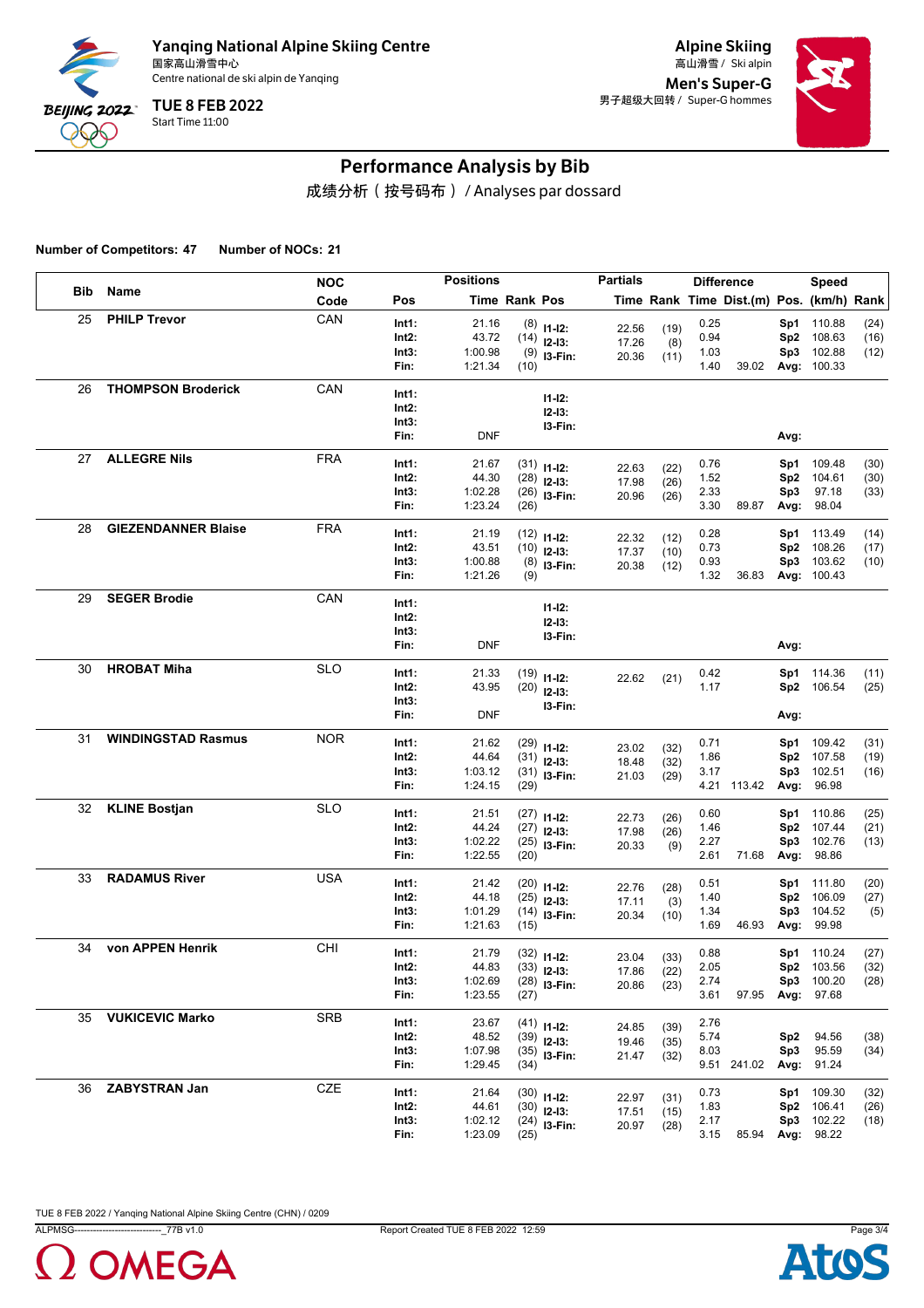

Alpine Skiing Men's Super-G 男子超级大回转 / Super-G hommes



## Performance Analysis by Bib

成绩分析(按号码布) / Analyses par dossard

**Number of Competitors: 47 Number of NOCs: 21**

|                |                               |                   | <b>NOC</b>         |          | <b>Positions</b>  |                      |                         | <b>Partials</b>                |                   |                  | <b>Difference</b>                        |                 | Speed      |      |
|----------------|-------------------------------|-------------------|--------------------|----------|-------------------|----------------------|-------------------------|--------------------------------|-------------------|------------------|------------------------------------------|-----------------|------------|------|
| <b>Bib</b>     | Name                          |                   | Code               | Pos      |                   | <b>Time Rank Pos</b> |                         |                                |                   |                  | Time Rank Time Dist.(m) Pos. (km/h) Rank |                 |            |      |
| 37             | <b>PFIFFNER Marco</b>         |                   | LIE                | Int1:    | 21.81             |                      | $(33)$ 11-12:           | 23.35                          | (34)              | 0.90             |                                          | Sp1             | 102.14     | (37) |
|                |                               |                   |                    | Int2:    | 45.16             |                      | $(34)$ 12-13:           | 17.87                          | (24)              | 2.38             |                                          | Sp <sub>2</sub> | 105.88     | (28) |
|                |                               |                   |                    | Int3:    | 1:03.03           |                      | $(30)$ 13-Fin:          | 20.63                          | (19)              | 3.08             |                                          | Sp3             | 103.33     | (11) |
|                |                               |                   |                    | Fin:     | 1:23.66           | (28)                 |                         |                                |                   |                  | 3.72 100.80                              | Avg:            | 97.55      |      |
| 38             | <b>NARALOCNIK Nejc</b>        |                   | <b>SLO</b>         | Int1:    | 21.93             |                      | $(36)$ 11-12:           |                                |                   | 1.02             |                                          | Sp1             | 112.58     | (16) |
|                |                               |                   |                    | Int2:    | 44.60             |                      | $(29)$ 12-13:           | 22.67<br>17.81                 | (24)<br>(21)      | 1.82             |                                          | Sp2             | 106.80     | (23) |
|                |                               |                   |                    | Int3:    | 1:02.41           |                      | $(27)$ 13-Fin:          | 20.67                          | (20)              | 2.46             |                                          | Sp3             | 101.16     | (22) |
|                |                               |                   |                    | Fin:     | 1:23.08           | (24)                 |                         |                                |                   | 3.14             | 85.68                                    | Avg:            | 98.23      |      |
| 39             | <b>GOWER Jack</b>             |                   | <b>IRL</b>         | Int1:    | 21.83             |                      | $(35)$ 11-12:           | 22.96                          | (30)              | 0.92             |                                          | Sp1             | 109.53     | (29) |
|                |                               |                   |                    | Int2:    | 44.79             |                      | $(32)$ 12-13:           |                                |                   | 2.01             |                                          |                 | Sp2 103.22 | (33) |
|                |                               |                   |                    | Int3:    |                   |                      | I3-Fin:                 |                                |                   |                  |                                          |                 |            |      |
|                |                               |                   |                    | Fin:     | <b>DNF</b>        |                      |                         |                                |                   |                  |                                          | Avg:            |            |      |
| 40             | <b>VERDU Joan</b>             |                   | <b>AND</b>         | Int1:    | 21.49             |                      | $(26)$ 11-12:           |                                |                   | 0.58             |                                          | Sp1             | 112.04     | (18) |
|                |                               |                   |                    | Int2:    | 43.97             |                      | $(21)$ 12-13:           | 22.48<br>17.53                 | (17)              | 1.19             |                                          | Sp2             | 113.69     | (1)  |
|                |                               |                   |                    | Int3:    | 1:01.50           |                      | $(18)$ 13-Fin:          | 21.42                          | (16)<br>(31)      | 1.55             |                                          | Sp3             | 100.92     | (24) |
|                |                               |                   |                    | Fin:     | 1:22.92           | (22)                 |                         |                                |                   | 2.98             | 81.47                                    | Avg:            | 98.42      |      |
| 41             | <b>ALESSANDRIA Arnaud</b>     |                   | <b>MON</b>         | Int1:    | 21.95             |                      | $(37)$ 11-12:           |                                |                   | 1.04             |                                          | Sp1             | 105.97     | (36) |
|                |                               |                   |                    | Int2:    | 45.35             |                      | $(36)$ 12-13:           | 23.40<br>18.51                 | (35)<br>(33)      | 2.57             |                                          | Sp <sub>2</sub> | 101.33     | (35) |
|                |                               |                   |                    | Int3:    | 1:03.86           |                      | $(32)$ 13-Fin:          | 20.82                          | (21)              | 3.91             |                                          | Sp3             | 102.46     | (17) |
|                |                               |                   |                    | Fin:     | 1:24.68           | (31)                 |                         |                                |                   |                  | 4.74 126.90                              | Avg:            | 96.38      |      |
| 42             | <b>ETXEZARRETA Adur</b>       |                   | <b>ESP</b>         | Int1:    | 22.26             | (39)                 |                         |                                |                   | 1.35             |                                          |                 |            |      |
|                |                               |                   |                    | Int2:    |                   |                      | $11 - 12$ :<br>$12-13:$ |                                |                   |                  |                                          |                 |            |      |
|                |                               |                   |                    | Int3:    |                   |                      | I3-Fin:                 |                                |                   |                  |                                          |                 |            |      |
|                |                               |                   |                    | Fin:     | <b>DNF</b>        |                      |                         |                                |                   |                  |                                          | Avg:            |            |      |
| 43             | <b>SZOLLOS Barnabas</b>       |                   | <b>ISR</b>         | Int1:    | 21.82             |                      | $(34)$ 11-12:           |                                |                   | 0.91             |                                          | Sp1             | 107.22     | (35) |
|                |                               |                   |                    | Int2:    | 45.22             |                      | $(35)$ 12-13:           | 23.40<br>17.67                 | (35)<br>(18)      | 2.44             |                                          | Sp2             | 107.49     | (20) |
|                |                               |                   |                    | Int3:    | 1:02.89           |                      | $(29)$ 13-Fin:          | 21.39                          | (30)              | 2.94             |                                          | Sp3             | 104.27     | (6)  |
|                |                               |                   |                    | Fin:     | 1:24.28           | (30)                 |                         |                                |                   |                  | 4.34 116.74                              | Avg:            | 96.83      |      |
| 44             | <b>BREITFUSS KAMMERLANDER</b> |                   | <b>BOL</b>         | Int1:    | 21.45             |                      | $(23)$ 11-12:           |                                |                   | 0.54             |                                          |                 | Sp1 111.54 | (21) |
|                |                               |                   |                    | Int2:    |                   |                      | $12-13:$                |                                |                   |                  |                                          |                 |            |      |
|                |                               |                   |                    | Int3:    |                   |                      | I3-Fin:                 |                                |                   |                  |                                          |                 |            |      |
|                |                               |                   |                    | Fin:     | <b>DNF</b>        |                      |                         |                                |                   |                  |                                          | Avg:            |            |      |
| 45             | <b>KOVBASNYUK Ivan</b>        |                   | <b>UKR</b>         | Int1:    | 21.96             |                      | $(38)$ 11-12:           | 23.69                          | (37)              | 1.05             |                                          | Sp1             | 107.65     | (33) |
|                |                               |                   |                    | Int2:    | 45.65             |                      | $(37)$ 12-13:           | 18.41                          | (31)              | 2.87             |                                          | Sp <sub>2</sub> | 104.26     | (31) |
|                |                               |                   |                    | Int3:    | 1:04.06           |                      | $(33)$ 13-Fin:          | 21.50                          | (33)              | 4.11             |                                          | Sp3             | 102.02     | (20) |
|                |                               |                   |                    | Fin:     | 1:25.56           | (32)                 |                         |                                |                   |                  | 5.62 148.91                              | Avg:            | 95.39      |      |
| 46             | <b>ZHANG Yangming</b>         |                   | <b>CHN</b>         | Int1:    | 23.14             |                      | $(40)$ 11-12:           |                                |                   | 2.23             |                                          |                 |            |      |
|                |                               |                   |                    | $Int2$ : | 47.93             |                      | $(38)$ 12-13:           | 24.79<br>19.19                 | (38)<br>(34)      | 5.15             |                                          | Sp2             | 96.22      | (37) |
|                |                               |                   |                    | Int3:    | 1:07.12           |                      | $(34)$ 13-Fin:          | 22.27                          | (34)              | 7.17             |                                          | Sp3             | 99.26      | (31) |
|                |                               |                   |                    | Fin:     | 1:29.39           | (33)                 |                         |                                |                   |                  | 9.45 239.66                              | Avg:            | 91.30      |      |
| 47             | <b>XU Mingfu</b>              |                   | <b>CHN</b>         | Int1:    | 23.82             |                      | $(42)$ 11-12:           |                                |                   | 2.91             |                                          |                 |            |      |
|                |                               |                   |                    | $Int2$ : |                   |                      | $12-13:$                |                                |                   |                  |                                          |                 |            |      |
|                |                               |                   |                    | Int3:    |                   |                      | 13-Fin:                 |                                |                   |                  |                                          |                 |            |      |
|                |                               |                   |                    | Fin:     | <b>DNF</b>        |                      |                         |                                |                   |                  |                                          | Avg:            |            |      |
|                | Intermediate Time Positions:  | $Int. 1 = Inter1$ |                    |          | Int. $2 =$ Inter2 |                      |                         |                                | Int. $3 =$ Inter3 |                  |                                          |                 |            |      |
|                | Speed Measurement Positions:  | $Sp 1 = Speed 1$  |                    |          | $Sp 2 = Speed 2$  |                      |                         |                                |                   | $Sp 3 = Speed 3$ |                                          |                 |            |      |
|                |                               |                   |                    |          |                   |                      |                         |                                |                   |                  |                                          |                 |            |      |
| Legend:<br>Avg | Average                       | Dist.(m)          | Distance in metres |          | <b>DNF</b>        |                      | Did Not Finish          |                                | Fin               |                  | Finish                                   |                 |            |      |
| Int            | Intermediate                  | lx                | Intermediate x     |          | Pos.              |                      |                         | Intermediate or speed position |                   |                  |                                          |                 |            |      |
| Sp             | Speed trap                    |                   |                    |          |                   |                      |                         |                                |                   |                  |                                          |                 |            |      |

TUE 8 FEB 2022 / Yanqing National Alpine Skiing Centre (CHN) / 0209

ALPMSG----------------------------\_77B v1.0 Report Created TUE 8 FEB 2022 12:59 Page 4/4



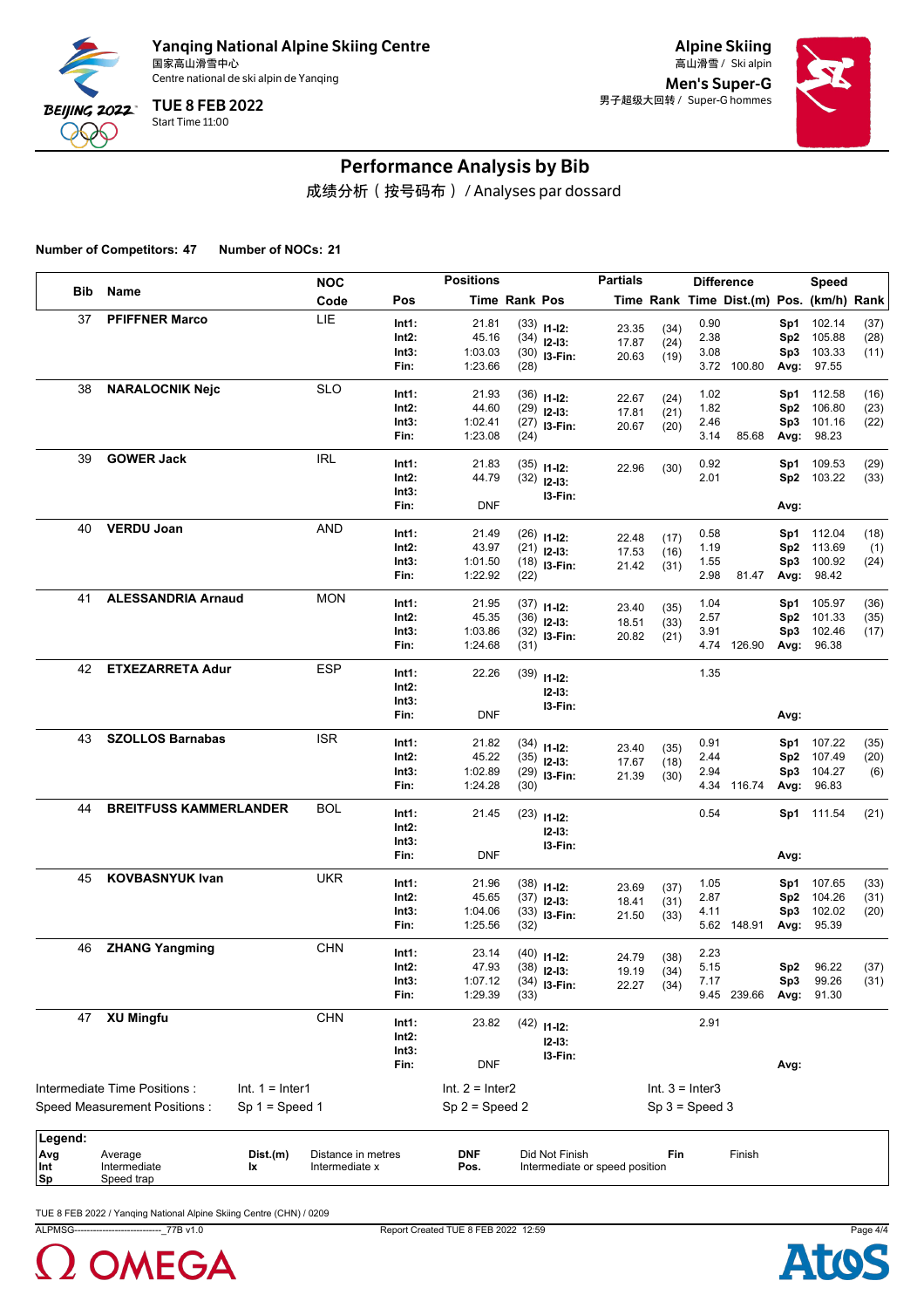



## FIS WCSL List

国际雪联世界杯出发顺序(排名)名单 / Liste FIS WCSL

As of TUE 8 FEB 2022

2 DEC 2021 Beaver Creek (USA) 3 DEC 2021 Beaver Creek (USA)

|      |            |                                                         |            |                                |                          |                          |                          |                          |                          | 17 DEC 2021 Val Gardena (ITA) |                          |                          |                          |                          |
|------|------------|---------------------------------------------------------|------------|--------------------------------|--------------------------|--------------------------|--------------------------|--------------------------|--------------------------|-------------------------------|--------------------------|--------------------------|--------------------------|--------------------------|
|      |            |                                                         |            |                                |                          |                          |                          |                          |                          | 29 DEC 2021 Bormio (ITA)      |                          |                          |                          |                          |
|      |            |                                                         |            |                                |                          |                          |                          |                          |                          | 13 JAN 2022 Wengen (SUI)      |                          |                          |                          |                          |
|      |            | Number of Competitors: 65,<br><b>Number of NOCs: 10</b> |            |                                |                          |                          |                          |                          |                          | 8 FEB 2022 Beijing (CHN)      |                          |                          |                          |                          |
|      | <b>FIS</b> |                                                         | NOC        | 1                              | $\mathbf 2$              | 3                        | 4                        | 5                        | 6                        |                               |                          |                          |                          | Base - $X + Y = WCSL-SG$ |
| Rank | Code       | <b>Name</b>                                             | Code       |                                |                          |                          |                          |                          |                          |                               |                          |                          |                          |                          |
| 1    | 422139     | <b>KILDE Aleksand.</b>                                  | <b>NOR</b> | $\overline{\phantom{a}}$       | 100                      | 100                      | 100                      | 80                       | 60                       |                               |                          | 172 129                  | 440                      | 483                      |
| 2    | 53902      | <b>MAYER Matthias</b>                                   | AUT        | 80                             | 50                       | 80                       | 20                       | 60                       | 100                      |                               | 316                      | 237                      | 390                      | 469                      |
| 3    | 53980      | <b>KRIECHMAYR Vincent</b>                               | AUT        | 45                             | 45                       | 60                       | 60                       | 29                       | 45                       |                               | 501                      | 376                      | 284                      | 409                      |
| 4    | 512269     | <b>ODERMATT Marco</b>                                   | SUI        | 100                            | 80                       | $\overline{7}$           | 32                       | 100                      | $\overline{\phantom{a}}$ |                               | 342                      | 257                      | 319                      | 404                      |
| 5    | 6530319    | <b>COCHRAN-SIEGLE Ryan</b>                              | USA        | 12                             | $\overline{\phantom{a}}$ | 29                       | 50                       | ÷,                       | 80                       |                               | 132                      | 99                       | 171                      | 204                      |
| 6    | 200379     | <b>SANDER Andreas</b>                                   | <b>GER</b> | 50                             | 26                       | 13                       | 12                       | $\overline{a}$           | 32                       |                               | 198                      | 149                      | 133                      | 182                      |
| 7    | 511383     | <b>FEUZ Beat</b>                                        | SUI        | 22                             | 18                       | 50                       | 45                       | 7                        | $\overline{\phantom{a}}$ |                               | 147                      | 110                      | 142                      | 179                      |
| 8    | 530874     | <b>GANONG Travis</b>                                    | USA        | 9                              | 60                       | 26                       | 13                       | 12                       | 22                       |                               | 133                      | 100                      | 142                      | 175                      |
| 9    | 54445      | <b>HAASER Raphael</b>                                   | AUT        | 24                             | 32                       | 5                        | 80                       | 9                        | $\overline{\phantom{a}}$ |                               | 51                       | 38                       | 150                      | 163                      |
| 10   | 104531     | <b>CRAWFORD James</b>                                   | CAN        | 2                              | 22                       | 32                       | $\overline{\phantom{a}}$ | 45                       | 40                       |                               | 82                       | 62                       | 141                      | 161                      |
| 11   | 512038     | <b>ROGENTIN Stefan</b>                                  | SUI        | 22                             | ÷                        | 45                       | 36                       | 24                       | 18                       |                               | 39                       | 29                       | 145                      | 155                      |
| 12   | 194364     | <b>PINTURAULT Alexis</b>                                | <b>FRA</b> | 40                             | 40                       | $\overline{a}$           | 8                        | ÷,                       | 24                       |                               | 156                      | 117                      | 112                      | 151                      |
| 13   | 51215      | <b>BAUMANN Romed</b>                                    | GER        | $\overline{\phantom{a}}$       | $\overline{\phantom{a}}$ | 11                       | 5                        | 50                       | 36                       |                               | 183                      | 137                      | 102                      | 148                      |
| 14   | 422310     | <b>SEJERSTED Adri.</b>                                  | <b>NOR</b> | 36                             | 20                       | ÷,                       |                          | $\overline{2}$           | 50                       |                               | 145                      | 109                      | 108                      | 144                      |
| 15   | 291459     | <b>PARIS Dominik</b>                                    | ITA        | $\overline{\phantom{a}}$       | $\overline{7}$           | 40                       | 7                        | 36                       |                          |                               | 133                      | 100                      | 90                       | 123                      |
| 16   | 6190176    | <b>BAILET Matthieu</b>                                  | <b>FRA</b> | $\overline{\phantom{a}}$       | 36                       | $\overline{\phantom{a}}$ | 40                       | 5                        | $\overline{\phantom{a}}$ |                               | 148                      | 111                      | 81                       | 118                      |
| 17   | 990081     | <b>CASSE Mattia</b>                                     | ITA        | 29                             | 14                       | 8                        | 26                       | $\overline{a}$           | $\overline{a}$           |                               | 145                      | 109                      | 77                       | 113                      |
| 18   | 194298     | <b>GIEZENDANNER Blaise</b>                              | <b>FRA</b> | 14                             | 15                       | ÷,                       | 29                       | ÷,                       | 29                       |                               | 75                       | 56                       | 87                       | 106                      |
| 19   | 53817      | <b>FRANZ Max</b>                                        | AUT        | $\overline{\phantom{a}}$       |                          | 36                       | 22                       | 22                       |                          |                               | 90                       | 68                       | 80                       | 102                      |
| 20   | 293006     | <b>INNERHOFER Christof</b>                              | ITA        | $\overline{\phantom{a}}$       | 13                       | 3                        | 20                       | 32                       |                          |                               | 132                      | 99                       | 68                       | 101                      |
| 21   | 202059     | <b>FERSTL Josef</b>                                     | <b>GER</b> | $\overline{\phantom{a}}$       | 5                        | 24                       | 10                       | 40                       |                          |                               | 74                       | 56                       | 79                       | 97                       |
| 22   | 511852     | <b>CAVIEZEL Gino</b>                                    | SUI        | 26                             | 29                       | $\overline{\phantom{a}}$ | 24                       | $\overline{a}$           |                          |                               | 64                       | 48                       | 79                       | 95                       |
| 23   | 54009      | <b>WALDER Christian</b>                                 | AUT        | 18                             | 6                        | 6                        | 3                        | 20                       |                          |                               | 145                      | 109                      | 53                       | 89                       |
| 24   | 194858     | <b>ALLEGRE Nils</b>                                     | <b>FRA</b> | 6                              | 24                       | 16                       | 4                        | 6                        |                          |                               | 111                      | 83                       | 56                       | 84                       |
| 25   | 54157      | <b>DANKLMAIER Daniel</b>                                | AUT        | 5                              | 8                        | 18                       | 16                       | 26                       | $\overline{\phantom{0}}$ |                               | 40                       | 30                       | 73                       | 83                       |
| 26   | 104096     | <b>THOMPSON Broderick</b>                               | CAN        | 60                             | 11                       | $\overline{\phantom{a}}$ |                          |                          |                          |                               | 7                        | 5                        | 71                       | 73                       |
| 27   | 512182     | <b>MEILLARD Loic</b>                                    | SUI        | $\overline{\phantom{a}}$       | 11                       | $\overline{\phantom{a}}$ | 16                       | 16                       | L,                       |                               | 85                       | 64                       | 43                       | 64                       |
| 28   | 202762     | <b>JOCHER Simon</b>                                     | GER        | 3                              | $\overline{\phantom{a}}$ | 16                       | 9                        | 8                        | 20                       |                               | 29                       | 22                       | 56                       | 63                       |
| 28   | 421483     | <b>JANSRUD Kjetil</b>                                   | <b>NOR</b> | 18                             |                          | $\overline{\phantom{a}}$ |                          | $\overline{\phantom{a}}$ |                          |                               | 182                      | 137                      | 18                       | 63                       |
| 30   | 191740     | <b>CLAREY Johan</b>                                     | <b>FRA</b> | $\overline{\phantom{a}}$       | $\overline{\phantom{0}}$ | 14                       | 14                       | 13                       |                          |                               | 63                       | 47                       | 41                       | 57                       |
| 31   | 104272     | <b>SEGER Brodie</b>                                     | CAN        | $\overline{\phantom{a}}$       | 5                        | 20                       | $\overline{a}$           | 14                       |                          |                               | 70                       | 53                       | 39                       | 56                       |
| 31   | 511513     | <b>CAVIEZEL Mauro</b>                                   | SUI        | $\overline{\phantom{a}}$       | ÷                        |                          |                          |                          |                          |                               | 225                      | 169                      | $\overline{\phantom{a}}$ | 56                       |
| 33   | 511896     | <b>MURISIER Justin</b>                                  | SUI        | 32                             |                          | $\overline{\phantom{a}}$ | 2                        | 5                        |                          |                               | 45                       | 34                       | 39                       | 50                       |
| 34   | 54371      | <b>BABINSKY Stefan</b>                                  | AUT        | 7                              | 3                        | 9                        |                          | 15                       |                          |                               | 61                       | 46                       | 34                       | 49                       |
| 35   | 103865     | <b>PHILP Trevor</b>                                     | CAN        | 13                             |                          |                          |                          |                          | 26                       |                               | $\blacksquare$           | $\overline{\phantom{a}}$ | 39                       |                          |
| 35   | 512042     | <b>KRYENBUEHL Urs</b>                                   | SUI        | 15                             |                          | 5                        | 2                        |                          |                          |                               | 67                       | 50                       | 22                       | 39<br>39                 |
| 37   | 561255     | <b>CATER Martin</b>                                     | <b>SLO</b> | ٠                              |                          | 22                       | $\overline{a}$           | 10                       |                          |                               | 10                       | 8                        | 32                       | 34                       |
| 38   | 202535     | <b>DRESSEN Thomas</b>                                   | <b>GER</b> |                                |                          | $\overline{a}$           |                          |                          |                          |                               | 133                      | 100                      |                          | 33                       |
| 39   | 512124     | <b>HINTERMANN Niels</b>                                 | SUI        | 1                              | $\overline{\phantom{a}}$ | 12                       |                          | 18                       |                          |                               | 3                        | 2                        | $\blacksquare$<br>31     | 32                       |
| 40   | 194495     | <b>FAIVRE Mathieu</b>                                   | <b>FRA</b> | 9                              | 16                       | $\overline{a}$           |                          |                          |                          |                               |                          | ÷,                       | 25                       |                          |
| 41   | 293550     | <b>MARSAGLIA Matteo</b>                                 | <b>ITA</b> | 4                              | 12                       |                          |                          |                          |                          |                               | $\overline{a}$<br>33     | 25                       | 16                       | 25<br>24                 |
| 42   | 6290845    |                                                         |            |                                |                          | 10                       |                          | 11                       |                          |                               | 3                        | $\overline{2}$           |                          |                          |
| 43   | 511638     | <b>BOSCA Guglielmo</b><br><b>TUMLER Thomas</b>          | ITA<br>SUI | $\overline{\phantom{a}}$<br>12 | 1                        |                          |                          |                          |                          |                               | 31                       | 23                       | 21<br>13                 | 22<br>21                 |
| 44   |            |                                                         |            | ÷,                             |                          |                          |                          |                          | 16                       |                               |                          |                          |                          |                          |
|      | 6532084    | <b>RADAMUS River</b>                                    | <b>USA</b> |                                |                          |                          | 11                       |                          |                          |                               | $\overline{\phantom{a}}$ |                          | 16                       | 16                       |
| 45   | 194650     | <b>PICCARD Roy</b><br><b>MONSEN Felix</b>               | <b>FRA</b> |                                | 3                        |                          |                          |                          |                          |                               | 15                       | 11                       | 11                       | 15                       |
| 45   | 501987     |                                                         | <b>SWE</b> |                                |                          |                          |                          |                          |                          |                               | 50                       | 38                       | 3                        | 15                       |
| 47   | 194190     | <b>ROGER Brice</b>                                      | <b>FRA</b> |                                |                          |                          |                          |                          |                          |                               | 47                       | 35                       | $\overline{\phantom{a}}$ | 12                       |



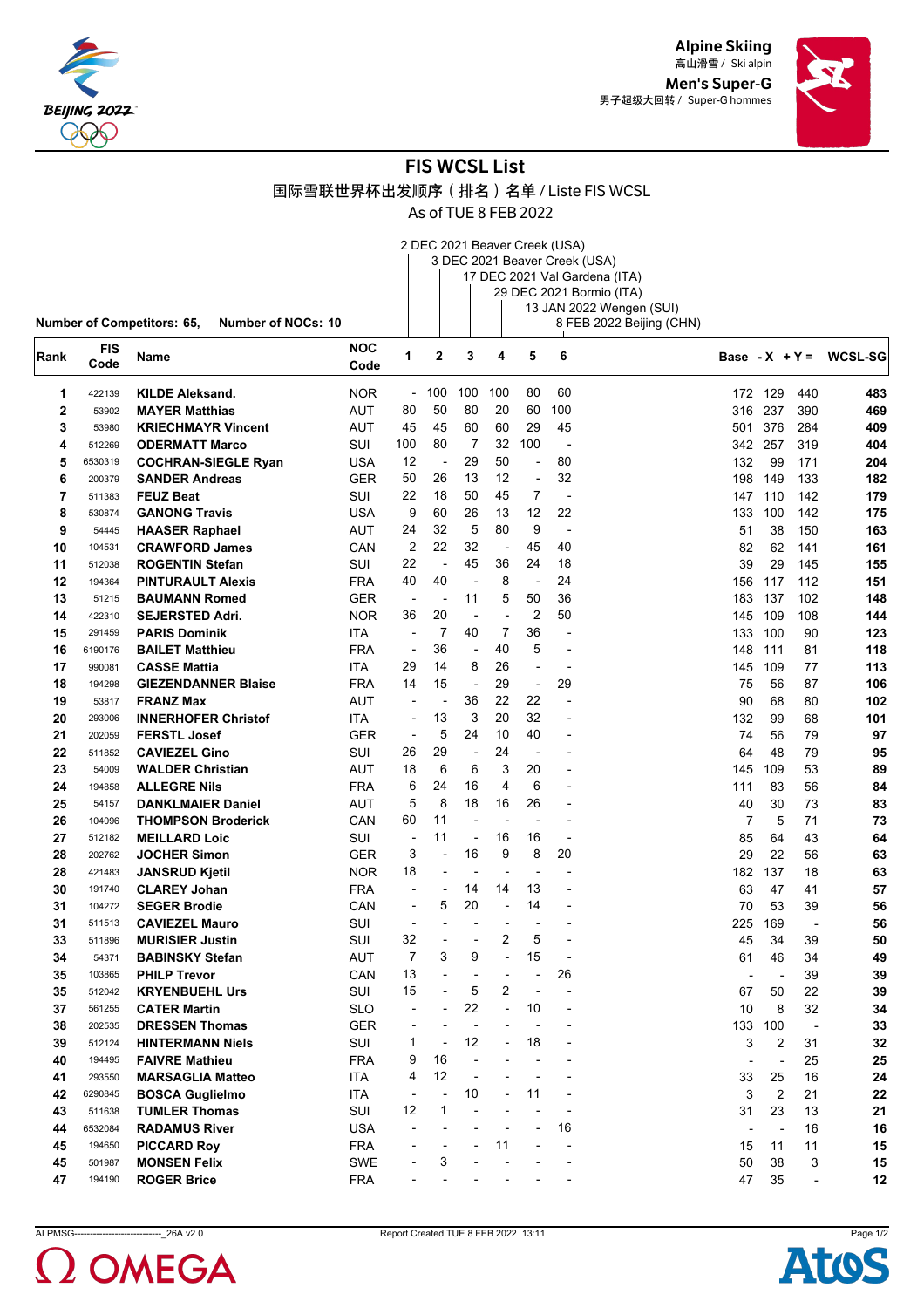



#### FIS WCSL List

国际雪联世界杯出发顺序(排名)名单 / Liste FIS WCSL

As of TUE 8 FEB 2022

8 FEB 2022 Beijing (CHN)

| Number of NOCs: 10<br><b>Number of Competitors: 65,</b> |
|---------------------------------------------------------|
|---------------------------------------------------------|

| Rank | <b>FIS</b><br>Code | <b>Name</b>                                 |    | <b>NOC</b><br>Code |    | $\overline{2}$ | 3 | 4    | 5 | 6 |      |    | Base - $X + Y =$ |                          | <b>WCSL-SG</b> |
|------|--------------------|---------------------------------------------|----|--------------------|----|----------------|---|------|---|---|------|----|------------------|--------------------------|----------------|
| 48   | 511981             | <b>WEBER Ralph</b>                          |    | SUI                | 10 |                |   |      |   |   |      | 4  | 3                | 10                       | 11             |
| 48   | 533866             | <b>NYMAN Steven</b>                         |    | <b>USA</b>         |    |                |   |      | 3 |   |      | 31 | 23               | 3                        | 11             |
| 50   | 6290985            | <b>BUZZI Emanuele</b>                       |    | <b>ITA</b>         |    |                |   |      |   |   |      | 41 | 31               | $\blacksquare$           | 10             |
| 50   | 53975              | <b>HEMETSBERGER Daniel</b>                  |    | <b>AUT</b>         |    |                |   |      |   |   |      | 41 | 31               | $\overline{\phantom{a}}$ | 10             |
| 52   | 104539             | <b>SEGER Riley</b>                          |    | CAN                |    | 9              |   |      |   |   |      |    |                  | 9                        | 9              |
| 52   | 934643             | <b>GOLDBERG Jared</b>                       |    | <b>USA</b>         |    |                |   |      |   |   |      | 31 | 23               | 1                        | 9              |
| 52   | 50742              | <b>REICHELT Hannes</b>                      |    | <b>AUT</b>         |    |                |   |      |   |   |      | 35 | 26               | $\overline{\phantom{a}}$ | 9              |
| 55   | 104468             | <b>READ Jeffrey</b>                         |    | CAN                |    |                | 2 |      |   |   |      | 25 | 19               | $\overline{2}$           | 8              |
| 55   | 561310             | <b>HROBAT Miha</b>                          |    | <b>SLO</b>         |    |                |   |      |   |   |      | 31 | 23               | $\overline{\phantom{a}}$ | 8              |
| 57   | 6530104            | <b>BENNETT Bryce</b>                        |    | <b>USA</b>         |    |                |   |      |   |   |      | 29 | 22               | $\overline{\phantom{a}}$ |                |
| 57   | 194873             | <b>SARRAZIN Cyprien</b>                     |    | <b>FRA</b>         |    |                |   | 7    |   |   |      |    |                  | $\overline{7}$           |                |
| 59   | 192746             | <b>THEAUX Adrien</b>                        |    | <b>FRA</b>         |    |                |   |      |   |   |      | 23 | 17               | $\blacksquare$           |                |
| 60   | 291318             | <b>TONETTI Riccardo</b>                     |    | <b>ITA</b>         |    |                |   |      |   |   |      | 22 | 17               | $\overline{\phantom{a}}$ |                |
| 61   | 561216             | <b>KLINE Bostjan</b>                        |    | <b>SLO</b>         |    |                |   |      |   |   |      | 15 | 11               | $\blacksquare$           | Δ              |
| 62   | 202345             | <b>SCHWAIGER Dominik</b>                    |    | <b>GER</b>         |    |                |   |      |   |   |      | 14 | 11               | $\blacksquare$           |                |
| 63   | 194368             | <b>RAFFORT Nicolas</b>                      |    | <b>FRA</b>         |    |                |   |      |   |   |      | 8  | 6                | $\blacksquare$           |                |
| 64   | 6293831            | <b>FRANZONI Giovanni</b>                    |    | <b>ITA</b>         |    |                |   |      |   |   |      |    |                  | 1                        |                |
| 64   | 202525             | <b>SCHMID Manuel</b>                        |    | <b>GER</b>         |    |                |   |      |   |   |      | 4  | 3                |                          |                |
|      |                    | Number of competitors per NOC in the top 60 |    |                    |    |                |   |      |   |   |      |    |                  |                          |                |
| AUT: | 9                  | CAN:                                        | 6  | FRA:               | 10 |                |   | GER: |   | 5 | ITA: | 7  |                  | NOR:                     | 3              |
| SLO: | 2                  | SUI:                                        | 11 | SWE:               | 1  |                |   | USA: |   | 6 |      |    |                  |                          |                |

**Legend: -** No points **Base** Last season FIS World Cup Start List points **WCSL-SG** FIS World Cup Start List points for Super-G<br> **X** (Base/number of planned races in the currer<br> **Y** FIS World Cup points won in the current sea **X** (Base/number of planned races in the current season) \*(number of completed races in the current season) **Y** FIS World Cup points won in the current season



ALPMSG----------------------------\_26A v2.0 Report Created TUE 8 FEB 2022 13:11 Page 2/2

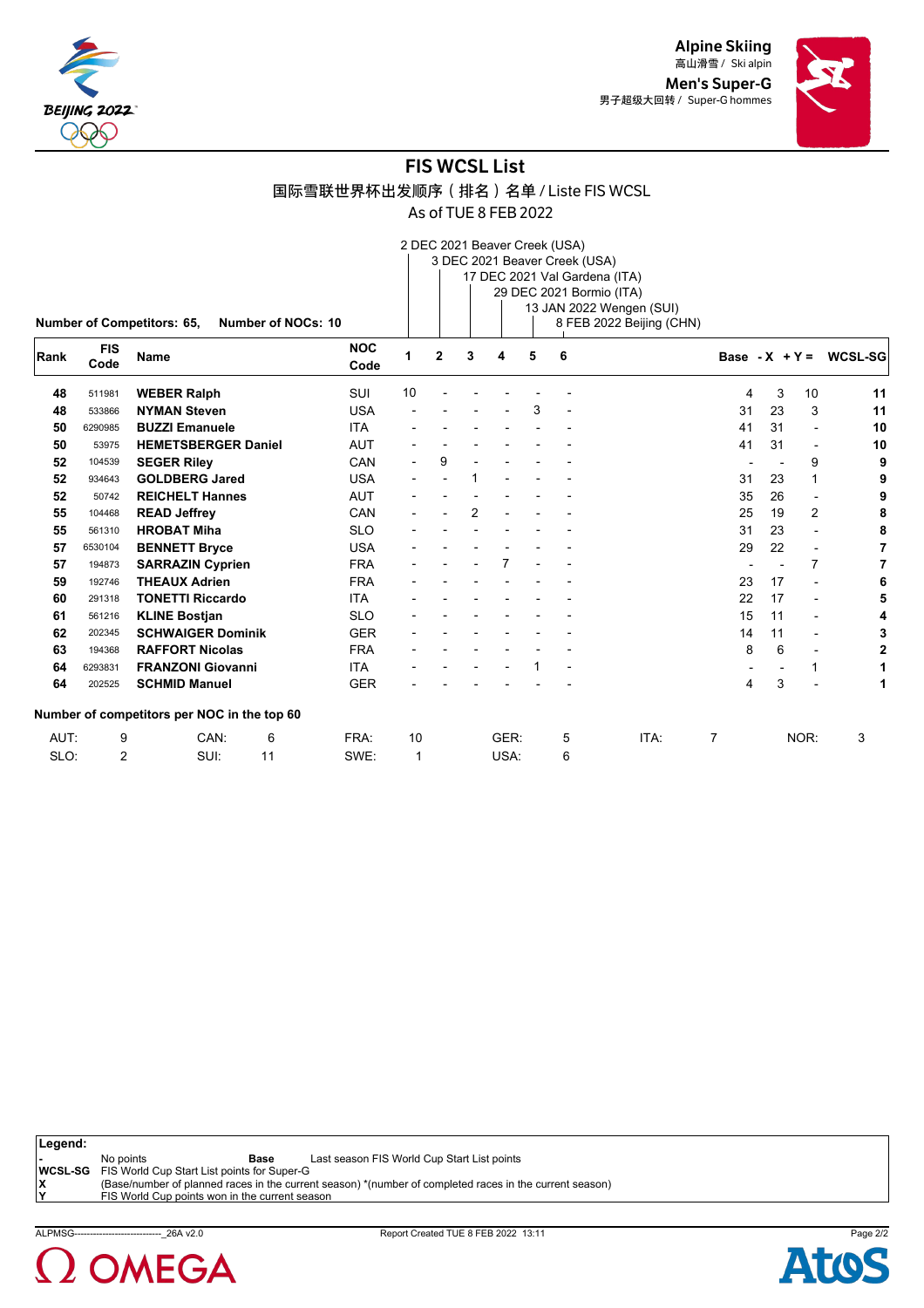

> Men 男子 / Hommes



## Overall FIS WCSL List

国际雪联世界杯出发顺序总名单 / Liste FIS WCSL - classement général

**Number of Competitors: 175, Number of NOCs: 23**

| Rank | <b>FIS</b> | Name                         | <b>NOC</b> | <b>WCSL</b> | Diff. | DH                                  | <b>SL</b>                | GS                       | SG                                   | AC                       | <b>PAR</b>               |
|------|------------|------------------------------|------------|-------------|-------|-------------------------------------|--------------------------|--------------------------|--------------------------------------|--------------------------|--------------------------|
|      | Code       |                              | Code       |             |       | 9 races                             | 6 races                  | 5 races                  | 6 races                              | 0 races                  | 1 race                   |
| 1    | 512269     | <b>ODERMATT Marco</b>        | SUI        | 1653        |       | 481<br>(5)                          | ٠                        | 768<br>(1)               | 404<br>(4)                           |                          |                          |
| 2    | 422139     | <b>KILDE Aleksand.</b>       | <b>NOR</b> | 1100        | 553   | 537<br>(3)                          |                          | 80 (25)                  | 483<br>(1)                           | $\overline{a}$           |                          |
| 3    | 194364     | <b>PINTURAULT Alexis</b>     | <b>FRA</b> | 1047        | 606   | $\overline{\phantom{a}}$            | 291<br>(9)               | 525<br>(2)               | 151 (12)                             | 80<br>(2)                |                          |
| 4    | 53902      | <b>MAYER Matthias</b>        | AUT        | 1038        | 615   | 566<br>(2)                          | ٠                        | 3(62)                    | 469<br>(2)                           | $\overline{a}$           |                          |
| 5    | 53980      | <b>KRIECHMAYR Vincent</b>    | AUT        | 861         | 792   | 449<br>(6)                          | ۰                        | 3<br>(62)                | 409<br>(3)                           |                          |                          |
| 6    | 511383     | <b>FEUZ Beat</b>             | SUI        | 852         | 801   | (1)<br>673                          | $\overline{\phantom{a}}$ |                          | (7)<br>179                           |                          |                          |
| 7    | 422304     | <b>KRISTOFFERSEN Henrik</b>  | <b>NOR</b> | 789         | 864   | ÷,                                  | 368<br>(5)               | 371<br>(4)               |                                      |                          | 50<br>(4)                |
| 8    | 512182     | <b>MEILLARD Loic</b>         | SUI        | 748         | 905   | $\overline{\phantom{a}}$            | (8)<br>316               | 308<br>(8)               | 64 (27)                              | 60<br>(3)                |                          |
| 9    | 54063      | <b>FELLER Manuel</b>         | AUT        | 716         | 937   | $\overline{\phantom{a}}$            | 407<br>(3)               | (7)<br>309               |                                      |                          |                          |
| 10   | 54320      | <b>SCHWARZ Marco</b>         | AUT        | 655         | 998   | ÷,                                  | 388<br>(4)               | 167 (15)                 | ٠                                    | 100<br>(1)               |                          |
| 11   | 291459     | <b>PARIS Dominik</b>         | ITA        | 616         | 1037  | 493<br>(4)                          | $\overline{a}$           |                          | 123 (15)                             |                          |                          |
| 12   | 380335     | <b>ZUBCIC Filip</b>          | <b>CRO</b> | 592         | 1061  | $\overline{\phantom{a}}$            | 177 (17)                 | 408<br>(3)               | $\overline{a}$                       |                          | 7(24)                    |
| 13   | 422082     | <b>FOSS-SOLEVAAG S</b>       | <b>NOR</b> | 461         | 1192  | ÷,                                  | 461<br>(1)               |                          |                                      |                          |                          |
| 14   | 191740     | <b>CLAREY Johan</b>          | <b>FRA</b> | 448         | 1205  | 391<br>(7)                          |                          | $\overline{\phantom{a}}$ | 57 (30)                              |                          |                          |
| 15   | 422729     | <b>BRAATHEN Lucas</b>        | <b>NOR</b> | 440         | 1213  | ÷,                                  | 257 (13)                 | 183 (14)                 |                                      |                          |                          |
| 16   | 6190403    | <b>NOEL Clement</b>          | <b>FRA</b> | 428         | 1225  | ÷,                                  | 428<br>(2)               | $\overline{a}$           | $\overline{a}$                       |                          |                          |
| 17   | 6530319    | <b>COCHRAN-SIEGLE Ryan</b>   | USA        | 406         | 1247  | 181 (13)                            | $\overline{\phantom{a}}$ | 21 (40)                  | 204<br>(5)                           |                          |                          |
| 18   | 194495     | <b>FAIVRE Mathieu</b>        | <b>FRA</b> | 382         | 1271  | $\overline{\phantom{a}}$            | $\blacksquare$           | 357<br>(5)               | 25 (40)                              |                          |                          |
| 19   | 202451     | <b>STRASSER Linus</b>        | GER        | 365         | 1288  | $\overline{\phantom{a}}$            | 343<br>(6)               |                          |                                      | $\overline{\phantom{a}}$ | 22 (12)                  |
| 20   | 511896     | <b>MURISIER Justin</b>       | SUI        | 362         | 1291  | 1(64)                               | $\blacksquare$           | 279<br>(9)               | 50 (33)                              | 32<br>(8)                |                          |
| 21   | 104531     | <b>CRAWFORD James</b>        | CAN        | 361         | 1292  | 150 (18)                            |                          |                          | 161 (10)                             | 50<br>(4)                |                          |
| 22   | 53817      | <b>FRANZ Max</b>             | AUT        | 348         | 1305  | 246 (10)                            |                          |                          | 102 (19)                             | $\overline{a}$           |                          |
| 23   | 990116     | de ALIPRANDINI Luca          | ITA        | 344         | 1309  | $\overline{\phantom{a}}$            | $\overline{\phantom{0}}$ | 344<br>(6)               | -                                    |                          |                          |
| 24   | 511902     | ZENHAEUSERN Ramon            | SUI        | 341         | 1312  | $\overline{a}$                      | 341<br>(7)               |                          |                                      |                          |                          |
| 25   | 530874     | <b>GANONG Travis</b>         | USA        | 338         | 1315  | 163 (16)                            | ٠                        |                          | 175<br>(8)                           |                          |                          |
| 26   | 51215      | <b>BAUMANN Romed</b>         | GER        | 329         | 1324  | 181 (13)                            | $\overline{a}$           |                          | 148 (13)                             |                          |                          |
| 27   | 512124     | <b>HINTERMANN Niels</b>      | SUI        | 315         | 1338  | 283<br>(9)                          |                          |                          | 32 (39)                              |                          |                          |
| 28   | 53975      | <b>HEMETSBERGER Daniel</b>   | AUT        | 301         | 1352  | 291<br>(8)                          | $\overline{\phantom{0}}$ |                          | 10(50)                               |                          |                          |
| 28   | 511852     | <b>CAVIEZEL Gino</b>         | SUI        | 301         | 1352  | $\overline{\phantom{a}}$            | $\overline{\phantom{a}}$ | 195 (13)                 | (22)<br>95                           |                          | 11 (20)                  |
| 30   | 200379     | <b>SANDER Andreas</b>        | GER        | 300         | 1353  | 118 (22)                            | $\blacksquare$           |                          | 182<br>(6)                           |                          |                          |
| 31   | 561244     | <b>KRANJEC Zan</b>           | SLO        | 296         | 1357  | $\overline{\phantom{a}}$            | 13 (52)                  | 257 (10)                 | ٠                                    | $\blacksquare$           | 26 (10)                  |
| 31   | 193967     | <b>MUFFAT-JEANDET Victor</b> | <b>FRA</b> | 296         | 1357  | $\overline{a}$                      | 170 (19)                 | 74 (29)                  |                                      | 40<br>(6)                | 12 (19)                  |
| 33   | 293006     | <b>INNERHOFER Christof</b>   | ITA        | 287         | 1366  | 168 (15)                            | $\blacksquare$           | $\overline{\phantom{a}}$ | 101 (20)                             | 18 (14)                  |                          |
| 34   | 6293171    | <b>VINATZER Alex</b>         | ITA        | 284         | 1369  | $\overline{\phantom{a}}$            | 264 (12)                 |                          | ٠                                    |                          | 20 (13)                  |
| 35   | 511996     | <b>YULE Daniel</b>           | SUI        | 278         | 1375  | ٠                                   | 275 (10)                 | 3(62)                    |                                      |                          |                          |
| 36   | 220689     | <b>RYDING Dave</b>           | <b>GBR</b> | 271         | 1382  | $\overline{\phantom{a}}$            | 271 (11)                 |                          |                                      |                          |                          |
| 37   | 422732     | <b>McGRATH Atle Lie</b>      | <b>NOR</b> | 257         | 1396  | $\overline{\phantom{a}}$            | 118(27)                  | 79 (26)                  | $\overline{a}$                       |                          | (3)<br>60                |
| 38   | 6530104    | <b>BENNETT Bryce</b>         | USA        | 244         | 1409  | 237 (11)                            | -                        |                          | 7(57)                                |                          |                          |
| 39   | 512038     | <b>ROGENTIN Stefan</b>       | SUI        | 241         | 1412  | 86 (25)                             | $\overline{\phantom{a}}$ |                          | 155 (11)                             |                          |                          |
| 40   | 103729     | <b>READ Erik</b>             | CAN        | 236         | 1417  | ÷,                                  | 61 (37)                  | 139 (19)                 | ٠                                    |                          | 36<br>(7)                |
| 41   | 202597     | <b>SCHMID Alexander</b>      | GER        | 232         | 1421  | $\overline{a}$                      | 18 (48)                  | 196 (11)                 |                                      |                          | 18 (14)                  |
| 42   | 54005      | <b>STRIEDINGER Otmar</b>     | <b>AUT</b> | 228         | 1425  | 228 (12)                            | $\blacksquare$           |                          |                                      |                          | $\blacksquare$           |
| 43   | 54027      | <b>BRENNSTEINER Stefan</b>   | AUT        | 220         | 1433  | $\blacksquare$                      | $\overline{\phantom{a}}$ | 196 (11)                 | $\overline{\phantom{0}}$             | $\overline{\phantom{a}}$ | 24 (11)                  |
| 44   | 6190176    | <b>BAILET Matthieu</b>       | <b>FRA</b> | 216         | 1437  | 98 (24)                             | $\overline{a}$           | $\overline{a}$           | 118 (16)                             |                          |                          |
| 45   | 54157      | <b>DANKLMAIER Daniel</b>     | AUT        | 210         | 1443  | 127 (21)                            | $\overline{\phantom{a}}$ |                          | 83 (25)                              |                          |                          |
| 46   | 502015     | <b>JAKOBSEN Kristoffer</b>   | <b>SWE</b> | 206         | 1447  | $\overline{\phantom{a}}$            | 206 (14)                 | -                        | -                                    |                          |                          |
| 47   | 422310     | SEJERSTED Adri.              | <b>NOR</b> | 203         | 1450  | 59 (34)                             |                          | $\overline{\phantom{a}}$ | 144 (14)                             |                          |                          |
| 48   | 54170      | <b>MATT Michael</b>          | AUT        | 202         | 1451  | $\overline{\phantom{a}}$            | 202 (15)                 | $\overline{a}$           | L,                                   |                          |                          |
| 49   | 54445      | <b>HAASER Raphael</b>        | AUT        | 192         | 1461  | $\overline{\phantom{a}}$            | $\overline{\phantom{a}}$ | 29 (36)                  | 163<br>(9)                           |                          |                          |
| 50   | 990081     | <b>CASSE Mattia</b>          | <b>ITA</b> | 191         | 1462  | 78 (28)                             | $\overline{\phantom{a}}$ | $\overline{\phantom{a}}$ | 113 (17)                             |                          |                          |
| 51   | 511983     | <b>AERNI Luca</b>            | SUI        | 189         | 1464  | $\overline{\phantom{a}}$            | 189 (16)                 |                          | $\overline{a}$                       |                          |                          |
| 52   | 6532084    | <b>RADAMUS River</b>         | <b>USA</b> | 178         | 1475  | $\overline{\phantom{a}}$            | $\overline{\phantom{a}}$ | 162 (16)                 | 16 (44)                              |                          | ٠                        |
| 53   | 293098     | <b>RAZZOLI Giuliano</b>      | <b>ITA</b> | 177         | 1476  | $\overline{\phantom{a}}$            | 177 (17)                 | $\overline{\phantom{a}}$ |                                      |                          |                          |
| 53   | 293550     | <b>MARSAGLIA Matteo</b>      | ITA        | 177         | 1476  | 153 (17)                            | $\overline{\phantom{a}}$ |                          | 24 (41)                              |                          | $\overline{\phantom{0}}$ |
| 55   | 202059     | <b>FERSTL Josef</b>          | GER        | 176         | 1477  | 79 (27)                             | ۰                        |                          | 97(21)                               | $\overline{\phantom{a}}$ | $\overline{a}$           |
| 56   | 194298     | <b>GIEZENDANNER Blaise</b>   | <b>FRA</b> | 173         | 1480  |                                     | -                        | $\overline{a}$           |                                      |                          |                          |
| 57   | 54348      | <b>PERTL Adrian</b>          | AUT        | 172         | 1481  | 67 (31)<br>$\overline{\phantom{a}}$ | 122 (26)                 | 10(50)                   | 106 (18)<br>$\overline{\phantom{a}}$ | $\overline{\phantom{a}}$ | 40<br>(6)                |
|      |            |                              |            |             |       |                                     |                          |                          |                                      |                          |                          |



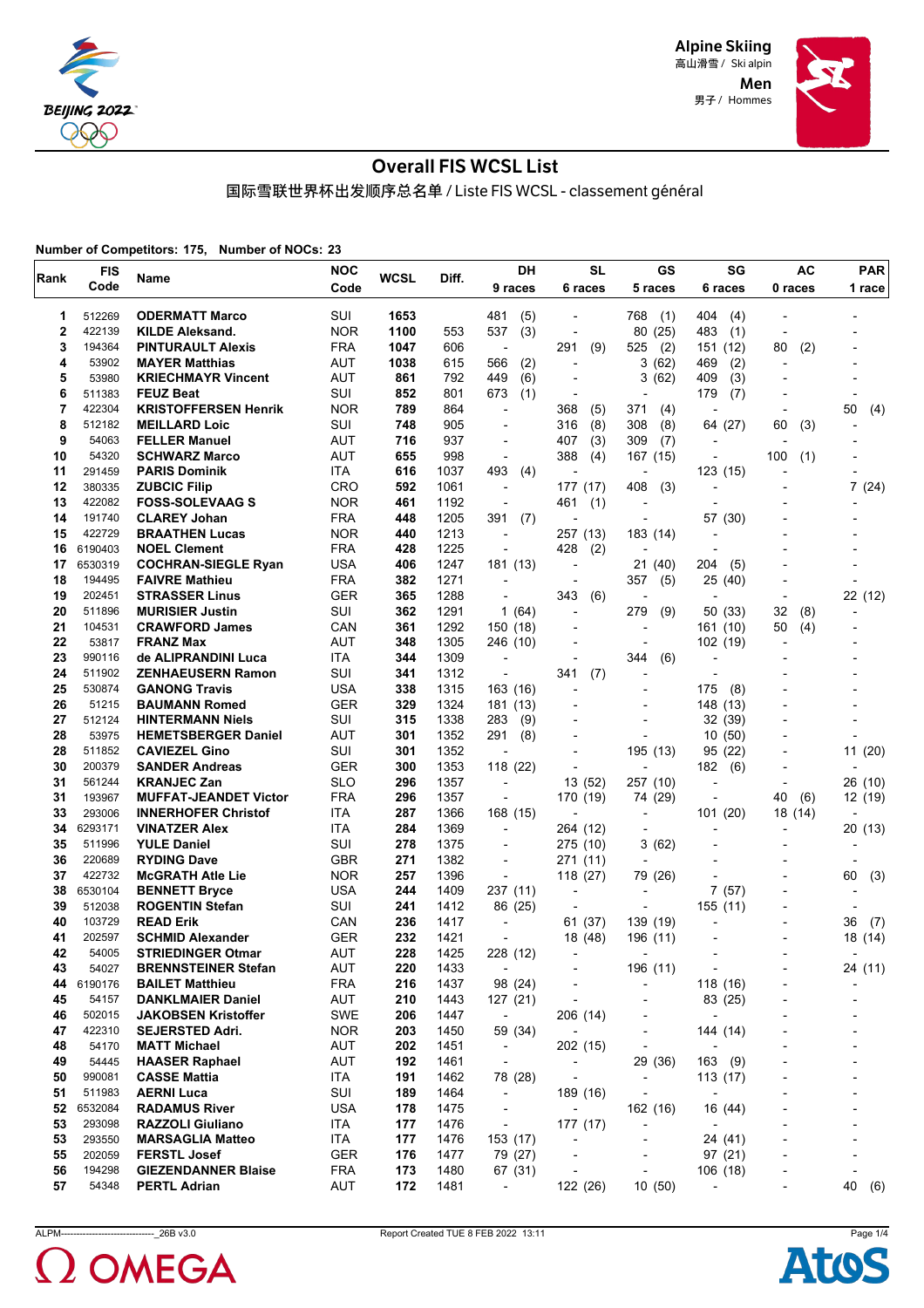

> Men 男子 / Hommes



## Overall FIS WCSL List

国际雪联世界杯出发顺序总名单 / Liste FIS WCSL - classement général

**Number of Competitors: 175, Number of NOCs: 23**

| Rank | <b>FIS</b> | Name                          | <b>NOC</b> | <b>WCSL</b> | Diff. | DH                       | <b>SL</b>                | GS                           | SG                       | <b>AC</b>                | <b>PAR</b>               |
|------|------------|-------------------------------|------------|-------------|-------|--------------------------|--------------------------|------------------------------|--------------------------|--------------------------|--------------------------|
|      | Code       |                               | Code       |             |       | 9 races                  | 6 races                  | 5 races                      | 6 races                  | 0 races                  | 1 race                   |
| 58   | 103865     | <b>PHILP Trevor</b>           | CAN        | 167         | 1486  | $\overline{\phantom{a}}$ |                          | 57 (30)                      | 39 (35)                  | 26 (10)                  | (5)<br>45                |
| 59   | 561255     | <b>CATER Martin</b>           | <b>SLO</b> | 166         | 1487  | 132 (20)                 |                          | $\overline{a}$               | 34 (37)                  |                          |                          |
| 60   | 54093      | <b>STROLZ Johannes</b>        | <b>AUT</b> | 163         | 1490  | $\overline{\phantom{a}}$ | 163 (20)                 |                              | $\overline{a}$           |                          |                          |
| 60   | 53889      | <b>HIRSCHBUEHL Christian</b>  | AUT        | 163         | 1490  | $\overline{\phantom{a}}$ | 63 (36)                  | $\overline{a}$               | $\overline{a}$           |                          | 100<br>(1)               |
| 60   | 194935     | <b>FAVROT Thibaut</b>         | <b>FRA</b> | 163         | 1490  | $\blacksquare$           | $\blacksquare$           | 150 (17)                     |                          | $\overline{\phantom{a}}$ | 13 (18)                  |
| 63   | 202762     | <b>JOCHER Simon</b>           | <b>GER</b> | 153         | 1500  | 45 (38)                  |                          | $\overline{\phantom{a}}$     | 63 (28)                  | 45<br>(5)                |                          |
| 64   | 54444      | <b>GSTREIN Fabio</b>          | AUT        | 151         | 1502  | $\overline{\phantom{a}}$ | 151 (21)                 | $\overline{\phantom{a}}$     |                          |                          |                          |
| 65   | 561322     | <b>HADALIN Stefan</b>         | <b>SLO</b> | 149         | 1504  | $\overline{a}$           | 80 (33)                  | 37 (35)                      |                          |                          | 32<br>(8)                |
| 66   | 202345     | <b>SCHWAIGER Dominik</b>      | <b>GER</b> | 146         | 1507  | 143 (19)                 | $\overline{a}$           | $\overline{\phantom{a}}$     | 3(62)                    |                          |                          |
| 66   | 6291574    | <b>SALA Tommaso</b>           | ITA        | 146         | 1507  | $\overline{\phantom{a}}$ | 146 (22)                 | ٠                            | $\overline{\phantom{a}}$ |                          |                          |
| 68   | 54031      | <b>LEITINGER Roland</b>       | <b>AUT</b> | 144         | 1509  | $\blacksquare$           | $\blacksquare$           | 144 (18)                     |                          |                          |                          |
| 69   | 54252      | <b>RASCHNER Dominik</b>       | AUT        | 140         | 1513  | $\overline{\phantom{a}}$ | 39 (41)                  | 21 (40)                      |                          |                          | 80<br>(2)                |
| 69   | 194858     | <b>ALLEGRE Nils</b>           | <b>FRA</b> | 140         | 1513  | 56 (35)                  | $\overline{\phantom{0}}$ | $\overline{\phantom{a}}$     | 84 (24)                  |                          |                          |
| 71   | 480736     | <b>KHOROSHILOV Alexander</b>  | <b>RUS</b> | 130         | 1523  | $\overline{\phantom{a}}$ | 130 (23)                 | $\blacksquare$               |                          |                          |                          |
| 72   | 92720      | <b>POPOV Albert</b>           | <b>BUL</b> | 126         | 1527  | $\blacksquare$           | 126 (24)                 |                              |                          |                          |                          |
| 73   | 512203     | <b>NEF Tanguy</b>             | SUI        | 125         | 1528  | $\overline{\phantom{a}}$ | 125 (25)                 |                              |                          |                          |                          |
| 74   | 60253      | <b>MARCHANT Armand</b>        | <b>BEL</b> | 122         | 1531  |                          | 91 (30)                  |                              |                          | 16 (16)                  | 15 (16)                  |
| 75   | 561216     | <b>KLINE Bostjan</b>          | <b>SLO</b> | 121         | 1532  | 117 (23)                 | $\overline{a}$           | $\overline{a}$               | 4 (61)                   | $\overline{\phantom{0}}$ |                          |
| 75   | 512042     | <b>KRYENBUEHL Urs</b>         | SUI        | 121         | 1532  | 82 (26)                  | $\blacksquare$           |                              | 39 (35)                  |                          |                          |
| 77   | 422507     | <b>HAUGAN Timon</b>           | <b>NOR</b> | 119         | 1534  | $\overline{\phantom{a}}$ | 112 (28)                 | 7(55)                        |                          |                          |                          |
| 78   | 292491     | <b>MOELGG Manfred</b>         | ITA        | 118         | 1535  | $\blacksquare$           | 110 (29)                 | 8(53)                        |                          |                          |                          |
| 78   | 421669     | <b>NESTVOLD-HAUGEN LK</b>     | <b>NOR</b> | 118         | 1535  | $\overline{\phantom{a}}$ | 2(61)                    | 108 (20)                     | $\overline{\phantom{0}}$ |                          | 8<br>(23)                |
| 80   | 6291430    | <b>MAURBERGER Simon</b>       | <b>ITA</b> | 117         | 1536  | $\overline{\phantom{a}}$ | 83 (32)                  | 29 (36)                      |                          |                          | 5(26)                    |
| 81   | 421483     | <b>JANSRUD Kjetil</b>         | <b>NOR</b> | 109         | 1544  | 46 (37)                  | $\overline{\phantom{a}}$ | $\overline{\phantom{a}}$     | 63 (28)                  |                          |                          |
| 82   | 422278     | <b>WINDINGSTAD Rasmus</b>     | <b>NOR</b> | 103         | 1550  | $\overline{\phantom{a}}$ | $\blacksquare$           | 103 (21)                     | $\overline{\phantom{a}}$ |                          |                          |
| 82   | 54009      | <b>WALDER Christian</b>       | AUT        | 103         | 1550  | 14 (45)                  |                          |                              | 89 (23)                  |                          |                          |
| 84   | 104096     | <b>THOMPSON Broderick</b>     | CAN        | 101         | 1552  | 4 (55)                   |                          |                              | 73 (26)                  | 24 (11)                  |                          |
| 85   | 291318     | <b>TONETTI Riccardo</b>       | ITA        | 95          | 1558  | $\overline{\phantom{a}}$ | $\overline{\phantom{a}}$ | 54 (31)                      | 5(60)                    | 36<br>(7)                |                          |
| 86   | 511513     | <b>CAVIEZEL Mauro</b>         | SUI        | 94          | 1559  | 20 (42)                  |                          | $\overline{\phantom{a}}$     | 56 (31)                  | 18 (14)                  |                          |
| 87   | 202535     | <b>DRESSEN Thomas</b>         | <b>GER</b> | 93          | 1560  | 60 (33)                  |                          |                              | 33 (38)                  | $\blacksquare$           |                          |
| 88   | 202437     | <b>LUITZ Stefan</b>           | <b>GER</b> | 90          | 1563  | $\overline{\phantom{a}}$ | $\blacksquare$           | 90 (22)                      | $\overline{\phantom{a}}$ |                          |                          |
| 89   | 511899     | <b>ROCHAT Marc</b>            | SUI        | 89          | 1564  |                          | 89 (31)                  |                              |                          |                          |                          |
| 89   | 531799     | <b>FORD Tommy</b>             | <b>USA</b> | 89          | 1564  |                          | $\overline{\phantom{a}}$ | 89 (23)                      |                          |                          |                          |
| 91   | 990048     | <b>BORSOTTI Giovanni</b>      | ITA        | 83          | 1570  | $\overline{a}$           |                          | 82 (24)                      |                          |                          | 1(30)                    |
| 92   | 54359      | <b>FEURSTEIN Patrick</b>      | <b>AUT</b> | 81          | 1572  | $\blacksquare$           | $\overline{\phantom{0}}$ | 79 (26)                      |                          |                          | 2(29)                    |
| 93   | 194167     | <b>MUZATON Maxence</b>        | <b>FRA</b> | 78          | 1575  | 78 (28)                  |                          | $\overline{\phantom{a}}$     |                          |                          |                          |
| 94   | 934643     | <b>GOLDBERG Jared</b>         | <b>USA</b> | 77          | 1576  | 68 (30)                  |                          | $\overline{a}$               | 9<br>(52)                |                          |                          |
| 95   | 700830     | ZAMPA Adam                    | <b>SVK</b> | 75          | 1578  | $\overline{\phantom{a}}$ | $\overline{\phantom{a}}$ | 75 (28)                      |                          |                          |                          |
| 96   | 6531936    | <b>WINTERS Luke</b>           | <b>USA</b> | 70          | 1583  |                          | 70 (34)                  | $\overline{\phantom{a}}$     |                          |                          |                          |
| 97   | 192665     | <b>GRANGE Jean-Baptiste</b>   | <b>FRA</b> | 66          | 1587  | $\overline{\phantom{a}}$ | 66 (35)                  |                              |                          |                          |                          |
| 98   | 511313     | <b>JANKA Carlo</b>            | SUI        | 65          | 1588  | 65 (32)                  | $\overline{\phantom{a}}$ | $\overline{a}$               |                          |                          |                          |
| 99   | 194873     | <b>SARRAZIN Cyprien</b>       | <b>FRA</b> | 64          | 1589  | $\overline{\phantom{a}}$ |                          | 41 (34)                      | 7(57)                    |                          | 16(15)                   |
| 100  | 533866     | <b>NYMAN Steven</b>           | <b>USA</b> | 63          | 1590  | 52 (36)                  | $\overline{a}$           | $\overline{\phantom{a}}$     | 11 (48)                  |                          |                          |
| 101  | 293797     | <b>GROSS Stefano</b>          | ITA        | 60          | 1593  | $\overline{\phantom{a}}$ | 60 (38)                  | $\overline{\phantom{a}}$     |                          |                          | $\overline{\phantom{a}}$ |
| 102  | 202584     | <b>RAUCHFUSS Julian</b>       | <b>GER</b> | 57          | 1596  | $\overline{\phantom{a}}$ | 9(56)                    | 19 (43)                      |                          |                          | 29<br>(9)                |
| 102  | 104272     | <b>SEGER Brodie</b>           | CAN        | 57          | 1596  | 1 $(64)$                 | $\overline{a}$           | $\overline{\phantom{a}}$     | 56 (31)                  |                          |                          |
| 104  | 380334     | <b>VIDOVIC Matej</b>          | CRO        | 54          | 1599  | $\overline{\phantom{a}}$ | 54 (39)                  | $\overline{\phantom{a}}$     |                          |                          |                          |
| 104  | 511863     | <b>SETTE Daniele</b>          | SUI        | 54          | 1599  | $\overline{\phantom{a}}$ | $\overline{\phantom{a}}$ | 51 (32)                      |                          | $\overline{\phantom{0}}$ | 3(28)                    |
| 106  | 54371      | <b>BABINSKY Stefan</b>        | AUT        | 53          | 1600  | 4 (55)                   | $\overline{\phantom{a}}$ | $\overline{\phantom{a}}$     | 49 (34)                  | $\overline{a}$           |                          |
| 107  | 561310     | <b>HROBAT Miha</b>            | <b>SLO</b> | 50          | 1603  | 42 (40)                  |                          | $\overline{\phantom{a}}$     | 8(55)                    |                          |                          |
| 108  | 422469     | <b>SOLHEIM Fabian Wilkens</b> | <b>NOR</b> | 46          | 1607  | $\overline{\phantom{a}}$ |                          | 46 (33)                      | $\overline{a}$           |                          |                          |
| 108  | 512138     | <b>SIMONET Sandro</b>         | SUI        | 46          | 1607  | $\overline{\phantom{a}}$ | 46 (40)                  | $\overline{\phantom{a}}$     | $\overline{a}$           |                          |                          |
| 110  | 501987     | <b>MONSEN Felix</b>           | SWE        | 44          | 1609  | 29 (41)                  |                          | $\qquad \qquad \blacksquare$ | 15 (45)                  |                          |                          |
| 110  | 512039     | <b>ROULIN Gilles</b>          | SUI        | 44          | 1609  | 44 (39)                  |                          | $\overline{a}$               | ÷                        | $\blacksquare$           |                          |
| 112  | 6290845    | <b>BOSCA Guglielmo</b>        | ITA        | 41          | 1612  | 19 (44)                  |                          | -                            | 22 (42)                  |                          |                          |
| 113  | 511638     | <b>TUMLER Thomas</b>          | SUI        | 39          | 1614  | -                        |                          | 18 (44)                      | 21 (43)                  |                          |                          |
| 113  | 501898     | <b>ROENNGREN Mattias</b>      | SWE        | 39          | 1614  | $\overline{\phantom{0}}$ | $\overline{\phantom{a}}$ | 29 (36)                      | $\overline{\phantom{a}}$ | $\overline{\phantom{a}}$ | 10(21)                   |



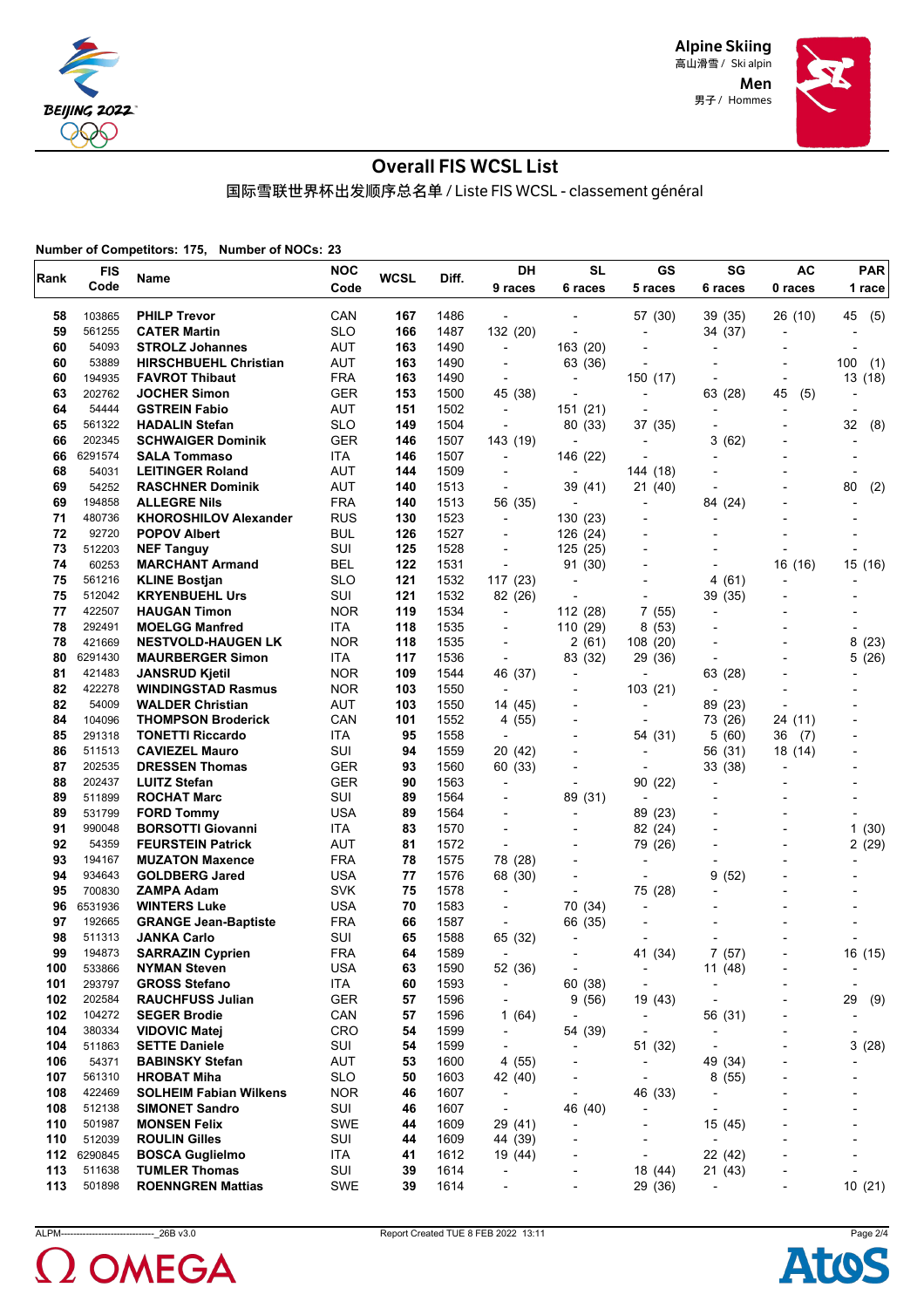

> Men 男子 / Hommes



## Overall FIS WCSL List

国际雪联世界杯出发顺序总名单 / Liste FIS WCSL - classement général

**Number of Competitors: 175, Number of NOCs: 23**

|            | <b>FIS</b>        | <b>Name</b>                                       | <b>NOC</b>               | <b>WCSL</b> |              | DH                       | <b>SL</b>                           | GS                       | SG                       | AC                       | <b>PAR</b>               |
|------------|-------------------|---------------------------------------------------|--------------------------|-------------|--------------|--------------------------|-------------------------------------|--------------------------|--------------------------|--------------------------|--------------------------|
| Rank       | Code              |                                                   | Code                     |             | Diff.        | 9 races                  | 6 races                             | 5 races                  | 6 races                  | 0 races                  | 1 race                   |
| 115        | 6300464           | <b>KOYAMA Yohei</b>                               | <b>JPN</b>               | 37          | 1616         |                          | 37 (42)                             |                          |                          |                          |                          |
| 116        | 491879            | <b>SALARICH Joaquim</b>                           | <b>ESP</b>               | 32          | 1621         |                          | 32 (43)                             |                          |                          |                          |                          |
| 116        | 380361            | <b>RODES Istok</b>                                | <b>CRO</b>               | 32          | 1621         | ٠                        | 32(43)                              |                          |                          |                          |                          |
| 118        | 380377            |                                                   | <b>CRO</b>               | 29          | 1624         |                          |                                     |                          |                          |                          |                          |
| 118        |                   | <b>KOLEGA Samuel</b>                              | CZE                      | 29          | 1624         | $\overline{\phantom{0}}$ | 29 (45)                             |                          |                          | 29                       |                          |
|            | 151238<br>6291374 | <b>ZABYSTRAN Jan</b>                              |                          |             |              |                          |                                     |                          |                          | (9)                      |                          |
| 120<br>121 | 202520            | <b>HOFER Alex</b>                                 | ITA                      | 25<br>22    | 1628         | $\overline{a}$           | $\overline{\phantom{a}}$            | 25 (39)                  |                          | $\overline{\phantom{a}}$ |                          |
| 121        | 492192            | <b>HOLZMANN Sebastian</b><br><b>ORTEGA Albert</b> | <b>GER</b><br><b>ESP</b> | 22          | 1631<br>1631 | ٠<br>$\overline{a}$      | 22 (46)<br>$\overline{\phantom{a}}$ | $\overline{a}$           |                          | $\overline{\phantom{a}}$ |                          |
| 123        |                   |                                                   |                          |             |              |                          |                                     |                          | $\overline{a}$           | 22 (12)                  |                          |
|            | 51395             | <b>DIGRUBER Marc</b>                              | <b>AUT</b>               | 21          | 1632         |                          | 21 (47)                             |                          |                          | $\overline{a}$           |                          |
| 123        | 511981            | <b>WEBER Ralph</b>                                | SUI                      | 21          | 1632         | 10(48)                   | $\overline{\phantom{a}}$            |                          | 11 (48)                  |                          |                          |
| 125        | 512352            | <b>CHABLOZ Yannick</b>                            | SUI                      | 20          | 1633         | 20 (42)                  |                                     | $\blacksquare$           | $\overline{\phantom{a}}$ |                          |                          |
| 125        | 481103            | <b>ANDRIENKO Aleksander</b>                       | <b>RUS</b>               | 20          | 1633         | $\overline{a}$           | $\blacksquare$                      | 20 (42)                  | $\overline{a}$           |                          |                          |
| 125        | 240148            | <b>SZOLLOS Barnabas</b>                           | <b>ISR</b>               | 20          | 1633         | $\overline{\phantom{a}}$ | $\blacksquare$                      | $\overline{\phantom{a}}$ | $\overline{a}$           | 20 (13)                  | $\overline{\phantom{a}}$ |
| 128        | 511867            | <b>NOGER Cedric</b>                               | SUI                      | 19          | 1634         | $\overline{\phantom{a}}$ |                                     | 10(50)                   | $\blacksquare$           | $\overline{\phantom{a}}$ | 9<br>(22)                |
| 128        | 194190            | <b>ROGER Brice</b>                                | <b>FRA</b>               | 19          | 1634         | 7(52)                    |                                     | $\blacksquare$           | 12 (47)                  |                          | $\overline{a}$           |
| 130        | 202615            | <b>TREMMEL Anton</b>                              | <b>GER</b>               | 18          | 1635         | $\overline{\phantom{a}}$ | 18 (48)                             | $\overline{\phantom{a}}$ | $\overline{a}$           |                          |                          |
| 130        | 6293775           | <b>DELLA VITE Filippo</b>                         | <b>ITA</b>               | 18          | 1635         | $\overline{\phantom{a}}$ | $\blacksquare$                      | 18 (44)                  | $\overline{a}$           |                          |                          |
| 130        | 104468            | <b>READ Jeffrey</b>                               | CAN                      | 18          | 1635         | 10 (48)                  |                                     |                          | 8<br>(55)                |                          |                          |
| 130        | 481730            | <b>KUZNETSOV Ivan</b>                             | <b>RUS</b>               | 18          | 1635         | $\overline{\phantom{a}}$ |                                     | 18 (44)                  |                          |                          |                          |
| 130        | 512274            | <b>BISSIG Semvel</b>                              | SUI                      | 18          | 1635         | $\overline{a}$           | $\overline{\phantom{a}}$            | 18 (44)                  |                          |                          |                          |
| 135        | 6532592           | <b>RITCHIE Benjamin</b>                           | <b>USA</b>               | 17          | 1636         | $\overline{a}$           | 17 (50)                             | -                        |                          |                          |                          |
| 135        | 192746            | <b>THEAUX Adrien</b>                              | <b>FRA</b>               | 17          | 1636         | 11(47)                   | $\overline{\phantom{a}}$            | $\overline{\phantom{0}}$ | 6<br>(59)                |                          |                          |
| 137        | 511908            | <b>SCHMIDIGER Reto</b>                            | SUI                      | 16          | 1637         | $\overline{a}$           | 16 (51)                             |                          | $\overline{\phantom{a}}$ |                          |                          |
| 137        | 6293831           | <b>FRANZONI Giovanni</b>                          | ITA                      | 16          | 1637         |                          | $\overline{\phantom{0}}$            | 15 (48)                  | (64)<br>1                |                          |                          |
| 137        | 481327            | <b>TRIKHICHEV Pavel</b>                           | <b>RUS</b>               | 16          | 1637         |                          |                                     | $\blacksquare$           |                          | 16 (16)                  |                          |
| 140        | 194650            | <b>PICCARD Roy</b>                                | <b>FRA</b>               | 15          | 1638         |                          |                                     |                          | 15 (45)                  |                          |                          |
| 141        | 221213            | <b>RAPOSO Charlie</b>                             | <b>GBR</b>               | 14          | 1639         |                          |                                     |                          | -                        |                          | 14 (17)                  |
| 142        | 221223            | <b>MAJOR Billy</b>                                | <b>GBR</b>               | 13          | 1640         | ٠                        | 13 (52)                             |                          |                          |                          |                          |
| 142        | 700879            | <b>ZAMPA Andreas</b>                              | <b>SVK</b>               | 13          | 1640         | $\overline{\phantom{a}}$ | $\overline{\phantom{0}}$            | 13 (49)                  | $\overline{a}$           |                          |                          |
| 142        | 50742             | <b>REICHELT Hannes</b>                            | <b>AUT</b>               | 13          | 1640         | 4 (55)                   |                                     | $\overline{a}$           | 9<br>(52)                |                          |                          |
| 145        | 92719             | <b>ZLATKOV Kamen</b>                              | <b>BUL</b>               | 12          | 1641         | $\overline{\phantom{a}}$ | 12 (54)                             |                          |                          |                          |                          |
| 145        | 422403            | <b>ROEA Henrik</b>                                | <b>NOR</b>               | 12          | 1641         | 12 (46)                  | $\overline{\phantom{0}}$            |                          |                          |                          |                          |
| 145        | 6290985           | <b>BUZZI Emanuele</b>                             | ITA                      | 12          | 1641         | 2 (63)                   |                                     |                          | 10<br>(50)               |                          |                          |
| 148        | 6531063           | <b>GINNIS Aj</b>                                  | <b>GRE</b>               | 11          | 1642         | $\overline{\phantom{a}}$ | 11 (55)                             | $\overline{\phantom{a}}$ | $\overline{a}$           |                          |                          |
| 149        | 180666            | <b>TORSTI Samu</b>                                | FIN                      | 10          | 1643         | $\overline{\phantom{0}}$ | $\blacksquare$                      | 10(50)                   | -                        |                          |                          |
| 150        | 104539            | <b>SEGER Riley</b>                                | CAN                      | 9           | 1644         |                          |                                     | $\overline{\phantom{a}}$ | (52)<br>9                |                          |                          |
| 150        | 194368            | <b>RAFFORT Nicolas</b>                            | <b>FRA</b>               | 9           | 1644         | 7(52)                    | $\overline{\phantom{0}}$            | $\overline{a}$           | 2<br>(63)                |                          |                          |
| 152        | 202485            | <b>KETTERER David</b>                             | <b>GER</b>               | 8           | 1645         | $\overline{\phantom{a}}$ | (57)<br>8                           | $\overline{\phantom{0}}$ | $\overline{a}$           |                          |                          |
| 152        | 6291053           | <b>ZAZZI Pietro</b>                               | ITA                      | 8           | 1645         | 8(50)                    |                                     |                          |                          |                          |                          |
| 152        | 6531444           | <b>ARVIDSSON Erik</b>                             | <b>USA</b>               | 8           | 1645         | 8(50)                    |                                     | $\blacksquare$           |                          |                          |                          |
| 152        | 534562            | <b>LIGETY Ted</b>                                 | USA                      | 8           | 1645         | $\overline{\phantom{a}}$ |                                     | 8<br>(53)                |                          |                          |                          |
| 156        | 512281            | <b>ROESTI Lars</b>                                | SUI                      | 7           | 1646         | 7(52)                    |                                     | $\blacksquare$           | $\overline{a}$           |                          | $\overline{\phantom{0}}$ |
| 156        | 54368             | <b>BORGNAES Christian</b>                         | AUT                      | 7           | 1646         |                          |                                     | 7(55)                    |                          | $\overline{\phantom{a}}$ | $\overline{\phantom{a}}$ |
| 158        | 54471             | <b>DORNER Thomas</b>                              | AUT                      | 6           | 1647         | $\overline{a}$           | $\blacksquare$                      |                          |                          | $\overline{\phantom{a}}$ | 6<br>(25)                |
| 158        | 221236            | <b>TAYLOR Laurie</b>                              | <b>GBR</b>               | 6           | 1647         | $\overline{\phantom{0}}$ | 6(58)                               |                          |                          | $\overline{a}$           |                          |
| 158        | 6291725           | <b>ZINGERLE Hannes</b>                            | ITA                      | 6           | 1647         |                          |                                     | 6(57)                    |                          | $\overline{a}$           |                          |
| 158        | 60261             | <b>MAES Sam</b>                                   | <b>BEL</b>               | 6           | 1647         | -                        |                                     | 6(57)                    |                          | $\overline{a}$           |                          |
| 162        | 400237            | <b>MEINERS Maarten</b>                            | <b>NED</b>               | 5           | 1648         |                          |                                     | 5(59)                    |                          | $\overline{\phantom{0}}$ |                          |
| 162        | 512120            | von GRUENIGEN Noel                                | SUI                      | 5           | 1648         |                          | 5(59)                               |                          |                          |                          | $\overline{\phantom{a}}$ |
| 164        | 6300451           | <b>KATO Seigo</b>                                 | <b>JPN</b>               | 4           | 1649         | $\overline{\phantom{0}}$ |                                     |                          |                          | $\overline{a}$           | 4(27)                    |
| 164        | 194542            | <b>GIRAUD MOINE Valentin</b>                      | <b>FRA</b>               | 4           | 1649         | 4 (55)                   |                                     |                          |                          | $\overline{a}$           |                          |
| 164        | 294890            | <b>NANI Roberto</b>                               | ITA                      | 4           | 1649         | $\overline{\phantom{a}}$ |                                     | (60)<br>4                |                          |                          |                          |
| 164        | 6291625           | <b>SCHIEDER Florian</b>                           | ITA                      | 4           | 1649         | 4 (55)                   |                                     |                          |                          |                          |                          |
| 164        | 202525            | <b>SCHMID Manuel</b>                              | <b>GER</b>               | 4           | 1649         | 3(60)                    |                                     |                          | 1<br>(64)                |                          | $\overline{\phantom{a}}$ |
| 164        | 54104             | <b>WALCH Magnus</b>                               | <b>AUT</b>               | 4           | 1649         | $\overline{\phantom{a}}$ |                                     | 4(60)                    |                          |                          |                          |
| 170        | 511847            | <b>MANI Nils</b>                                  | SUI                      | 3           | 1650         | 3(60)                    |                                     |                          |                          |                          |                          |
| 170        | 6290062           | <b>BARUFFALDI Stefano</b>                         | ITA                      | 3           | 1650         | $\overline{\phantom{a}}$ | $\overline{\phantom{a}}$            | 3(62)                    | -                        | ٠                        | $\overline{\phantom{0}}$ |
|            |                   |                                                   |                          |             |              |                          |                                     |                          |                          |                          |                          |



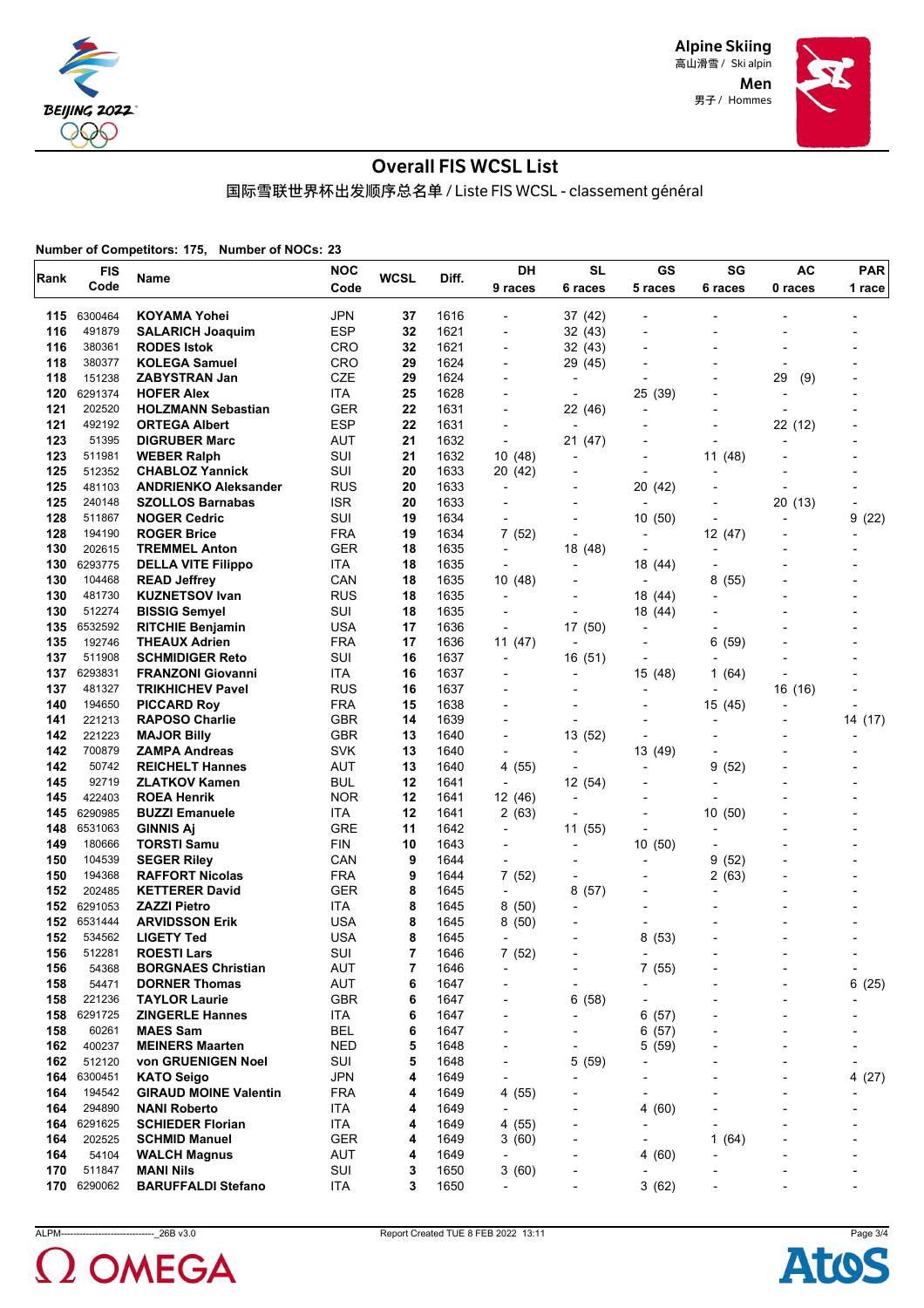

> Men 男子 / Hommes



### Overall FIS WCSL List

国际雪联世界杯出发顺序总名单 / Liste FIS WCSL - classement général

**Number of Competitors: 175, Number of NOCs: 23**

| Rank | FIS     | <b>Name</b>                 | <b>NOC</b> | <b>WCSL</b> | Diff. | DH                       | SL                       | GS                       | SG                       | <b>AC</b>      | <b>PAR</b>               |  |
|------|---------|-----------------------------|------------|-------------|-------|--------------------------|--------------------------|--------------------------|--------------------------|----------------|--------------------------|--|
|      | Code    |                             | Code       |             |       | 9 races                  | 6 races                  | 5 races                  | 6 races                  | 0 races        | race                     |  |
| 170  | 6531160 | <b>LEEVER Alex</b>          | USA        |             | 1650  | -                        | 3(60)                    | $\overline{\phantom{0}}$ | $\blacksquare$           | $\blacksquare$ |                          |  |
| 170  | 54080   | <b>NEUMAYER Christopher</b> | AUT        |             | 1650  | 3(60)                    | -                        | $\overline{\phantom{0}}$ | $\overline{\phantom{0}}$ | $\blacksquare$ |                          |  |
| 174  | 6530500 | <b>McLAUGHLIN Brian</b>     | USA        |             | 1651  | $\overline{\phantom{a}}$ | $\overline{\phantom{0}}$ | 2(66)                    | $\blacksquare$           | $\blacksquare$ | $\overline{\phantom{a}}$ |  |
| 174  | 421860  | <b>NORDBOTTEN Jonathan</b>  | <b>NOR</b> |             | 1651  | $\overline{\phantom{a}}$ | 2(61)                    | $\overline{\phantom{0}}$ | $\overline{\phantom{0}}$ | $\blacksquare$ | $\overline{\phantom{0}}$ |  |

| Legend:                   |                                                    |                  |                             |          |                     |             |                             |  |  |  |  |  |
|---------------------------|----------------------------------------------------|------------------|-----------------------------|----------|---------------------|-------------|-----------------------------|--|--|--|--|--|
| . .<br>∣GS<br><b>WCSL</b> | No points<br><b>Giant Slalom</b><br>Overall points | АC<br><b>PAR</b> | Alpine Combined<br>Parallel | DH<br>SG | Downhill<br>Super-G | Diff.<br>SL | <b>Difference</b><br>Slalom |  |  |  |  |  |

ALPM------------------------------\_26B v3.0 Report Created TUE 8 FEB 2022 13:11 Page 4/4



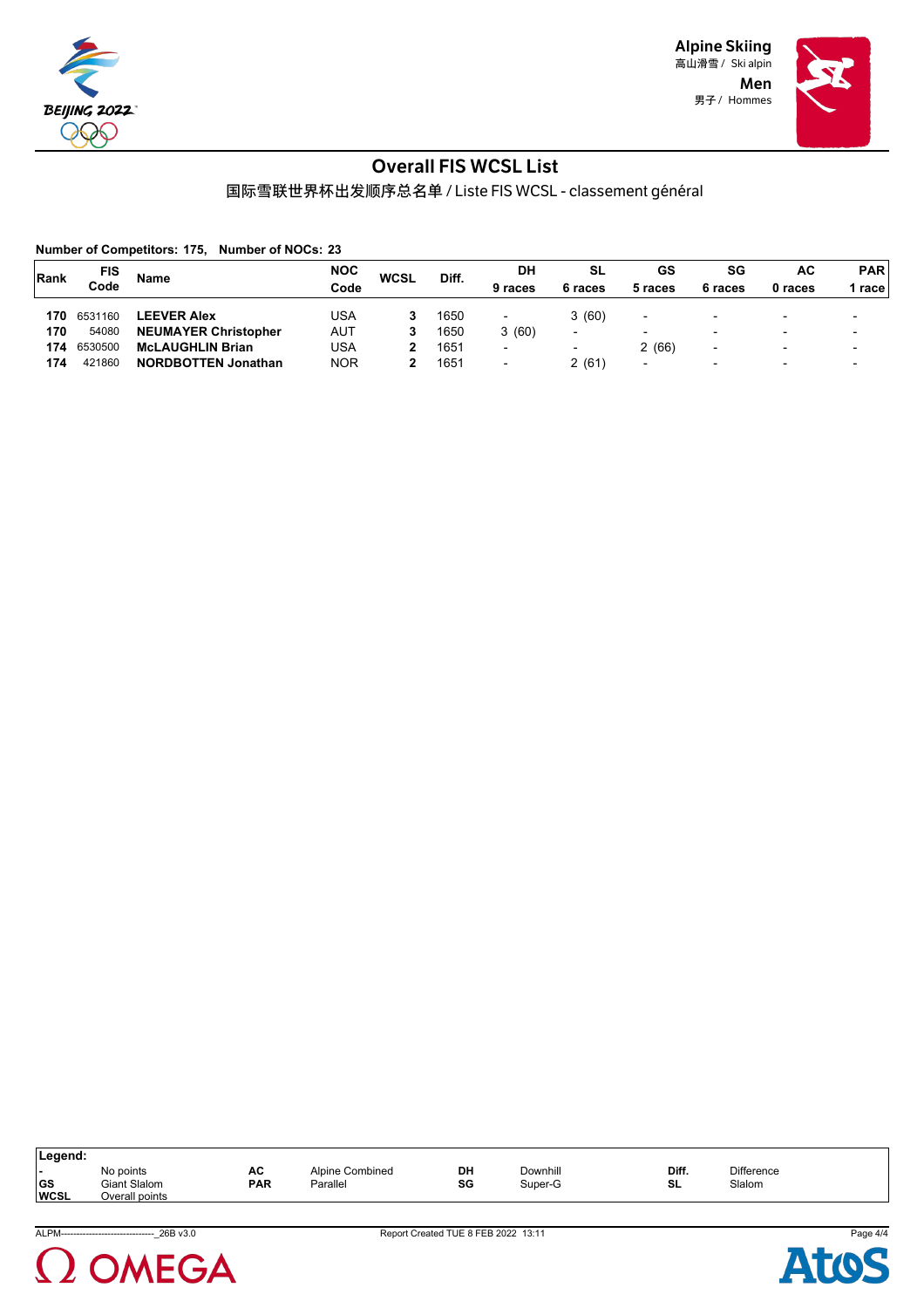

Alpine Skiing 高山滑雪 / Ski alpin Men's Super-G 男子超级大回转 / Super-G hommes



## Medallists

获奖(奖牌)名单 / Médaillé(e)s

| ∣Medal        | <b>Name</b>             | <b>NOC</b>                     |
|---------------|-------------------------|--------------------------------|
| GOLD          | <b>MAYER Matthias</b>   | AUT - Austria                  |
| <b>SILVER</b> | COCHRAN-SIEGLE Ryan     | USA - United States of America |
| <b>BRONZE</b> | KILDE Aleksander Aamodt | NOR - Norway                   |





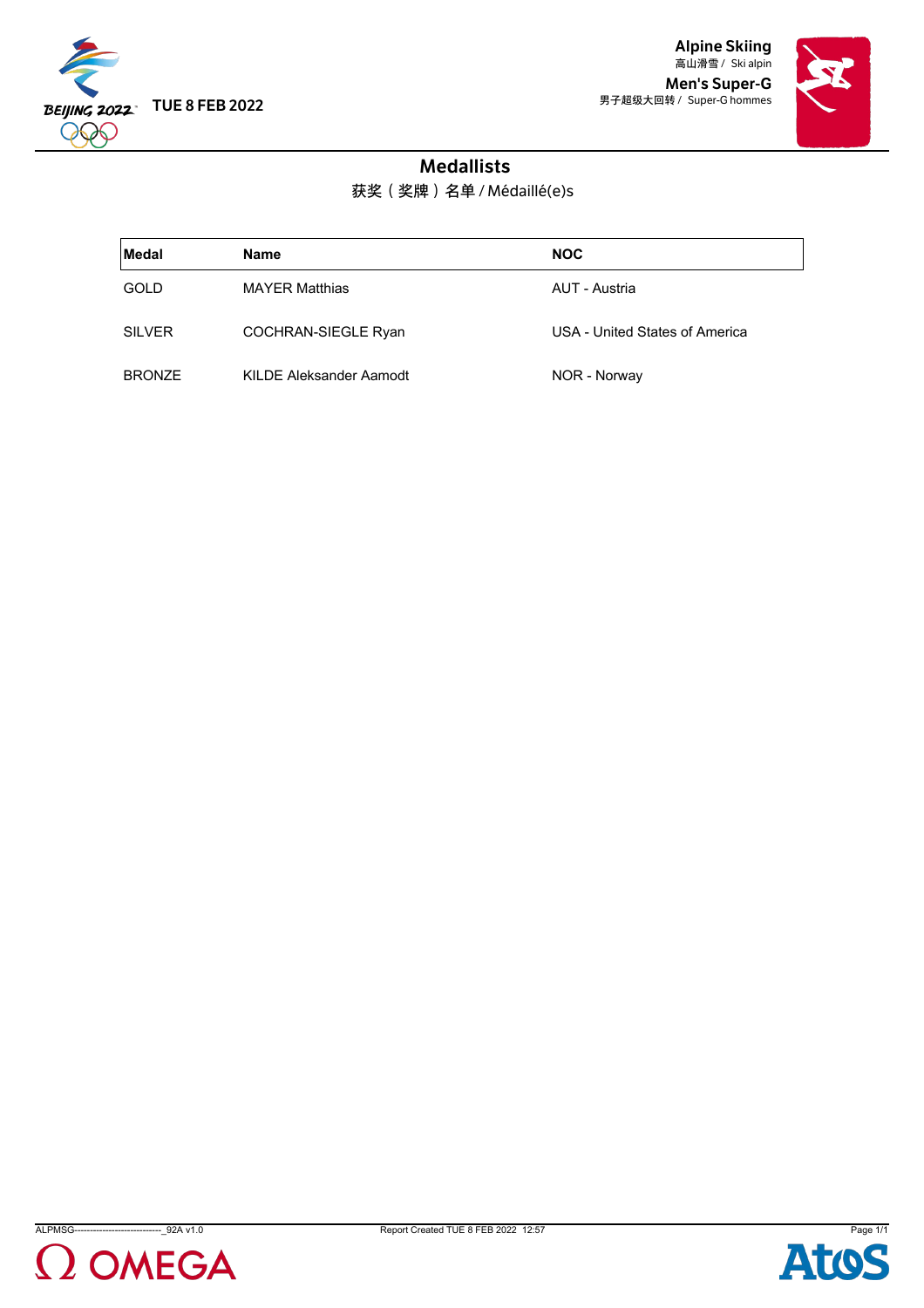





## Medallists by Event

奖牌名单(按小项) / Médaillé(e)s par épreuve

As of TUE 8 FEB 2022 at 12:59

**After 3 of 11 Events**

| Event                |           | Date   Medal  | Name                           | <b>NOC Code</b> |
|----------------------|-----------|---------------|--------------------------------|-----------------|
| Men's Super-G        | TUE 8 FEB | <b>GOLD</b>   | <b>MAYER Matthias</b>          | AUT             |
| <b>SILVER</b>        |           |               | <b>COCHRAN-SIEGLE Ryan</b>     | <b>USA</b>      |
|                      |           | <b>BRONZE</b> | <b>KILDE Aleksander Aamodt</b> | <b>NOR</b>      |
| Women's Giant Slalom | MON 7 FEB | <b>GOLD</b>   | <b>HECTOR Sara</b>             | <b>SWE</b>      |
|                      |           | <b>SILVER</b> | <b>BRIGNONE Federica</b>       | <b>ITA</b>      |
|                      |           | <b>BRONZE</b> | <b>GUT-BEHRAMI Lara</b>        | SUI             |
| Men's Downhill       | MON 7 FEB | <b>GOLD</b>   | <b>FEUZ Beat</b>               | SUI             |
|                      |           | <b>SILVER</b> | <b>CLAREY Johan</b>            | <b>FRA</b>      |
|                      |           | <b>BRONZE</b> | <b>MAYER Matthias</b>          | <b>AUT</b>      |